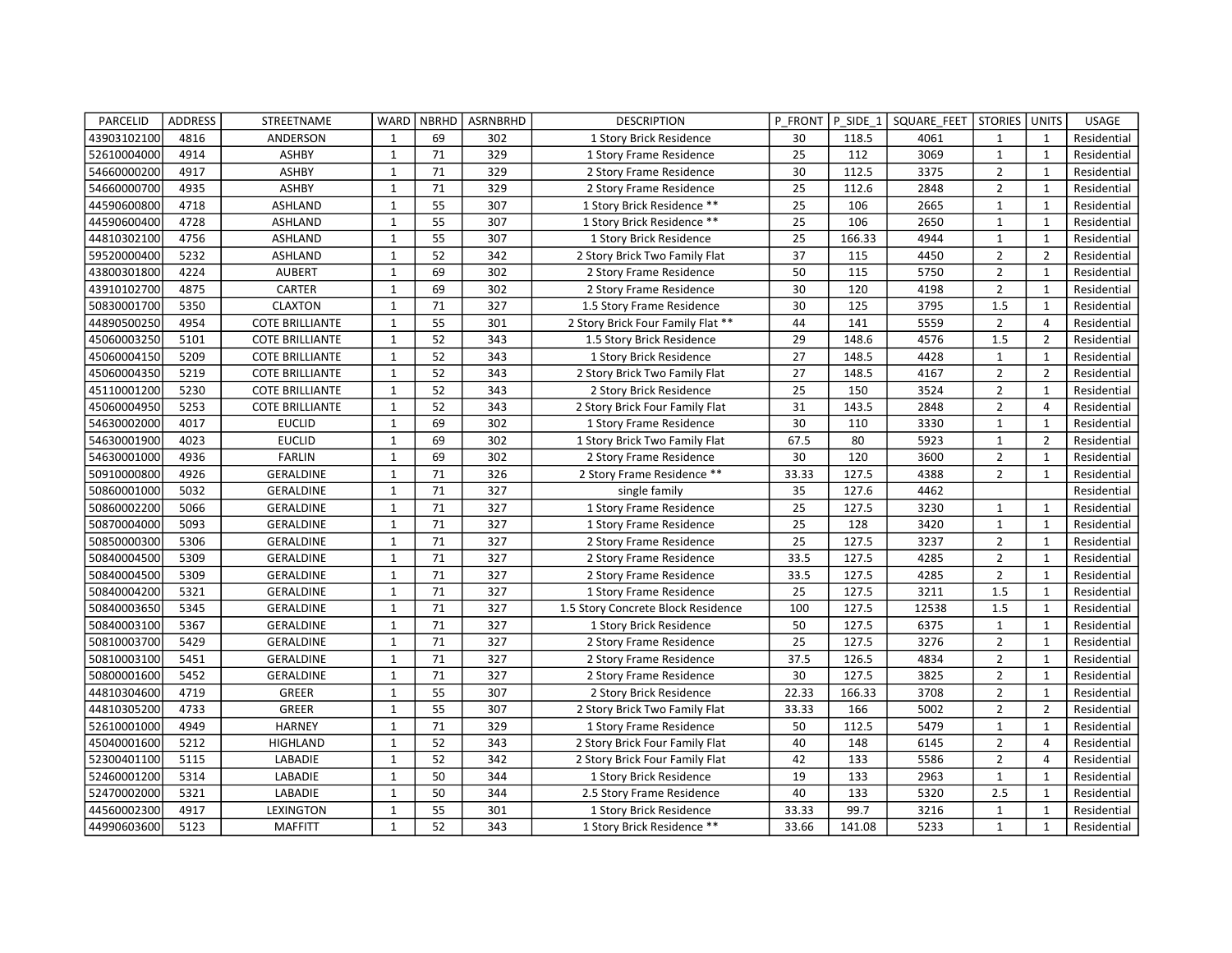| 45020500700 | 5208 | <b>MAFFITT</b>   | $\mathbf{1}$ | 52 | 343 | 2 Story Brick Residence           | 25              | 134    | 3271 | $\overline{2}$ | $\mathbf{1}$   | Residential |
|-------------|------|------------------|--------------|----|-----|-----------------------------------|-----------------|--------|------|----------------|----------------|-------------|
| 45020500200 | 5224 | <b>MAFFITT</b>   | $\mathbf{1}$ | 52 | 343 | 1 Story Brick Residence           | 31.66           | 134.33 | 4298 | $\mathbf{1}$   | $\mathbf{1}$   | Residential |
| 45020500100 | 5226 | <b>MAFFITT</b>   | $\mathbf{1}$ | 52 | 343 | 1 Story Brick Residence           | 31.66           | 134.66 | 4057 | $\mathbf{1}$   | $\mathbf{1}$   | Residential |
| 43880500800 | 4878 | MARGARETTA       | $\mathbf{1}$ | 69 | 302 | 1 Story Frame Residence           | 40              | 129.25 | 5187 | $\mathbf{1}$   | $\mathbf{1}$   | Residential |
| 54640000200 | 4960 | MARGARETTA       | $\mathbf{1}$ | 69 | 301 | 2 Story Frame Residence           | 35              | 118.95 | 4163 | $\overline{2}$ | $\mathbf{1}$   | Residential |
| 45010600200 | 5106 | <b>NORTHLAND</b> | $\mathbf{1}$ | 52 | 343 | 2 Story Brick Residence           | 30              | 145    | 4350 | $\overline{2}$ | $\mathbf{1}$   | Residential |
| 45020502500 | 5125 | NORTHLAND        | $\mathbf{1}$ | 52 | 343 | 2 Story Brick Two Family Flat     | 36              | 145    | 4664 | $\overline{2}$ | $\overline{2}$ | Residential |
| 45030502700 | 5261 | NORTHLAND        | $\mathbf{1}$ | 52 | 343 | 2 Story Brick Two Family Flat     | 25              | 145    | 3491 | $\overline{2}$ | $\overline{2}$ | Residential |
| 45030502800 | 5265 | NORTHLAND        | $\mathbf{1}$ | 52 | 343 | 2 Story Brick Two Family Flat     | 25              | 145    | 3493 | $\overline{2}$ | $\overline{2}$ | Residential |
| 44990602900 | 2815 | <b>NORWOOD</b>   | $\mathbf{1}$ | 52 | 343 | 1 Story Brick Residence           | 26.16           | 130    | 3574 | $\mathbf{1}$   | $\mathbf{1}$   | Residential |
| 44990602600 | 2821 | <b>NORWOOD</b>   | $\mathbf{1}$ | 52 | 343 | 1 Story Frame Residence           | 30              | 130    | 3890 | $\mathbf{1}$   | $\mathbf{1}$   | Residential |
| 59490001000 | 5219 | PALM             | $\mathbf{1}$ | 52 | 342 | 2 Story Brick Two Family Flat     | 35              | 125    | 3923 | $\overline{2}$ | $\overline{2}$ | Residential |
| 59490001000 | 5219 | PALM             | $\mathbf{1}$ | 52 | 342 | 2 Story Brick Two Family Flat     | 35              | 125    | 4375 | $\overline{2}$ | $\overline{2}$ | Residential |
| 59500000100 | 5246 | PALM             | $\mathbf{1}$ | 52 | 342 | 2 Story Brick Four Family Flat    | 43.06           | 125    | 5664 | $\overline{2}$ | $\overline{4}$ | Residential |
| 52840002000 | 5201 | PAULIAN          | $\mathbf{1}$ | 52 | 343 | 2 Story Brick Four Family Flat    | 40              | 125    | 4464 | $\overline{2}$ | $\overline{4}$ | Residential |
| 52840002800 | 5227 | PAULIAN          | $\mathbf{1}$ | 52 | 343 | 2 Story Brick Two Family Flat     | 30              | 125    | 3610 | $\overline{2}$ | $\overline{2}$ | Residential |
| 52840002900 | 5229 | PAULIAN          | $\mathbf{1}$ | 52 | 343 | 2 Story Brick Two Family Flat     | 30              | 125    | 3882 | $\overline{2}$ | $\overline{2}$ | Residential |
| 52830001000 | 5230 | PAULIAN          | $\mathbf{1}$ | 52 | 343 | 2 Story Brick Two Family Flat     | 30              | 125    | 3408 | $\overline{2}$ | $\overline{2}$ | Residential |
| 52830000600 | 5240 | PAULIAN          | $\mathbf{1}$ | 52 | 343 | 2 Story Brick Two Family Flat     | 30              | 125    | 3819 | $\overline{2}$ | $\overline{2}$ | Residential |
| 52830000500 | 5244 | PAULIAN          | $\mathbf{1}$ | 52 | 343 | 2 Story Frame Two Family Flat     | 30              | 125    | 3763 | $\overline{2}$ | $\overline{2}$ | Residential |
| 43800401400 | 4939 | <b>PENROSE</b>   | $\mathbf{1}$ | 69 | 302 | 2 Story Frame Residence           | 37.5            | 115    | 4208 | $\overline{2}$ | $\mathbf{1}$   | Residential |
| 57400001900 | 5058 | <b>RUSKIN</b>    | $\mathbf{1}$ | 71 | 328 | 2 Story Brick Four Family Flat ** | 45              | 107.08 | 4588 | $\overline{2}$ | $\overline{4}$ | Residential |
| 50860003600 | 5097 | <b>RUSKIN</b>    | $\mathbf{1}$ | 71 | 327 | 2 Story Frame Residence           | 30              | 127.5  | 3825 | $\overline{2}$ | $\mathbf{1}$   | Residential |
| 43870001800 | 4910 | SAN FRANCISCO    | $\mathbf{1}$ | 69 | 301 | 1 Story Brick Residence           | $\overline{28}$ | 135    | 3170 | $\mathbf{1}$   | $\mathbf{1}$   | Residential |
| 52600002600 | 4911 | <b>ST LOUIS</b>  | $\mathbf{1}$ | 55 | 301 | 2.5 Story Brick Two Family Flat   | 30              | 127.5  | 3825 | 2.5            | $\overline{2}$ | Residential |
| 52600002700 | 4915 | <b>ST LOUIS</b>  | $\mathbf{1}$ | 55 | 301 | 2 Story Brick Two Family Flat     | 30              | 127.42 | 4104 | $\overline{2}$ | $\overline{2}$ | Residential |
| 52600003200 | 4931 | <b>ST LOUIS</b>  | $\mathbf{1}$ | 55 | 301 | 2 Story Brick Two Family Flat     | 30              | 127.6  | 3564 | $\overline{2}$ | $\overline{2}$ | Residential |
| 44990502200 | 5106 | <b>ST LOUIS</b>  | $\mathbf 1$  | 52 | 343 | 2 Story Brick Two Family Flat **  | 70              | 85     | 5942 | $\overline{2}$ | $\overline{2}$ | Residential |
| 45180006000 | 5383 | <b>ST LOUIS</b>  | $\mathbf{1}$ | 50 | 344 | 1.5 Story Frame Residence         | 37.08           | 134    | 4033 | 1.5            | $\mathbf 1$    | Residential |
| 45000100400 | 5044 | <b>TERRY</b>     | $\mathbf{1}$ | 52 | 343 | 1 Story Brick Residence           | 25              | 150    | 3731 | $\mathbf{1}$   | $\mathbf{1}$   | Residential |
| 44990602100 | 5120 | <b>TERRY</b>     | $\mathbf{1}$ | 52 | 343 | 1 Story Brick Residence           | 25              | 142.5  | 3562 | $\mathbf{1}$   | $\mathbf{1}$   | Residential |
| 44990602000 | 5122 | <b>TERRY</b>     | $\mathbf{1}$ | 52 | 343 | 1 Story Brick Residence           | 25              | 142.5  | 3680 | $\mathbf{1}$   | $\mathbf{1}$   | Residential |
| 44990601600 | 5132 | <b>TERRY</b>     | $\mathbf{1}$ | 52 | 343 | 1 Story Brick Residence           | 27.66           | 142.5  | 3943 | $\mathbf{1}$   | $\mathbf{1}$   | Residential |
| 44990503700 | 5133 | <b>TERRY</b>     | $\mathbf{1}$ | 52 | 343 | 1 Story Brick Residence **        | 25.75           | 140    | 3632 | $\mathbf{1}$   | $\mathbf{1}$   | Residential |
| 44990601100 | 5144 | <b>TERRY</b>     | $\mathbf{1}$ | 52 | 343 | 1 Story Frame Residence **        | 25              | 142.5  | 3562 | $\mathbf{1}$   | $\mathbf{1}$   | Residential |
| 50280000800 | 5238 | <b>TERRY</b>     | $\mathbf{1}$ | 52 | 343 | 1 Story Brick Residence           | 28              | 142.5  | 3975 | $\mathbf{1}$   | $\mathbf{1}$   | Residential |
| 54680001500 | 4957 | <b>THEKLA</b>    | $\mathbf{1}$ | 71 | 329 | 1 Story Brick Residence           | 30              | 104.58 | 3138 | $\mathbf{1}$   | $\mathbf{1}$   | Residential |
| 54680001800 | 4967 | THEKLA           | $\mathbf{1}$ | 71 | 329 | 1 Story Brick Residence           | 30              | 104.58 | 3111 | $\mathbf{1}$   | $\mathbf{1}$   | Residential |
| 52840001500 | 5210 | <b>THEODOSIA</b> | $\mathbf{1}$ | 52 | 343 | 2 Story Brick Two Family Flat     | 30              | 125    | 3750 | $\overline{2}$ | $\overline{2}$ | Residential |
| 52470001600 | 3009 | <b>UNION</b>     | $\mathbf{1}$ | 50 | 344 | 1.5 Story Brick Residence         | 30              | 125    | 3894 | 1.5            | $\mathbf{1}$   | Residential |
| 50880006000 | 5017 | <b>UNION</b>     | $\mathbf{1}$ | 71 | 327 | 1 Story Frame Residence           | 25              | 123.29 | 3306 | $\mathbf{1}$   | $\mathbf{1}$   | Residential |
| 50880005900 | 5019 | <b>UNION</b>     | $\mathbf{1}$ | 71 | 327 | 1 Story Brick Residence           | 25              | 123    | 3048 | $\mathbf{1}$   | $\mathbf{1}$   | Residential |
| 50870001100 | 5028 | <b>UNION</b>     | $\mathbf{1}$ | 71 | 327 | 1 Story Brick Residence           | 25              | 128    | 3054 | $\mathbf{1}$   | $\mathbf{1}$   | Residential |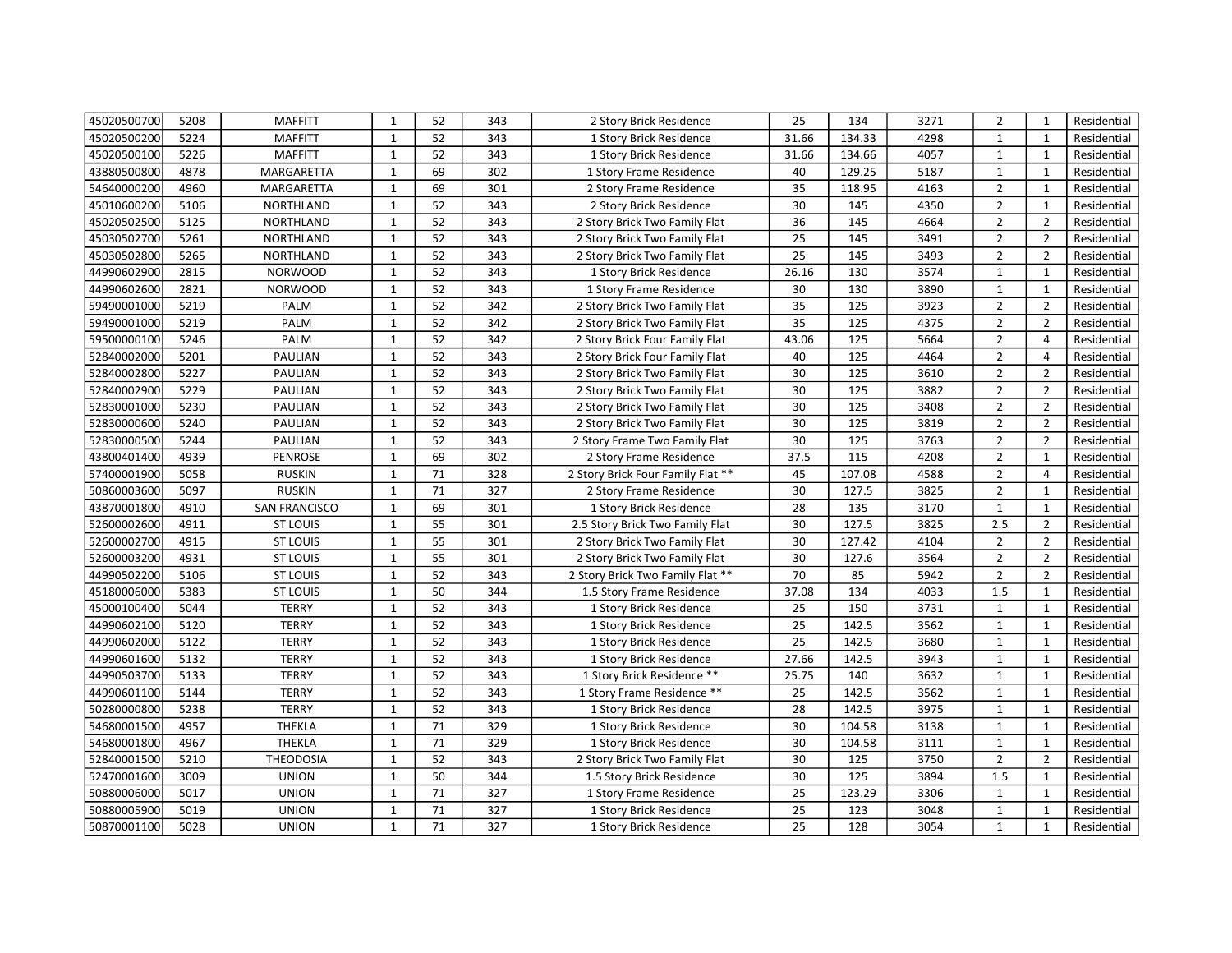| 50870001200 | 5032 | <b>UNION</b>       | $\mathbf{1}$   | 71 | 327 | 1 Story Brick Residence              | 25              | 128    | 3090     | $\mathbf{1}$   | $\mathbf{1}$   | Residential |
|-------------|------|--------------------|----------------|----|-----|--------------------------------------|-----------------|--------|----------|----------------|----------------|-------------|
| 50870001900 | 5050 | <b>UNION</b>       | $\mathbf{1}$   | 71 | 327 | 1 Story Brick Residence              | 30              | 128    | 3815     | $\mathbf{1}$   | $\mathbf{1}$   | Residential |
| 50880003600 | 5089 | <b>UNION</b>       | $\mathbf{1}$   | 71 | 327 | 2 Story Frame Residence              | 25              | 120.08 | 3194     | $\overline{2}$ | $\mathbf{1}$   | Residential |
| 50880003500 | 5091 | <b>UNION</b>       | $\mathbf{1}$   | 71 | 327 | 2 Story Frame Residence              | 25              | 120.6  | 2770     | $\overline{2}$ | $\mathbf{1}$   | Residential |
| 50830004300 | 5333 | <b>UNION</b>       | $\mathbf{1}$   | 71 | 327 | 1 Story Frame Residence              | 28              | 118.75 | 2973     | $\mathbf{1}$   | $\mathbf{1}$   | Residential |
| 50840001000 | 5334 | <b>UNION</b>       | $\mathbf{1}$   | 71 | 327 | 1.5 Story Frame Residence            | 25              | 127.5  | 3188     | 1.5            | $\mathbf{1}$   | Residential |
| 50840001700 | 5358 | <b>UNION</b>       | $\mathbf{1}$   | 71 | 327 | 2 Story Brick two family flat        | 50              | 127.6  | 6375     | $\overline{2}$ | $\overline{2}$ | Residential |
| 50840002100 | 5370 | <b>UNION</b>       | $\mathbf{1}$   | 71 | 327 | 1 Story Brick Residence **           | 25              | 127.5  | 3187     | $\mathbf{1}$   | $\mathbf{1}$   | Residential |
| 50810001300 | 5448 | <b>UNION</b>       | $\mathbf{1}$   | 71 | 327 | 1 Story Frame Residence **           | 33.33           | 127.5  | 3961     | $\mathbf{1}$   | $\mathbf{1}$   | Residential |
| 50810001800 | 5462 | <b>UNION</b>       | $\mathbf{1}$   | 71 | 327 | 1 Story Brick Residence              | 25              | 127.5  | 2827     | $\mathbf{1}$   | $\mathbf{1}$   | Residential |
| 50810001900 | 5464 | <b>UNION</b>       | $\mathbf{1}$   | 71 | 327 | one story brick residence            | 28.25           | 127.6  | 760      |                |                | Residential |
| 45050002700 | 5124 | <b>WABADA</b>      | $\mathbf{1}$   | 52 | 343 | 2 Story Brick Four Family Flat       | 40              | 148.5  | 5940     | $\overline{2}$ | $\overline{4}$ | Residential |
| 45050000700 | 5236 | <b>WABADA</b>      | $\mathbf{1}$   | 52 | 343 | 2 Story Brick Residence              | 31              | 148.5  | 4604     | $\overline{2}$ | 1              | Residential |
| 43831702400 | 4107 | WALBRIDGE          | $\mathbf{1}$   | 69 | 302 | 1 Story Frame Residence              | 50              | 110    | 3150     | $\mathbf{1}$   | $\mathbf{1}$   | Residential |
| 43831702200 | 4113 | WALBRIDGE          | $\mathbf{1}$   | 69 | 302 | 1 Story Frame Residence **           | $\overline{25}$ | 110    | 2750     | $\mathbf{1}$   | $\mathbf{1}$   | Residential |
| 44810902300 | 3020 | WALTON             | $\mathbf{1}$   | 55 | 307 | 1 Story Brick Residence              | 37.5            | 132.5  | 4438     | $\mathbf{1}$   | $\mathbf{1}$   | Residential |
| 52270001200 | 700  | <b>BITTNER</b>     | $\overline{2}$ | 74 | 336 | 2 Story Brick Residence              | 30              | 125    | 4182     | $\overline{2}$ | $\mathbf{1}$   | Residential |
| 42560001100 | 707  | <b>BITTNER</b>     | $\overline{2}$ | 74 | 336 | 1 Story Brick Duplex                 | 50              | 141.2  | 7875     | $\mathbf{1}$   | $\overline{2}$ | Residential |
| 52270000200 | 736  | <b>BITTNER</b>     | $\overline{2}$ | 74 | 336 | 1 Story Frame Residence              | 40              | 120    | 4769     | $\mathbf{1}$   | $\mathbf{1}$   | Residential |
| 56370003200 | 8517 | <b>BROADWAY</b>    | $\overline{2}$ | 74 | 334 | 1 Story Brick Residence              | 30              | 115    | 3451     | $\mathbf 1$    | $\mathbf{1}$   | Residential |
| 42940000500 | 8520 | <b>BROADWAY</b>    | $\overline{2}$ | 74 | 336 | 1 Story Frame Residence              | 30              | 191.01 | 4503     | $\mathbf{1}$   | $\mathbf{1}$   | Residential |
| 42940001300 | 8554 | <b>BROADWAY</b>    | $\overline{2}$ | 74 | 336 | 1 Story Frame Residence              | 30              | 191    | 4386     | $\overline{2}$ | $\mathbf{1}$   | Residential |
| 42940001500 | 8560 | <b>BROADWAY</b>    | $\overline{2}$ | 74 | 336 | 2 Story Frame Residence              | 30              | 191    | 4769     | $\overline{2}$ | $\mathbf{1}$   | Residential |
| 52750000910 | 810  | CANAAN             | $\overline{2}$ | 74 | 334 | 1 Story Frame Residence              | $\overline{58}$ | 90     | 5220     | $\mathbf 1$    | $\mathbf{1}$   | Residential |
| 52750000800 | 814  | CANAAN             | $\overline{2}$ | 74 | 334 | 2 Story Frame Two Family Flat        | $\overline{30}$ | 140.1  | 3804     | $\overline{2}$ | $\overline{2}$ | Residential |
| 52770006000 | 949  | CANAAN             | $\overline{2}$ | 74 | 334 | 1 Story Brick Residence              | 60              | 127.5  | 7630     | $\mathbf{1}$   | $\mathbf{1}$   | Residential |
| 52760000800 | 956  | CANAAN             | $\overline{2}$ | 74 | 334 | 2 Story Brick Residence              | 30              | 137.5  | 3940     | $\overline{2}$ | $\mathbf{1}$   | Residential |
| 56360002900 | 8451 | CONCORD            | $\mathbf 2$    | 74 | 334 | 2 Story Frame Residence **           | 40              | 114.18 | 4315     | $\overline{2}$ | $\mathbf 1$    | Residential |
| 53990003800 | 873  | <b>ELIAS</b>       | $\overline{2}$ | 74 | 334 | 2 Story Frame Residence              | $\overline{50}$ | 127.5  | 6386     | $\overline{2}$ | $\mathbf{1}$   | Residential |
| 53990004500 | 919  | <b>ELIAS</b>       | $\overline{2}$ | 74 | 334 | 1 Story Frame Residence              | $\overline{50}$ | 127.5  | 6662     | $\mathbf{1}$   | $\mathbf 1$    | Residential |
| 52770001100 | 936  | <b>ELIAS</b>       | $\overline{2}$ | 74 | 334 | 2 Story Frame Residence              | 30              | 127.5  | 3541     | $\overline{2}$ | $\mathbf{1}$   | Residential |
| 53990005700 | 979  | <b>ELIAS</b>       | $\overline{2}$ | 74 | 334 | 1.5 Story Frame Residence            | 42              | 127.5  | 5519     | 1.5            | $\mathbf{1}$   | Residential |
| 42480602150 | 1041 | <b>GIMBLIN</b>     | $\overline{2}$ | 74 | 335 | 2 Story Brick Residence              | 40              | 132.5  | 5306     | $\overline{2}$ | $\mathbf{1}$   | Residential |
| 42950402900 | 8521 | HALL               | $\overline{2}$ | 74 | 336 | 1 Story Frame Residence **           | 54.25           | 125    | 5325     | $\mathbf{1}$   | $\mathbf{1}$   | Residential |
| 42530000700 | 8417 | <b>HALLS FERRY</b> | $\overline{2}$ | 74 | 335 | 1 Story Frame Residence              | 25              | 91.54  | 2004     | $\mathbf{1}$   | $\mathbf{1}$   | Residential |
| 42530000300 | 8429 | <b>HALLS FERRY</b> | $\overline{2}$ | 74 | 335 | 2 Story Frame Residence-Fire Damaged | 26.5            | 68.25  | 2052     | $\overline{2}$ | $\mathbf{1}$   | Residential |
| 54000003000 | 855  | <b>HARLAN</b>      | $\overline{2}$ | 74 | 334 | 1 Story Frame Residence              | 25              | 120.7  | 3010     | $\mathbf{1}$   | $\mathbf{1}$   | Residential |
| 53990001300 | 928  | <b>HARLAN</b>      | $\overline{2}$ | 74 | 334 | 1 Story Frame Residence              | 37              | 127.5  | 4958     | $\mathbf{1}$   | $\mathbf{1}$   | Residential |
| 54000004200 | 931  | <b>HARLAN</b>      | $\overline{2}$ | 74 | 334 | 1 Story Frame Residence              | 50              | 124.66 | 6265     | $\mathbf{1}$   | $\mathbf{1}$   | Residential |
| 33600001700 | 1402 | <b>LINTON</b>      | $\overline{2}$ | 66 | 312 | 2 Story Brick Residence              | 25              | 125    | 3021.514 | $\overline{2}$ | $\mathbf{1}$   | Residential |
| 54530001300 | 601  | LOGAN              | $\overline{2}$ | 74 | 336 | 1 Story Frame Residence              | 67.5            | 145.5  | 10085    | $\mathbf{1}$   | $\mathbf{1}$   | Residential |
| 42930002500 | 8417 | LOWELL             | $\overline{2}$ | 74 | 336 | 1 Story Concrete Block Residence     | 28.83           | 107.83 | 2247     | $\mathbf{1}$   | $\mathbf{1}$   | Residential |
| 42930002200 | 8425 | LOWELL             | $\overline{2}$ | 74 | 336 | 1 Story Concrete Block Residence     | 28.1            | 107.1  | 2219     | $\mathbf{1}$   | $\mathbf{1}$   | Residential |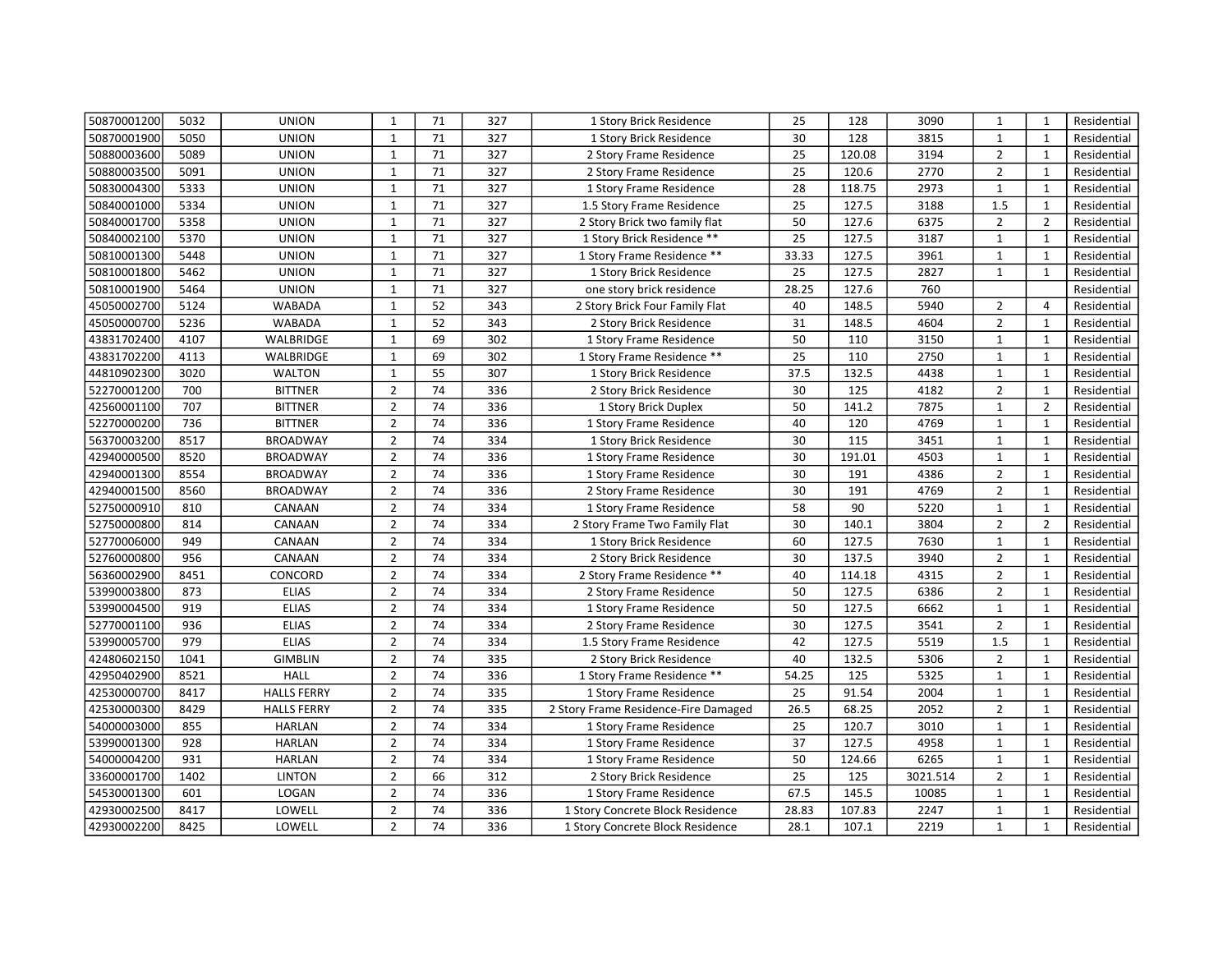| 56270000700 | 8823 | LOWELL         | $\overline{2}$          | 74 | 336 | 1 Story Frame Residence                  | 45              | 125    | 5625        | $\mathbf{1}$   | $\mathbf{1}$   | Residential |
|-------------|------|----------------|-------------------------|----|-----|------------------------------------------|-----------------|--------|-------------|----------------|----------------|-------------|
| 42810000500 | 838  | <b>MCLARAN</b> | $\overline{2}$          | 74 | 334 | 2 Story Frame Residence                  | 30              | 125    | 3133        | $\overline{2}$ | $\mathbf{1}$   | Residential |
| 42880001400 | 8951 | <b>NEWBY</b>   | $\overline{2}$          | 74 | 333 | 1 Story Frame Residence                  | 25.83           | 127.5  | 3877        | $\mathbf{1}$   | $\mathbf{1}$   | Residential |
| 24720000400 | 1436 | <b>OBEAR</b>   | $\overline{2}$          | 66 | 312 | 2 Story Brick Four Family Flat           | 40              | 110    | 4712.156497 | $\overline{2}$ | $\overline{4}$ | Residential |
| 52270001600 | 711  | <b>THRUSH</b>  | $\overline{2}$          | 74 | 336 | 2 Story Frame Residence                  | 30              | 120.33 | 3130        | $\overline{2}$ | $\mathbf{1}$   | Residential |
| 24100001800 | 3961 | 11TH           | 3                       | 65 | 313 | 3 Story Brick Residence                  | 20              | 115    | 2251        | 3              | $\mathbf{1}$   | Residential |
| 11840301900 | 3413 | 14TH           | 3                       | 65 | 341 | 2 Story Brick Attached Row House **      | 32.64           | 86     | 2805        | $\overline{2}$ | $\overline{2}$ | Residential |
| 11930000500 | 3414 | 14TH           | 3                       | 65 | 341 | 2 Story Brick Four Family Flat **        | 41.5            | 121.16 | 5021        | $\overline{2}$ | $\overline{4}$ | Residential |
| 11550000700 | 3256 | 19TH           | 3                       | 65 | 341 | 2 Two Story Brick Residences **          | 39.04           | 183    | 6781        | $\overline{2}$ | $\mathbf{1}$   | Residential |
| 11550000700 | 3256 | 19TH           | 3                       | 65 | 341 | 2 Two Story Brick Residences **          | 39.04           | 183    | 6781        | $\overline{2}$ | $\mathbf{1}$   | Residential |
| 24430000700 | 4318 | 19TH           | 3                       | 66 | 313 | 2 Story Brick Two Family Flat            | 25              | 130    | 3242        | $\overline{2}$ | $\overline{2}$ | Residential |
| 24430000800 | 4320 | 19TH           | $\overline{3}$          | 66 | 313 | 1 Story Brick Residence **               | 25              | 130    | 3264        | $\mathbf{1}$   | $\mathbf{1}$   | Residential |
| 24440004400 | 4325 | 19TH           | 3                       | 66 | 313 | 2 Story Brick Residence                  | 25              | 130    | 3250        | $\overline{2}$ | 1              | Residential |
| 24440004200 | 4329 | 19TH           | 3                       | 66 | 313 | 2 Story Brick Two Family Flat            | $\overline{25}$ | 130    | 3363        | $\overline{2}$ | $\overline{2}$ | Residential |
| 24430001200 | 4330 | 19TH           | 3                       | 66 | 313 | 1 Story Frame Residence                  | 25              | 130    | 3157        | $\mathbf{1}$   | $\mathbf{1}$   | Residential |
| 24430001400 | 4336 | 19TH           | 3                       | 66 | 313 | 1 Story Frame Residence                  | 25              | 130    | 3338.620081 | $\mathbf{1}$   | $\mathbf{1}$   | Residential |
| 24440003700 | 4407 | 19TH           | 3                       | 66 | 313 | 2 Story Brick Residence                  | 25              | 130    | 3250        | $\overline{2}$ | $\mathbf{1}$   | Residential |
|             |      |                |                         |    |     |                                          |                 |        |             |                |                |             |
| 24440003600 | 4409 | 19TH           | 3                       | 66 | 313 | 2 Story Frame Residence w/Brick Addition | 25              | 130    | 3493        | 2              | 1              | Residential |
| 24430002700 | 4426 | 19TH           | 3                       | 66 | 313 | 2 Story Brick Residence **               | 25              | 130    | 3311        | $\overline{2}$ | $\mathbf{1}$   | Residential |
| 24430002900 | 4430 | 19TH           | 3                       | 66 | 313 | 2 Story Brick Residence                  | 25              | 130    | 3250        | $\overline{2}$ | $\mathbf{1}$   | Residential |
| 11580001300 | 3239 | 20TH           | 3                       | 65 | 341 | 3 Story Brick Residence                  | 30              | 126    | 3783        | 3              | $\mathbf{1}$   | Residential |
| 11580001000 | 3249 | 20TH           | 3                       | 65 | 341 | 2 Story Brick Residence                  | 30              | 126    | 3783        | $\overline{2}$ | $\mathbf{1}$   | Residential |
| 11570000800 | 3254 | 20TH           | 3                       | 65 | 341 | 2.5 Story Brick Residence                | 30              | 126.3  | 3784        | 2.5            | $\mathbf{1}$   | Residential |
| 11670001100 | 3607 | 20TH           | 3                       | 65 | 341 | 2 Story Brick Residence                  | 35              | 50     | 1673        | $\overline{2}$ | $\mathbf{1}$   | Residential |
| 24440000800 | 4326 | 20TH           | 3                       | 66 | 313 | 2 Story Brick Residence                  | 27              | 134.5  | 3148        | $\overline{2}$ | $\overline{2}$ | Residential |
| 24440001500 | 4408 | 20TH           | 3                       | 66 | 313 | 2 Story Brick Two Family Flat            | 25              | 134.42 | 3360        | $\overline{2}$ | $\overline{2}$ | Residential |
| 24320003000 | 4415 | 20TH           | $\overline{\mathbf{3}}$ | 66 | 313 | 2 Story Brick Residence                  | $\overline{25}$ | 117.5  | 2909        | $\overline{2}$ | $\mathbf 1$    | Residential |
| 24320002700 | 4427 | 20TH           | 3                       | 66 | 313 | 2 Story Brick Residence                  | 50              | 117.5  | 5984        | $\overline{2}$ | $\mathbf{1}$   | Residential |
| 24750003000 | 4816 | 20TH           | 3                       | 66 | 312 | 2.5 Story Brick Four Family Flat         | 30              | 125    | 3750        | 2.5            | $\overline{4}$ | Residential |
| 11580000100 | 3306 | 21ST           | 3                       | 65 | 341 | 3 Story Brick Residence                  | 44              | 126.17 | 5548        | 3              | $\mathbf{1}$   | Residential |
| 11580000200 | 3310 | <b>21ST</b>    | 3                       | 65 | 341 | 2.5 Story Brick Four Family Flat         | 38              | 126    | 4792        | $\overline{2}$ | $\overline{4}$ | Residential |
| 11660000300 | 3718 | 21ST           | 3                       | 65 | 313 | 2 Story Brick Residence **               | 25              | 150    | 3804        | $\overline{2}$ | $\mathbf{1}$   | Residential |
| 11660000500 | 3724 | 21ST           | 3                       | 65 | 313 | 2 Story Brick Two Family Flat **         | 50              | 150    | 7500        | $\overline{2}$ | $\overline{2}$ | Residential |
| 24040000900 | 3941 | <b>21ST</b>    | 3                       | 65 | 313 | 2 Story Brick Four Family Flat           | 41.58           | 120    | 5023        | $\overline{2}$ | $\overline{4}$ | Residential |
| 24030002600 | 3957 | <b>21ST</b>    | 3                       | 65 | 313 | 1 Story Frame Residence                  | 25              | 119.33 | 3050        | $\mathbf{1}$   | $\mathbf{1}$   | Residential |
| 24050000100 | 3962 | 21ST           | 3                       | 65 | 313 | 2 Story Brick Four Family Flat           | 40.5            | 122.25 | 5002        | $\overline{2}$ | $\overline{4}$ | Residential |
| 24350003600 | 4241 | <b>21ST</b>    | 3                       | 65 | 313 | 1 Story Frame Residence                  | 25              | 120.25 | 3006        | $\mathbf{1}$   | $\mathbf{1}$   | Residential |
| 24360000900 | 4248 | <b>21ST</b>    | 3                       | 65 | 313 | 1 Story Brick Resdience                  | 25              | 136.75 | 3425        | $\mathbf{1}$   | $\mathbf{1}$   | Residential |
| 24020000800 | 4024 | 22ND           | 3                       | 65 | 314 | 2 Story Brick Residence **               | 25              | 143    | 3565        | $\overline{2}$ | $\mathbf{1}$   | Residential |
| 23990002000 | 4005 | 25TH           | 3                       | 65 | 314 | 2 Story Brick Residence                  | 25              | 127.5  | 3187        | $\overline{2}$ | $\mathbf{1}$   | Residential |
| 11720600600 | 1916 | <b>AGNES</b>   | 3                       | 65 | 341 | 1 Story Brick Residence **               | 29              | 93     | 2692        | $\mathbf{1}$   | $\mathbf{1}$   | Residential |
| 24120000900 | 1114 | ANGELICA       | 3                       | 65 | 313 | 2 Story Brick Residence                  | 25              | 130.08 | 3550        | $\overline{2}$ | $\mathbf{1}$   | Residential |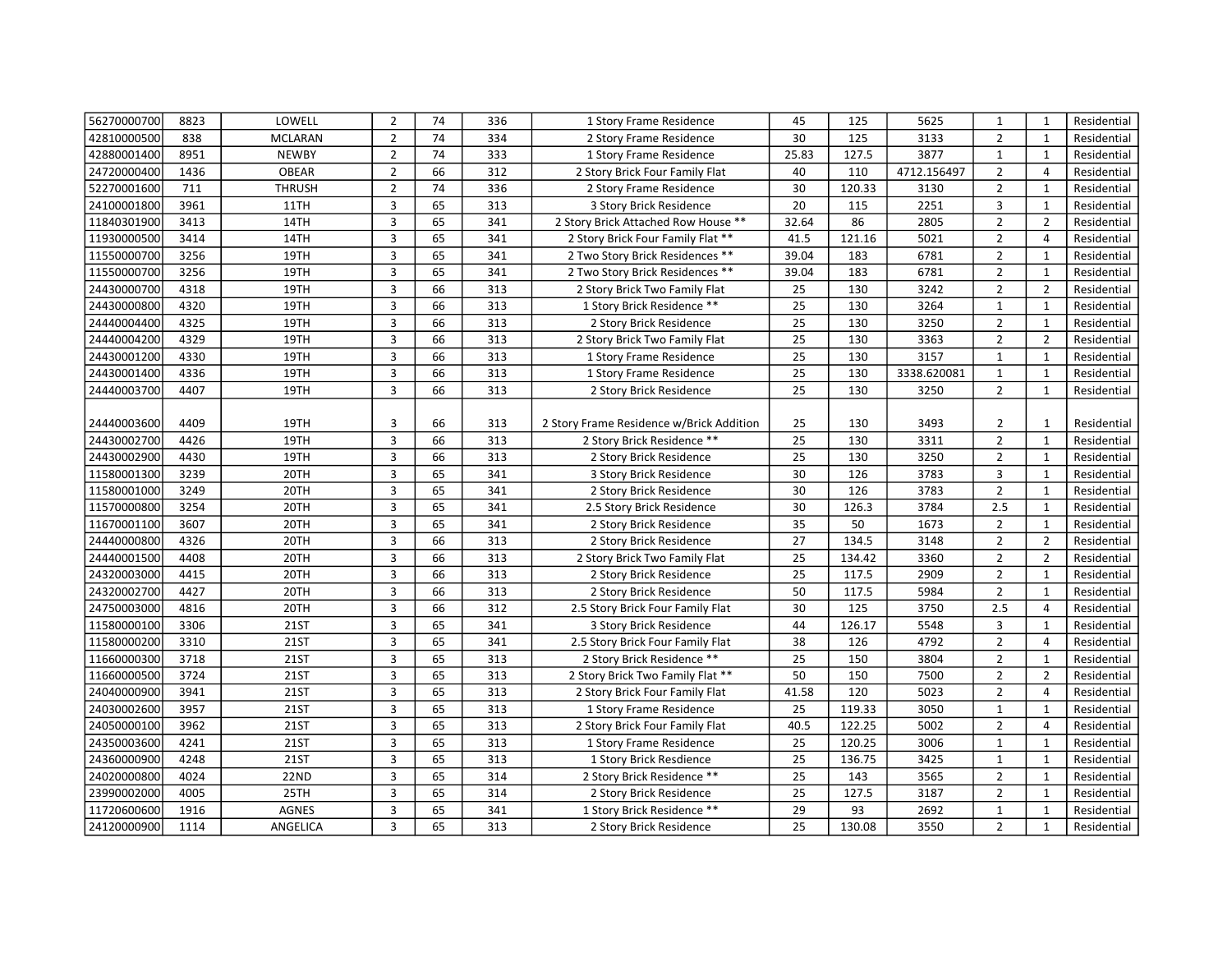| 24140003310 | 1401 | ANGELICA          | 3                       | 65 | 313 | 2 Story Brick Four Family Flat               | 40              | 127.9  | 5062        | $\overline{2}$ | $\overline{4}$ | Residential |
|-------------|------|-------------------|-------------------------|----|-----|----------------------------------------------|-----------------|--------|-------------|----------------|----------------|-------------|
| 24200002130 | 2301 | ANGELICA          | $\overline{3}$          | 65 | 314 | 2 Story Brick Two Family Flat                | 42              | 140    | 4982        | $\overline{2}$ | $\overline{2}$ | Residential |
| 24200002200 | 2305 | ANGELICA          | 3                       | 65 | 314 | 2 Story Brick Four Family Flat               | 42              | 125    | 3976        | $\overline{2}$ | $\overline{4}$ | Residential |
| 11810601400 | 1507 | ANGELRODT         | 3                       | 65 | 341 | 2 Story Frame Residence **                   | 25.83           | 93.83  | 2426        | $\overline{2}$ | $\mathbf{1}$   | Residential |
| 11810601500 | 1509 | ANGELRODT         | 3                       | 65 | 341 | 2 Story Brick Residence                      | 26              | 93.75  | 2438        | $\overline{2}$ | $\mathbf{1}$   | Residential |
| 11720601900 | 1923 | ANGELRODT         | $\mathbf{3}$            | 65 | 341 | 1 Story Frame Residence                      | 30              | 92.8   | 2805        | $\mathbf{1}$   | $\mathbf{1}$   | Residential |
| 18920002400 | 2529 | <b>BACON</b>      | 3                       | 59 | 316 | 2 Story Brick Two Family Flat                | 18.66           | 119.16 | 2467        | $\overline{2}$ | $\overline{2}$ | Residential |
| 24460000500 | 1417 | <b>BISSELL</b>    | $\mathbf{3}$            | 66 | 313 | 1 Story Brick Residence                      | 29.5            | 100    | 2889        | $\mathbf{1}$   | $\mathbf{1}$   | Residential |
| 11880000400 | 3824 | <b>BLAIR</b>      | $\overline{\mathbf{3}}$ | 65 | 313 | 2 Story Brick Four Family Flat               | 36              | 115    | 4140        | $\overline{2}$ | $\overline{4}$ | Residential |
| 24420000300 | 4306 | <b>BLAIR</b>      | 3                       | 66 | 313 | 2 Story Brick Residence                      | 50              | 186.9  | 9045        | $\overline{2}$ | $\overline{2}$ | Residential |
| 24420000900 | 4328 | <b>BLAIR</b>      | 3                       | 66 | 313 | 2 Story Brick Residence                      | 25              | 186.83 | 4681        | $\overline{2}$ | $\mathbf{1}$   | Residential |
| 24430004200 | 4413 | <b>BLAIR</b>      | 3                       | 66 | 313 | 2 Story Brick Residence                      | 25              | 129.7  | 3111        | $\overline{2}$ | $\mathbf{1}$   | Residential |
| 11580000400 | 2010 | <b>BRANCH</b>     | 3                       | 65 | 341 | 1.5 Story Brick Residence                    | 48.07           | 30     | 1640        | 1.5            | $\mathbf{1}$   | Residential |
| 24080003400 | 1519 | <b>BREMEN</b>     | 3                       | 65 | 313 | 2 Story Brick Residence                      | 25              | 123    | 3084        | $\overline{2}$ | $\mathbf{1}$   | Residential |
| 24040001900 | 2115 | <b>BREMEN</b>     | 3                       | 65 | 313 | 2 Story Brick Two Family Flat                | 25              | 125    | 3170.215015 | $\overline{2}$ | $\overline{2}$ | Residential |
| 24040002000 | 2117 | <b>BREMEN</b>     | $\overline{3}$          | 65 | 313 | 2 Story Brick Two Family Flat                | 25              | 125    | 3147        | $\overline{2}$ |                | Residential |
| 33960003100 | 4229 | COLLEGE           | $\overline{3}$          | 67 | 311 | 2 Story Brick Residence **                   | 50              | 111.8  | 5590        | $\overline{2}$ | $\overline{2}$ | Residential |
| 33940000200 | 4302 | COLLEGE           | 3                       | 67 | 311 | 2 Story Brick Two Family Flat                | 22.42           | 120    | 2495        | $\overline{2}$ | $\overline{2}$ | Residential |
| 33970003700 | 4309 | COLLEGE           | $\overline{3}$          | 67 | 311 | 2 Story Brick Two Family Flat                | 35              | 120.67 | 3916        | $\overline{2}$ | $\overline{2}$ | Residential |
| 33940000600 | 4314 | <b>COLLEGE</b>    | $\overline{3}$          | 67 | 311 | 2 Story Brick Residence                      | 25              | 120    | 3198        | $\overline{2}$ | $\mathbf{1}$   | Residential |
| 33940001700 | 4348 | <b>COLLEGE</b>    | $\overline{3}$          | 67 | 311 | 2 Story Brick Two Family Flat                | 25              | 120    | 3401        | $\overline{2}$ | $\overline{2}$ | Residential |
| 23830002400 | 3743 | COTTAGE           | 3                       | 59 | 309 | 2 Story Brick Two Family Flat                | 25              | 120    | 2998        | $\overline{2}$ | $\overline{2}$ | Residential |
| 23830002500 | 3745 | COTTAGE           | $\overline{3}$          | 59 | 309 | 2 Story Brick Two Family Flat                | 25              | 120    | 3000        | $\overline{2}$ | $\overline{2}$ | Residential |
| 33520000800 | 2116 | <b>DESOTO</b>     | $\overline{3}$          | 66 | 312 | 2 Story Frame Residence                      | 23.5            | 112.75 | 2538        | $\overline{2}$ | $\mathbf{1}$   | Residential |
| 33520000200 | 2132 | <b>DESOTO</b>     | $\overline{3}$          | 66 | 312 | 2 Story Frame Residence                      | 25              | 108    | 2721        | $\overline{2}$ | $\mathbf{1}$   | Residential |
| 33550003800 | 4209 | <b>DESOTO</b>     | 3                       | 67 | 311 | 2 Story Brick Residence                      | 25              | 120    | 2744        | $\overline{2}$ | $\mathbf{1}$   | Residential |
| 33550003400 | 4219 | <b>DESOTO</b>     | $\overline{3}$          | 67 | 311 | 2 Story Brick Residence                      | 25              | 120    | 3000        | $\overline{2}$ | $\mathbf{1}$   | Residential |
| 33550003300 | 4221 | <b>DESOTO</b>     | 3                       | 67 | 311 | 2 Story Brick Residence                      | $\overline{25}$ | 120    | 3003        | $\overline{2}$ | $\mathbf{1}$   | Residential |
| 33550003100 | 4227 | <b>DESOTO</b>     | $\overline{3}$          | 67 | 311 | 2 Story Brick Residence                      | 25              | 125    | 2903        | $\overline{2}$ | $\overline{2}$ | Residential |
| 33540002100 | 4258 | <b>DESOTO</b>     | 3                       | 67 | 311 | 2 Story Frame Residence                      | 24.37           | 120    | 4622        | $\overline{2}$ | $\mathbf{1}$   | Residential |
| 33560003200 | 4347 | <b>DESOTO</b>     | $\overline{3}$          | 67 | 311 | 2 Story Frame Residence                      | 25              | 120    | 2778        | $\overline{2}$ | $\overline{2}$ | Residential |
| 33560003100 | 4349 | <b>DESOTO</b>     | 3                       | 67 | 311 | 1 Story Frame Residence                      | 25              | 120    | 3000        | $\mathbf{1}$   | $\mathbf{1}$   | Residential |
| 52120002000 | 3507 | <b>DODIER</b>     | $\overline{3}$          | 59 | 315 | 2 Story Brick Residence **                   | 37.5            | 132.9  | 5241        | $\overline{2}$ | $\mathbf{1}$   | Residential |
| 23720001100 | 3006 | <b>ELLIOTT</b>    | 3                       | 59 | 317 | 1 Story Brick Residence                      | 25              | 150    | 3605        | $\mathbf{1}$   | $\mathbf{1}$   | Residential |
| 24790001510 | 4611 | <b>EMILY</b>      | $\overline{3}$          | 66 | 312 | 2 Story Brick Four Family Flat               | 50              | 53     | 2650        | $\overline{2}$ | $\overline{4}$ | Residential |
| 24380502700 | 1511 | <b>FARRAGUT</b>   | 3                       | 65 | 313 | 1 Story Frame Residence                      | 22              | 99     | 2178        | $\mathbf{1}$   | 1              | Residential |
| 24370502600 | 1917 | <b>FARRAGUT</b>   | 3                       | 65 | 313 | 1 Story Brick Residence                      | 33.79           | 80.25  | 2722        | $\mathbf{1}$   | $\mathbf{1}$   | Residential |
| 24370502700 | 1919 | <b>FARRAGUT</b>   | 3                       | 65 | 313 | 1 Story Brick Residence **                   | 33.8            | 80.25  | 2722        | $\mathbf{1}$   | $\mathbf{1}$   | Residential |
| 24390501700 | 1410 | <b>FERRY</b>      | $\overline{3}$          | 65 | 313 | 2 Story Brick Two Family Flat                | 28.5            | 135.42 | 3257        | $\overline{2}$ | $\overline{2}$ | Residential |
| 11590001500 | 3320 | <b>FLORISSANT</b> | 3                       | 65 | 341 | 2 Story Brick Four Family Flat               | 42              | 92     | 3286        | $\overline{2}$ | $\overline{4}$ | Residential |
|             |      |                   |                         |    |     |                                              |                 |        |             |                |                |             |
| 11630001900 | 3710 | <b>FLORISSANT</b> | 3                       | 65 | 313 | 2 Story Brick Two Family Flat At Rear Of Lot | 26.42           | 120    | 3061        | 2              | $\overline{2}$ | Residential |
| 24040000200 | 3930 | <b>FLORISSANT</b> | 3                       | 65 | 313 | 2 Story Brick Two Family Flat                | 25              | 124    | 3113        | $\overline{2}$ | $\overline{2}$ | Residential |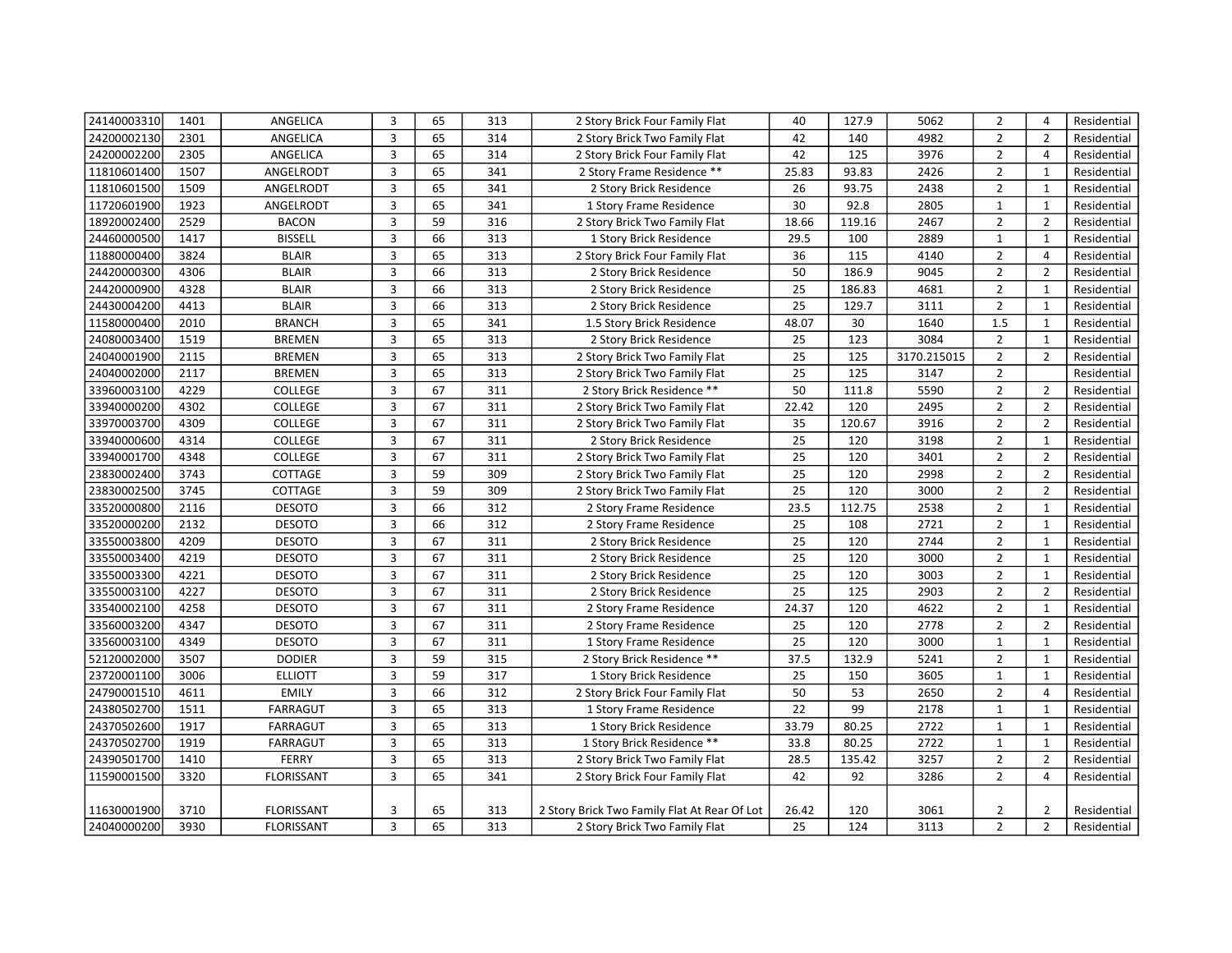| 24020002400 | 4001 | <b>FLORISSANT</b> | 3              | 65 | 314 | 2 Story Frame Residence                | 25              | 139.5  | 3488        | $\overline{2}$ | $\mathbf{1}$   | Residential |
|-------------|------|-------------------|----------------|----|-----|----------------------------------------|-----------------|--------|-------------|----------------|----------------|-------------|
| 24030000400 | 4008 | <b>FLORISSANT</b> | $\overline{3}$ | 65 | 313 | 2 Story Brick Two Family Flat          | 30              | 118.83 | 3567        | $\overline{2}$ | $\overline{2}$ | Residential |
| 24030000500 | 4012 | FLORISSANT        | 3              | 65 | 313 | 2 Story Brick Two Family Flat          | 30              | 118.66 | 3560        | $\overline{2}$ | $\overline{2}$ | Residential |
| 24030000600 | 4014 | <b>FLORISSANT</b> | 3              | 65 | 313 | 2 Story Brick Four Family Flat         | 40              | 118.16 | 4781        | $\overline{2}$ | $\overline{4}$ | Residential |
| 24020001700 | 4021 | <b>FLORISSANT</b> | 3              | 65 | 314 | 2 Story Brick Residence **             | 25              | 139.5  | 3488        | $\overline{2}$ | $\mathbf{1}$   | Residential |
| 24020001500 | 4025 | <b>FLORISSANT</b> | 3              | 65 | 314 | 2.5 Story Brick Residence              | 21.16           | 139.5  | 2953        | 2.5            | $\mathbf{1}$   | Residential |
| 24020001300 | 4031 | <b>FLORISSANT</b> | 3              | 65 | 314 | 2.5 Story Brick Four Family Flat       | 39.66           | 139.5  | 5534        | 2.5            | $\overline{4}$ | Residential |
| 24030001300 | 4036 | <b>FLORISSANT</b> | 3              | 65 | 313 | 2 Story Brick Four Family Flat         | 41              | 117.08 | 4755        | $\overline{2}$ | $\overline{4}$ | Residential |
| 24340201400 | 4213 | <b>FLORISSANT</b> | 3              | 65 | 314 | Attached 2 Story Brick Two Family Flat | 75              | 141    | 10539       | $\overline{2}$ | $\overline{2}$ | Residential |
| 24350001000 | 4234 | <b>FLORISSANT</b> | 3              | 65 | 313 | 1.5 Story Brick Residence              | 25              | 105    | 2625        | 1.5            | $\mathbf{1}$   | Residential |
| 24330000400 | 4306 | <b>FLORISSANT</b> | 3              | 66 | 313 | 2 Story Brick Residence                | 16.05           | 133.03 | 1857        | $\overline{2}$ | $\mathbf{1}$   | Residential |
| 24330000500 | 4308 | <b>FLORISSANT</b> | $\overline{3}$ | 66 | 313 | 2 Story Brick Four Family Flat         | 33.58           | 122.27 | 3622        | $\overline{2}$ | $\overline{4}$ | Residential |
| 9770002300  | 2721 | <b>GAMBLE</b>     | $\overline{3}$ | 59 | 256 | 2 Story Brick Two Family Flat          | 25              | 118.25 | 3232        | $\overline{2}$ | $\overline{2}$ | Residential |
| 33100001900 | 1507 | GANO              | 3              | 66 | 312 | 2 Story Frame Two Family Flat          | 80              | 112.5  | 9000        | $\overline{2}$ | $\overline{2}$ | Residential |
| 33100002000 | 1509 | GANO              | 3              | 66 | 312 | 1 Story Brick Residence                | 25              | 112.5  | 2541        | $\mathbf{1}$   | $\mathbf{1}$   | Residential |
| 24760000900 | 2020 | GANO              | $\overline{3}$ | 66 | 312 | 2 Story Brick Residence                | 25              | 110    | 2649        | $\overline{2}$ | $\mathbf{1}$   | Residential |
| 24760000700 | 2028 | GANO              | 3              | 66 | 312 | 2 Story Frame Residence                | 45              | 100    | 4500        | $\overline{2}$ | $\mathbf{1}$   | Residential |
| 24760000600 | 2030 | GANO              | 3              | 66 | 312 | 1 Story Frame Residence                | 25              | 110    | 2574        | $\mathbf{1}$   | $\mathbf{1}$   | Residential |
| 24760000500 | 2034 | GANO              | $\overline{3}$ | 66 | 312 | 1 Story Brick Residence                | 25              | 110    | 2750        | $\mathbf{1}$   | $\mathbf{1}$   | Residential |
| 33090003100 | 2039 | GANO              | $\overline{3}$ | 66 | 312 | 1 Story Brick Residence                | $\overline{25}$ | 112.5  | 3040.47     | $\mathbf 1$    | $\mathbf{1}$   | Residential |
| 33090003200 | 2041 | GANO              | 3              | 66 | 312 | 1 Story Brick Residence                | 25              | 112.51 | 2812        | $\mathbf{1}$   | $\mathbf{1}$   | Residential |
| 33080001800 | 2115 | GANO              | 3              | 66 | 312 | 2 Story Frame Residence                | 25              | 112.5  | 2813        | $\overline{2}$ | $\mathbf{1}$   | Residential |
| 11730600300 | 1918 | GARDEN            | $\overline{3}$ | 65 | 341 | 2 Story Brick Residence                | 30              | 83.66  | 2507        | $\overline{2}$ | $\mathbf{1}$   | Residential |
| 11730600200 | 1922 | GARDEN            | $\overline{3}$ | 65 | 341 | 1 Story Brick Residence **             | 30              | 84.5   | 2489        | $\mathbf{1}$   | $\mathbf{1}$   | Residential |
| 11360000500 | 1942 | <b>HEBERT</b>     | $\overline{3}$ | 63 | 341 | 2.5 Story Brick Two Family Flat        | 20.16           | 158    | 2984        | 2.5            | $\overline{2}$ | Residential |
| 52190001000 | 2900 | <b>HEBERT</b>     | 3              | 59 | 315 | 2 Story Brick Four Family Flat         | 52.16           | 154.66 | 8090.714594 | $\overline{2}$ | $\overline{4}$ | Residential |
| 52180001300 | 2927 | <b>HEBERT</b>     | $\overline{3}$ | 59 | 315 | 2 Story Brick Four Family Flat         | 50              | 154.66 | 7733        | $\overline{2}$ | $\overline{4}$ | Residential |
| 23900000300 | 3642 | <b>HEBERT</b>     | 3              | 59 | 310 | 1 Story Brick Residence                | 25              | 162.18 | 3921        | $\mathbf 1$    | $\mathbf 1$    | Residential |
| 23910002300 | 3649 | <b>HEBERT</b>     | 3              | 59 | 310 | 1 Story Brick Residence **             | $\overline{25}$ | 162    | 4061        | $\mathbf{1}$   | $\mathbf{1}$   | Residential |
| 24740000700 | 1532 | <b>JOHN</b>       | 3              | 66 | 312 | 3 Story Brick Residence                | $\overline{29}$ | 110    | 3070        | 3              | $\mathbf{1}$   | Residential |
| 24760002500 | 2025 | <b>JOHN</b>       | $\overline{3}$ | 66 | 312 | 2 Story Brick Residence                | 25              | 110    | 2908.36372  | $\overline{2}$ | $\mathbf{1}$   | Residential |
| 24800000700 | 2112 | <b>JOHN</b>       | 3              | 66 | 312 | 2 Story Brick Two Family Flat          | 25              | 112.5  | 2947        | $\overline{2}$ | $\overline{2}$ | Residential |
| 24870004100 | 4211 | <b>JOHN</b>       | 3              | 67 | 311 | 2 Story Brick Residence                | 28.66           | 107.5  | 2910        | $\overline{2}$ | $\mathbf{1}$   | Residential |
| 24870003400 | 4231 | <b>JOHN</b>       | 3              | 67 | 311 | 2 Story Brick Residence                | 28.66           | 107.5  | 3087        | $\overline{2}$ | 1              | Residential |
| 24830000500 | 4312 | <b>JOHN</b>       | $\overline{3}$ | 67 | 311 | 1 Story Frame Residence                | 25              | 107.5  | 2606        | $\mathbf{1}$   | $\mathbf{1}$   | Residential |
| 36290200600 | 3848 | <b>KENNERLY</b>   | 3              | 59 | 309 | 2 Story Brick Residence                | 25              | 100    | 2478        | $\overline{2}$ | 1              | Residential |
| 36270001300 | 3822 | LABADIE           | 3              | 59 | 310 | 2 Story Brick Two Family Flat          | 27.5            | 142.5  | 3919        | $\overline{2}$ | $\overline{2}$ | Residential |
| 24880002200 | 3729 | LEE               | 3              | 67 | 311 | 2 Story Brick Four Family Flat **      | 37              | 105    | 3885        | $\overline{2}$ | $\overline{4}$ | Residential |
| 23840002000 | 3713 | LINCOLN           | 3              | 59 | 309 | 2 Story Brick Residence                | 30              | 140    | 4187        | $\overline{2}$ | $\mathbf{1}$   | Residential |
| 33950003600 | 4211 | <b>LINTON</b>     | 3              | 67 | 311 | 2 Story Brick Residence **             | 25              | 120    | 2983        | $\overline{2}$ | $\mathbf{1}$   | Residential |
| 33550000600 | 4220 | <b>LINTON</b>     | 3              | 67 | 311 | 2 Story Brick Two Family Flat **       | 25              | 120    | 3000        | $\overline{2}$ | $\overline{2}$ | Residential |
| 33950003100 | 4225 | <b>LINTON</b>     | 3              | 67 | 311 | 2 Story Brick Two Family Flat          | 40              | 120    | 4800        | $\overline{2}$ | $\overline{2}$ | Residential |
| 33950003000 | 4229 | <b>LINTON</b>     | 3              | 67 | 311 | 2 Story Brick Two Family Flat          | 35              | 120    | 4003        | $\overline{2}$ | $\overline{2}$ | Residential |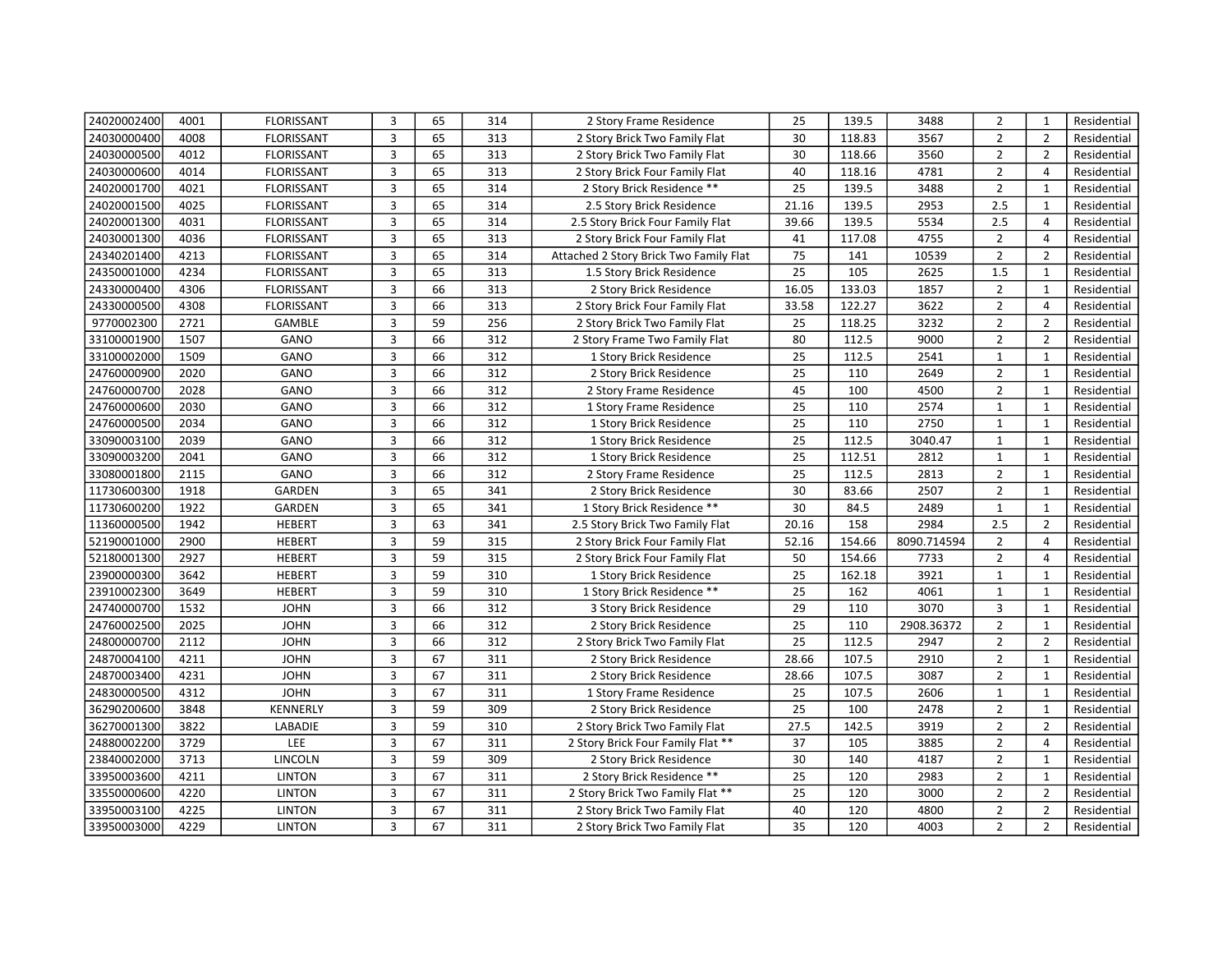| 33950002900 | 4231 | <b>LINTON</b>   | 3                       | 67 | 311 | 2 Story Brick Two Family Flat              | 25              | 120    | 3046.423175 | 2              | $\overline{2}$ | Residential |
|-------------|------|-----------------|-------------------------|----|-----|--------------------------------------------|-----------------|--------|-------------|----------------|----------------|-------------|
| 33950002600 | 4241 | <b>LINTON</b>   | $\overline{3}$          | 67 | 311 | 2 Story Brick Two Family Flat              | 25              | 120    | 3087        | $\overline{2}$ | $\overline{2}$ | Residential |
| 33550001400 | 4244 | <b>LINTON</b>   | 3                       | 67 | 311 | 2 Story Brick Two Family Flat **           | 25              | 120    | 2964        | $\overline{2}$ | $\overline{2}$ | Residential |
| 33940003800 | 4315 | <b>LINTON</b>   | $\overline{3}$          | 67 | 311 | 2 Story Brick Two Family Flat              | 25              | 120    | 3017        | $\overline{2}$ | $\overline{2}$ | Residential |
| 33940003200 | 4333 | <b>LINTON</b>   | 3                       | 67 | 311 | 2 Story Brick Four Family Flat             | 50              | 120    | 5892.905022 | $\overline{2}$ | $\overline{4}$ | Residential |
| 33560001500 | 4340 | <b>LINTON</b>   | 3                       | 67 | 311 | 2 Story Brick Residence                    | 25              | 120    | 3121        | $\overline{2}$ | $\mathbf{1}$   | Residential |
| 33940003000 | 4341 | <b>LINTON</b>   | 3                       | 67 | 311 | 1 Story Brick Residence                    | 25              | 120    | 2764        | $\mathbf{1}$   | $\mathbf{1}$   | Residential |
| 33560001600 | 4346 | <b>LINTON</b>   | $\overline{3}$          | 67 | 311 | 2 Story Brick Two Family Flat              | 50              | 120    | 5998        | $\overline{2}$ | $\overline{2}$ | Residential |
| 18480001000 | 2739 | <b>MADISON</b>  | 3                       | 59 | 316 | 2 Story Brick Four Family Flat             | 37              | 120    | 4571        | $\overline{2}$ | $\overline{4}$ | Residential |
| 23840000400 | 3734 | <b>MAFFITT</b>  | 3                       | 59 | 309 | 2 Story Brick Two Family Flat              | 25              | 140    | 3500        | $\overline{2}$ | $\overline{2}$ | Residential |
| 23840000300 | 3736 | <b>MAFFITT</b>  | 3                       | 59 | 309 | 2 Story Brick Two Family Flat **           | 25              | 140    | 3500        | $\overline{2}$ | $\overline{2}$ | Residential |
| 36290101000 | 3836 | <b>MAFFITT</b>  | $\overline{3}$          | 59 | 310 | 2 Story Brick Residence                    | 25              | 107.5  | 2685        | $\overline{2}$ | $\mathbf{1}$   | Residential |
| 11920001400 | 1108 | MALLINCKRODT    | $\overline{3}$          | 65 | 341 | 2 Story Brick Four Family Flat **          | 50              | 68     | 3845        | $\overline{2}$ | $\overline{4}$ | Residential |
| 11670002000 | 2021 | MALLINCKRODT    | 3                       | 65 | 341 | 2 Story Brick Residence                    | 20              | 90     | 2428        | $\overline{2}$ | $\mathbf{1}$   | Residential |
| 24100001500 | 1120 | <b>NEWHOUSE</b> | 3                       | 65 | 313 | 2 Story Brick Residence                    | 28              | 130    | 2780        | $\overline{2}$ | $\mathbf{1}$   | Residential |
| 24070001700 | 1527 | <b>NEWHOUSE</b> | $\overline{3}$          | 65 | 313 | 3 Story Brick Four Family Flat **          | 35              | 127.3  | 3970        | 3              | $\overline{4}$ | Residential |
| 12390001500 | 2014 | <b>NEWHOUSE</b> | $\overline{3}$          | 65 | 313 | 2 One Story Brick Residences               | 50.1            | 120.2  | 6638        | $\overline{2}$ | $\overline{2}$ | Residential |
| 12390001500 | 2014 | <b>NEWHOUSE</b> | 3                       | 65 | 313 | 2 One Story Brick Residences               | 50.1            | 120.2  | 6638        | $\overline{2}$ | $\overline{2}$ | Residential |
| 24740002100 | 1511 | <b>OBEAR</b>    | $\overline{3}$          | 66 | 312 | 2 Story Brick Residence                    | 31.66           | 120    | 3325        | $\overline{2}$ | $\mathbf{1}$   | Residential |
| 24740002700 | 1531 | <b>OBEAR</b>    | $\overline{3}$          | 66 | 312 | 2 Story Brick Two Family Flat              | 30              | 120    | 3233        | $\overline{2}$ | $\overline{2}$ | Residential |
| 24790000900 | 2116 | <b>OBEAR</b>    | $\mathbf{3}$            | 66 | 312 | 2 Story Brick Two Family Flat              | 50              | 120    | 6000        | $\overline{2}$ | $\overline{2}$ | Residential |
| 24800001500 | 2117 | <b>OBEAR</b>    | 3                       | 66 | 312 | 2 Story Brick Residence                    | 20              | 112.6  | 1978        | $\overline{2}$ | $\overline{2}$ | Residential |
|             |      |                 |                         |    |     |                                            |                 |        |             |                |                |             |
| 11550002000 | 1521 | PALM            | 3                       | 65 | 341 | 2 Story Brick Four Family Flat (Half Only) | 18              | 75     | 1350        | 0              | 4              | Residential |
| 11400000400 | 1914 | PALM            | $\overline{\mathbf{3}}$ | 63 | 341 | 2.5 Story Brick Residence                  | 25              | 147.04 | 3636.84     | 2.5            | $\overline{2}$ | Residential |
| 11400000300 | 1916 | PALM            | 3                       | 63 | 341 | 2 Story Brick Residence                    | $\overline{25}$ | 147.04 | 3637.97     | $\overline{2}$ | $\mathbf{1}$   | Residential |
| 23750000200 | 2630 | PALM            | $\overline{3}$          | 59 | 317 | 2 Story Brick Two Family Flat              | 35              | 140    | 4999        | $\overline{2}$ | $\overline{2}$ | Residential |
| 24140001000 | 1406 | <b>PENROSE</b>  | 3                       | 65 | 313 | 2 Story Brick Four Family Flat             | 41.5            | 130    | 5390        | $\overline{2}$ | $\overline{4}$ | Residential |
| 24140000800 | 1416 | <b>PENROSE</b>  | 3                       | 65 | 313 | 2 Story Brick Two Family Flat              | 25              | 130    | 3250        | $\overline{2}$ | $\overline{2}$ | Residential |
| 24390602200 | 1427 | <b>PENROSE</b>  | 3                       | 65 | 313 | 2.5 Story Brick Residence                  | 30              | 120    | 3602        | 2.5            | $\overline{2}$ | Residential |
| 24380600900 | 1509 | <b>PENROSE</b>  | $\overline{3}$          | 65 | 313 | 3 Story Brick Four Family Flat             | 40              | 120    | 4686        | 3              | $\overline{4}$ | Residential |
| 24180001100 | 2100 | <b>PENROSE</b>  | 3                       | 65 | 313 | 2 Story Brick Two Family Flat              | 25.25           | 127.5  | 3383        | $\overline{2}$ | $\overline{2}$ | Residential |
| 24180000800 | 2110 | PENROSE         | $\overline{3}$          | 65 | 313 | 2 Story Brick Two Family Flat              | 30              | 127.5  | 3823        | $\overline{2}$ | $\overline{2}$ | Residential |
| 24180000800 | 2110 | PENROSE         | 3                       | 65 | 313 | 2 Story Brick Two Family Flat              | 30              | 127.5  | 3823        | $\overline{2}$ | $\overline{2}$ | Residential |
| 24350004900 | 2115 | <b>PENROSE</b>  | $\overline{3}$          | 65 | 313 | Half of a 2 Story Brick Four Family Flat   | 18.63           | 112.04 | 2087        | $\overline{2}$ | $\overline{4}$ | Residential |
| 24350005100 | 2119 | <b>PENROSE</b>  | $\overline{3}$          | 65 | 313 | 2 Story Brick Four Family Flat             | 40              | 100    | 3942        | $\overline{2}$ | $\overline{4}$ | Residential |
| 24880000700 | 3726 | <b>PENROSE</b>  | 3                       | 67 | 311 | 1 Story Brick Residence                    | 25              | 102.62 | 2538        | $\mathbf{1}$   | $\mathbf{1}$   | Residential |
| 19450000300 | 4118 | PLEASANT        | 3                       | 67 | 314 | 1 Story Brick Residence                    | 24              | 119    | 2880        | $\mathbf{1}$   | $\mathbf{1}$   | Residential |
| 33090000800 | 2026 | PRAIRIE         | 3                       | 66 | 312 | 2 Story Brick Residence                    | 25              | 125    | 2553        | $\overline{2}$ | $\mathbf{1}$   | Residential |
| 33510003600 | 2047 | PRAIRIE         | $\overline{3}$          | 66 | 312 | 2 Story Brick Residence                    | 25              | 116.62 | 2974        | $\overline{2}$ | $\mathbf{1}$   | Residential |
| 33080000200 | 2144 | PRAIRIE         | 3                       | 66 | 312 | 1.5 Story Brick Residence                  | 50              | 112.15 | 5139        | 1.5            | $\mathbf{1}$   | Residential |
| 23840003900 | 2728 | PRAIRIE         | $\overline{3}$          | 59 | 309 | 2 Story Brick Residence                    | 26              | 89     | 2312        | $\overline{2}$ | $\mathbf{1}$   | Residential |
| 48720003300 | 2746 | PRAIRIE         | 3                       | 59 | 309 | 1 Story Brick Residence                    | 25.5            | 114.16 | 2937        | $\mathbf{1}$   | $\mathbf{1}$   | Residential |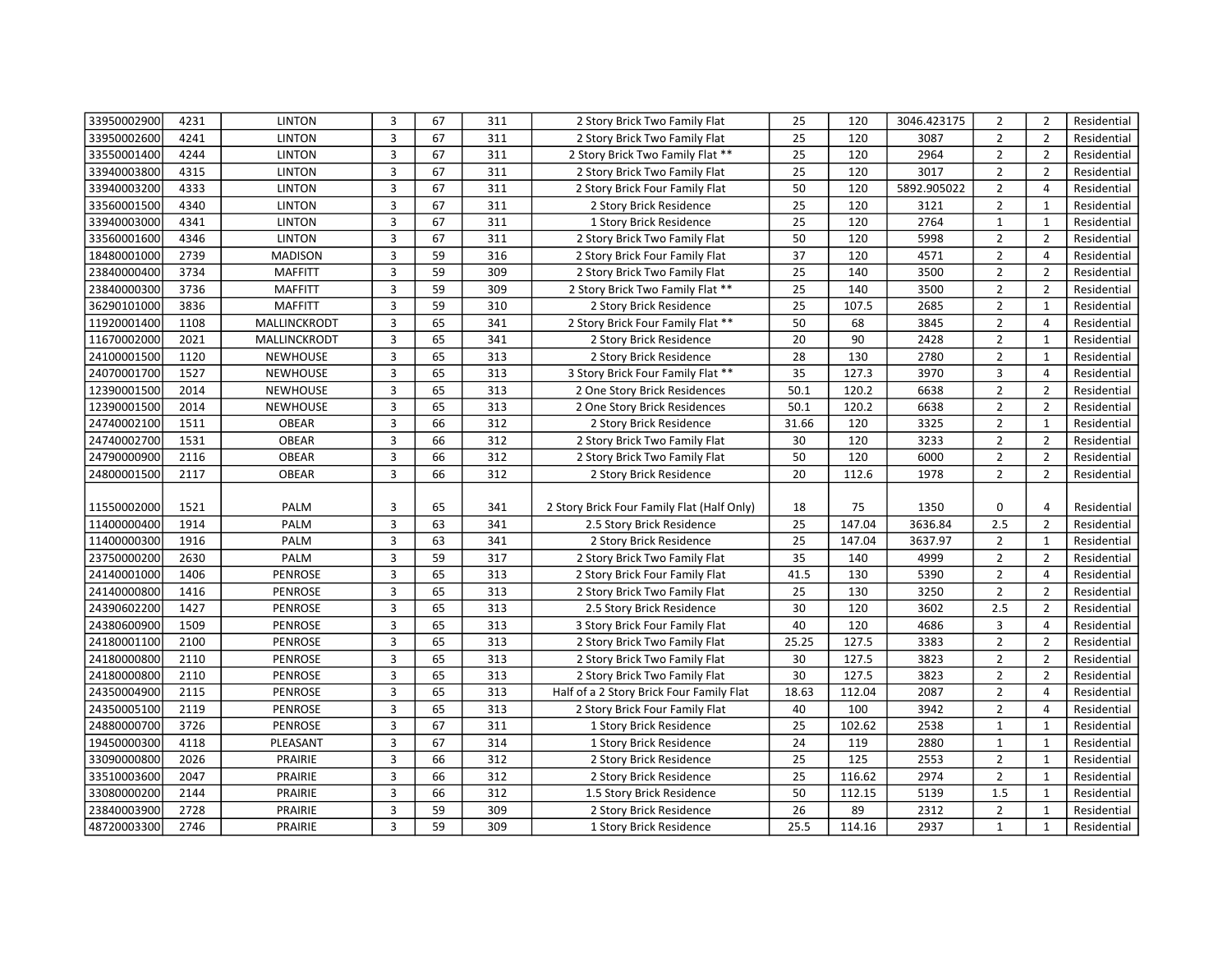| 33540003400 | 4227 | PRAIRIE             | 3              | 67              | 311 | 2 Story Brick Residence                   | 50    | 120    | 6025        | $\overline{2}$ | $\mathbf{1}$   | Residential |
|-------------|------|---------------------|----------------|-----------------|-----|-------------------------------------------|-------|--------|-------------|----------------|----------------|-------------|
| 33540002800 | 4241 | <b>PRAIRIE</b>      | $\overline{3}$ | 67              | 311 | 2 Story Frame Residence                   | 20    | 120    | 2325        | $\overline{2}$ | $\mathbf{1}$   | Residential |
| 24420004400 | 4309 | RANDALL             | 3              | 66              | 313 | 2 Story Frame Residence                   | 25    | 127.5  | 2830        | $\overline{2}$ | $\mathbf{1}$   | Residential |
| 23830001300 | 2521 | SPRING              | $\overline{3}$ | 59              | 309 | 2 Story Brick Residence                   | 25    | 120    | 3000        | $\overline{2}$ | $\mathbf{1}$   | Residential |
| 23840001300 | 2621 | SPRING              | 3              | 59              | 309 | 2 Story Brick Two Family Flat             | 40    | 120    | 4800        | $\overline{2}$ | $\overline{2}$ | Residential |
| 24320000100 | 4300 | STRODTMAN           | 3              | 66              | 313 | 2 Story Brick Two Family Flat             | 26.5  | 117.5  | 2774        | $\overline{2}$ | $\overline{2}$ | Residential |
| 24320000150 | 4304 | STRODTMAN           | 3              | 66              | 313 | 1 Story Frame Residence                   | 23.5  | 117    | 2672        | $\mathbf{1}$   | $\mathbf{1}$   | Residential |
| 24330002500 | 4333 | STRODTMAN           | $\overline{3}$ | 66              | 313 | 3 Story Brick Residence                   | 25    | 120    | 3000        | 3              | $\mathbf{1}$   | Residential |
| 24320001400 | 4404 | STRODTMAN           | 3              | 66              | 313 | 2 Story Brick Two Family Flat             | 35    | 117.5  | 4112        | $\overline{2}$ | $\overline{2}$ | Residential |
| 24330002000 | 4413 | STRODTMAN           | 3              | 66              | 313 | 2 Story Brick Residence                   | 35    | 120    | 4132        | $\overline{2}$ | $\mathbf{1}$   | Residential |
| 24320001700 | 4414 | STRODTMAN           | 3              | 66              | 313 | 2 Story Brick Four Family Flat            | 48.95 | 117.5  | 5676        | $\overline{2}$ | $\overline{4}$ | Residential |
| 24320002100 | 4428 | STRODTMAN           | $\overline{3}$ | 66              | 313 | 1 Story Brick Residence                   | 24.58 | 117.25 | 2888        | $\mathbf{1}$   | $\mathbf{1}$   | Residential |
| 10730001500 | 2521 | SULLIVAN            | $\overline{3}$ | 60              | 317 | 1 Story Brick Residence                   | 25    | 144    | 3990        | $\mathbf{1}$   | $\mathbf{1}$   | Residential |
| 33960000200 | 4202 | WARNE               | 3              | 67              | 311 | 2 Story Brick Two Family Flat             | 23    | 106.42 | 2074        | $\overline{2}$ | $\overline{2}$ | Residential |
| 33960000600 | 4212 | WARNE               | 3              | 67              | 311 | 2 Story Brick Two Family Flat **          | 25    | 107.96 | 2363        | $\overline{2}$ | $\overline{2}$ | Residential |
| 33970000600 | 4318 | WARNE               | 3              | 67              | 311 | 2 Story Brick Two Family Flat             | 25    | 122.33 | 2718        | $\overline{2}$ | $\overline{2}$ | Residential |
| 33970000700 | 4320 | <b>WARNE</b>        | $\overline{3}$ | 67              | 311 | 2.5 Story Stone Residence                 | 50    | 122.58 | 6013        | 2.5            | $\mathbf{1}$   | Residential |
| 33970000900 | 4328 | WARNE               | 3              | 67              | 311 | 2 Story Brick Residence                   | 25    | 124.66 | 3334        | $\overline{2}$ | $\mathbf{1}$   | Residential |
| 33970001000 | 4330 | WARNE               | 3              | 67              | 311 | 2 Story Brick Residence                   | 25    | 124    | 3149        | $\overline{2}$ | $\mathbf{1}$   | Residential |
| 33970001200 | 4336 | WARNE               | 3              | 67              | 311 | 2 Story Brick Four Family Flat            | 46.33 | 126.66 | 5837        | $\overline{2}$ | $\overline{4}$ | Residential |
| 36810001000 | 4216 | <b>ALDINE</b>       | 4              | 57              | 309 | 1 Story Brick Residence                   | 25    | 85     | 2141        | $\mathbf{1}$   | $\mathbf{1}$   | Residential |
| 36820002000 | 4218 | ALDINE              | 4              | 57              | 309 | 1 Story Brick Residence                   | 25    | 126.09 | 3844.086656 | $\mathbf{1}$   | $\mathbf{1}$   | Residential |
| 36800002400 | 4233 | ALDINE              | 4              | 57              | 309 | 2 Story Frame Two Family Flat             | 50    | 132    | 6362        | $\overline{2}$ | $\overline{2}$ | Residential |
| 37230000800 | 4574 | ALDINE              | 4              | 56              | 309 | 2 Story Frame Residence                   | 50.5  | 126.5  | 6388        | $\overline{2}$ | $\mathbf{1}$   | Residential |
| 37230000700 | 4578 | <b>ALDINE</b>       | $\overline{4}$ | 56              | 309 | 2 Story Brick Two Family Flat             | 24.6  | 126.6  | 7036        | $\overline{2}$ | $\overline{4}$ | Residential |
| 36830002400 | 1715 | <b>ANNIE MALONE</b> | 4              | 57              | 309 | 2 Story Brick Two Family Flat             | 23.51 | 130    | 3063        | $\overline{2}$ | $\overline{2}$ | Residential |
| 36840002050 | 1825 | <b>ANNIE MALONE</b> | $\overline{4}$ | 57              | 309 | 2 Story Brick Four Family Flat            | 50    | 75     | 4184        | $\overline{2}$ | $\overline{4}$ | Residential |
| 36780003400 | 1926 | <b>ANNIE MALONE</b> | 4              | 57              | 309 | 2 Story Brick Two Family Flat             | 25    | 130    | 5894.67     | $\overline{2}$ | $\overline{2}$ | Residential |
| 51940002200 | 4029 | ASHLAND             | $\overline{4}$ | 56              | 310 | 2 Story Brick Two Family Flat             | 31.5  | 115.21 | 3967        | $\overline{2}$ | $\overline{2}$ | Residential |
| 44400703600 | 4145 | ASHLAND             | 4              | 56              | 310 | 1 Story Brick Residence                   | 25    | 169    | 4225        | $\mathbf{1}$   | $\mathbf{1}$   | Residential |
| 44400801100 | 4173 | ASHLAND             | $\overline{4}$ | 56              | 310 | 2 Story Brick Four Family Flat            | 50    | 169    | 9166        | $\overline{2}$ | $\overline{4}$ | Residential |
| 36200002600 | 4326 | <b>ASHLAND</b>      | 4              | 56              | 320 | 1 Story Brick Residence **                | 24    | 100    | 2400        | $\mathbf{1}$   | $\mathbf{1}$   | Residential |
| 36190003500 | 4344 | <b>ASHLAND</b>      | $\overline{4}$ | 56              | 320 | 1 Story Brick Residence **                | 29    | 125    | 3625        | $\mathbf{1}$   |                | Residential |
| 36190003400 | 4348 | ASHLAND             | 4              | 56              | 320 | 2 Story Brick Residence                   | 29.75 | 125    | 4479        | $\overline{2}$ | 1              | Residential |
|             |      |                     |                |                 |     |                                           |       |        |             |                |                |             |
| 44630001700 | 4418 | <b>ASHLAND</b>      | 4              | 56              | 307 | 2 Story Brick Attached Two Family Flat ** | 19.75 | 135.42 | 2240        | $\overline{2}$ | $\overline{2}$ | Residential |
| 44630001400 | 4424 | <b>ASHLAND</b>      | $\overline{4}$ | 56              | 307 | 2 Story Brick Two Family Flat             | 30    | 135.42 | 3955        | $\overline{2}$ | $\overline{2}$ | Residential |
| 44630001300 | 4428 | ASHLAND             | 4              | 56              | 307 | 2 Story Brick Residence **                | 30    | 135.5  | 4700        | $\overline{2}$ | $\mathbf{1}$   | Residential |
| 44630001200 | 4432 | ASHLAND             | 4              | 56              | 307 | 1 Story Brick Residence **                | 30    | 135.42 | 4529        | $\mathbf 1$    | $\mathbf{1}$   | Residential |
| 44470402500 | 4461 | <b>ASHLAND</b>      | 4              | 56              | 307 | 2 Story Brick Residence                   | 59.92 | 171.25 | 10117       | $\overline{2}$ | $\mathbf{1}$   | Residential |
| 44480603200 | 4531 | ASHLAND             | 4              | 56              | 307 | 2 Story Brick Two Family Flat             | 32    | 171.25 | 5201        | $\overline{2}$ | $\overline{2}$ | Residential |
| 44490101000 | 4603 | ASHLAND             | 4              | 56              | 307 | 2 Story Frame Residence                   | 27.5  | 172    | 4714        | $\overline{2}$ | $\mathbf{1}$   | Residential |
| 44620500900 | 4608 | <b>ASHLAND</b>      | 4              | $\overline{56}$ | 307 | 2 Story Frame Residence **                | 32.5  | 138.5  | 4674        | $\overline{2}$ | $\mathbf{1}$   | Residential |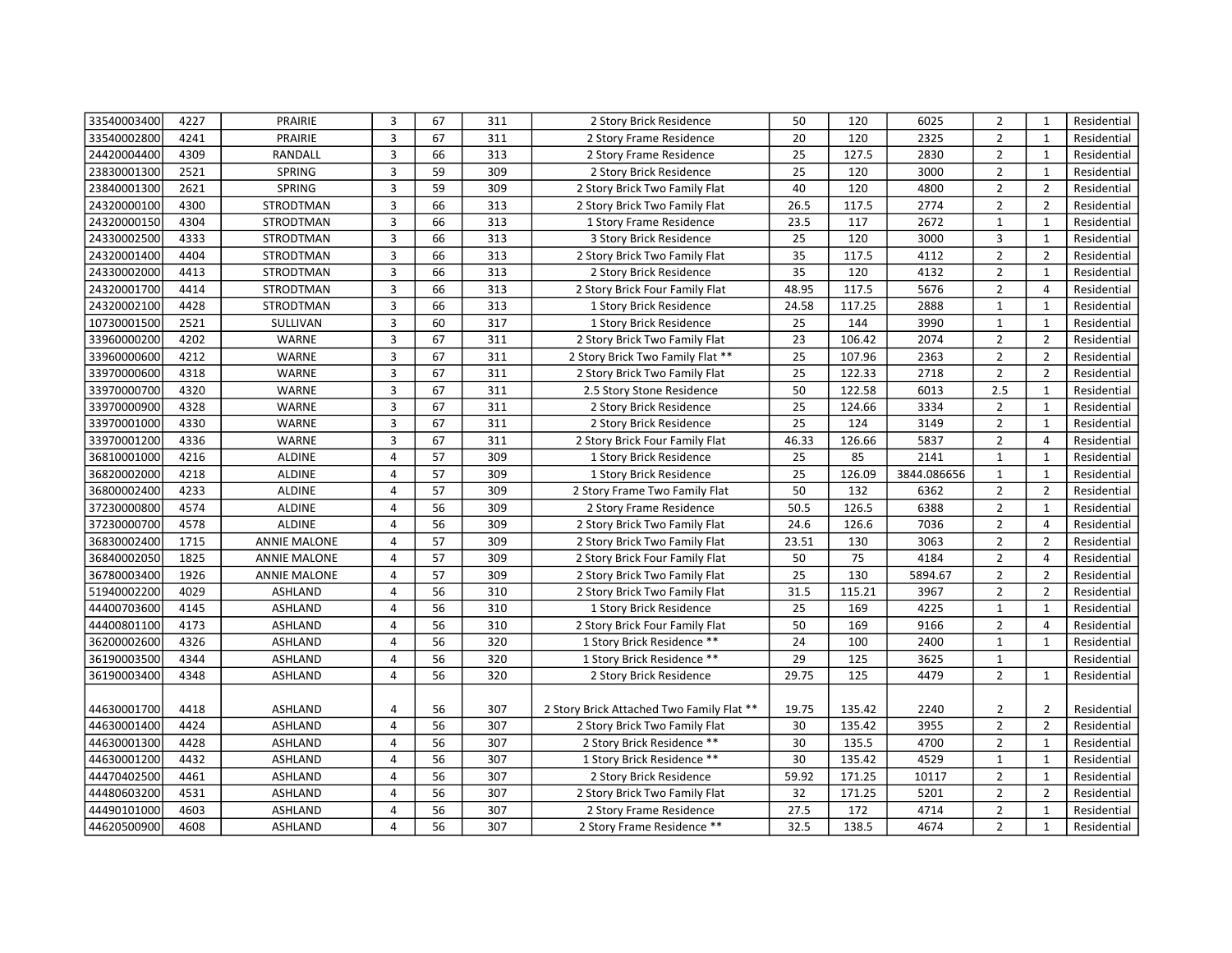| 36610003200 | 1713 | <b>BELLE GLADE</b>     | 4              | 57 | 309 | 1 Story Brick Residence **              | 25    | 134.66 | 3753        | 1              | $\mathbf{1}$   | Residential |
|-------------|------|------------------------|----------------|----|-----|-----------------------------------------|-------|--------|-------------|----------------|----------------|-------------|
| 36610003100 | 1715 | <b>BELLE GLADE</b>     | 4              | 57 | 309 | 2 Story Brick Residence                 | 22    | 134.5  | 3412        | $\overline{2}$ | $\mathbf{1}$   | Residential |
| 36640003100 | 1909 | <b>BELLE GLADE</b>     | 4              | 57 | 309 | 2 Story Brick Residence **              | 54.16 | 119.25 | 5819        | $\overline{2}$ | $\mathbf{1}$   | Residential |
| 36630000700 | 1920 | <b>BELLE GLADE</b>     | 4              | 57 | 309 | 1/2 of a 2 Story Brick Four Family Flat | 24    | 106.5  | 2489        | $\overline{2}$ | $\overline{2}$ | Residential |
| 36630000800 | 1922 | <b>BELLE GLADE</b>     | 4              | 57 | 309 | 1/2 of 2 Story Brick Four Family Flat   | 24    | 106.33 | 2655        | $\overline{2}$ | $\overline{4}$ | Residential |
| 36660001300 | 2604 | <b>BELLE GLADE</b>     | $\overline{4}$ | 57 | 309 | 2 Story Brick Residence                 | 25    | 134    | 3367.08     | $\overline{2}$ | $\mathbf{1}$   | Residential |
| 36660001500 | 2610 | <b>BELLE GLADE</b>     | 4              | 57 | 309 | 1 Story Frame Residence                 | 25    | 134.66 | 3367        | $\mathbf{1}$   | $\mathbf{1}$   | Residential |
| 36980002300 | 1713 | <b>BILLUPS</b>         | $\overline{4}$ | 57 | 309 | 1 Story Brick Residence                 | 26.33 | 125    | 2604        | $\mathbf{1}$   | $\mathbf{1}$   | Residential |
| 36980001800 | 1727 | <b>BILLUPS</b>         | 4              | 57 | 309 | 1 Story Brick Residence                 | 26.33 | 125    | 3898.012451 | $\mathbf{1}$   | $\mathbf{1}$   | Residential |
| 56380005650 | 1701 | CORA                   | $\overline{4}$ | 56 | 308 | 2 Story Brick Residence                 | 50    | 141.75 | 7065        | $\overline{2}$ | $\mathbf{1}$   | Residential |
| 37210005800 | 1718 | <b>CORA</b>            | 4              | 56 | 309 | 2 Story Brick Residence                 | 25    | 145    | 3625        | $\overline{2}$ | $\mathbf{1}$   | Residential |
| 37210005900 | 1722 | CORA                   | $\overline{4}$ | 56 | 309 | 2 Story Brick Residence                 | 25    | 145    | 3625        | $\overline{2}$ | $\mathbf{1}$   | Residential |
| 56380004700 | 1813 | <b>CORA</b>            | 4              | 56 | 308 | 2 Story Brick Residence                 | 40    | 141.75 | 5668        | $\overline{2}$ | $\mathbf{1}$   | Residential |
| 37110205800 | 2914 | CORA                   | 4              | 56 | 307 | 2 Story Brick Two Family Flat **        | 75    | 46     | 3450        | $\overline{2}$ | $\overline{2}$ | Residential |
| 44490102100 | 3512 | CORA                   | 4              | 56 | 307 | 1 Story Brick Residence **              | 29.5  | 97.92  | 2864        | $\mathbf{1}$   | $\mathbf{1}$   | Residential |
| 18690001100 | 3710 | <b>COTE BRILLIANTE</b> | 4              | 59 | 309 | 2 Story Brick Residence                 | 25    | 120    | 3234        | $\overline{2}$ | $\overline{2}$ | Residential |
| 36390002000 | 3921 | <b>COTE BRILLIANTE</b> | 4              | 56 | 309 | 2 Story Brick Residence                 | 21.66 | 123.66 | 1818        | $\overline{2}$ | $\overline{2}$ | Residential |
| 36390002100 | 3925 | <b>COTE BRILLIANTE</b> | 4              | 56 | 309 | 2 Story Brick Residence                 | 28.33 | 123.66 | 4635        | $\overline{2}$ | $\mathbf{1}$   | Residential |
| 36570000400 | 4046 | <b>COTE BRILLIANTE</b> | 4              | 56 | 309 | 2 Story Brick Two Family Flat           | 25    | 116.16 | 3018        | $\overline{2}$ | $\overline{2}$ | Residential |
| 36560003000 | 4051 | <b>COTE BRILLIANTE</b> | 4              | 56 | 309 | 1 Story Brick Residence                 | 36    | 116.24 | 4079        | $\mathbf{1}$   | $\mathbf{1}$   | Residential |
| 36830001900 | 4216 | <b>COTE BRILLIANTE</b> | $\overline{4}$ | 57 | 309 | 2 Story Brick Four Family Flat          | 37.5  | 132    | 5666        | $\overline{2}$ | $\overline{4}$ | Residential |
| 36800000900 | 4216 | <b>COTE BRILLIANTE</b> | 4              | 57 | 309 | 2 Story Frame Residence                 | 25    | 132    | 3300        | $\overline{2}$ | $\mathbf{1}$   | Residential |
| 36830001700 | 4222 | <b>COTE BRILLIANTE</b> | 4              | 57 | 309 | 2 Story Brick Two Family Flat           | 30    | 132    | 3315        | $\overline{2}$ | $\overline{2}$ | Residential |
| 36830001400 | 4230 | <b>COTE BRILLIANTE</b> | 4              | 57 | 309 | 1 Story Brick Residence **              | 29    | 132    | 4355        | $\mathbf{1}$   | $\mathbf{1}$   | Residential |
| 36840003000 | 4231 | <b>COTE BRILLIANTE</b> | $\overline{4}$ | 57 | 309 | 2 Story Brick Residence                 | 30    | 137.66 | 4678        | $\overline{2}$ | $\mathbf{1}$   | Residential |
| 36830001100 | 4236 | <b>COTE BRILLIANTE</b> | 4              | 57 | 309 | 2 Story Brick Two Family Flat           | 24    | 132    | 3193        | $\overline{2}$ | $\overline{2}$ | Residential |
| 36840003600 | 4249 | <b>COTE BRILLIANTE</b> | 4              | 57 | 309 | 1 Story Brick Residence                 | 28    | 137.66 | 3945        | $\mathbf{1}$   | $\mathbf{1}$   | Residential |
| 36840003700 | 4253 | <b>COTE BRILLIANTE</b> | 4              | 57 | 309 | 1 Story Brick Residence                 | 25    | 130.33 | 2638        | $\mathbf 1$    | $\mathbf{1}$   | Residential |
| 36830000500 | 4256 | <b>COTE BRILLIANTE</b> | $\overline{4}$ | 57 | 309 | 2 Story Brick Two Family Flat           | 25    | 132    | 3100        | $\overline{2}$ | $\overline{2}$ | Residential |
| 37010002200 | 4404 | <b>COTE BRILLIANTE</b> | 4              | 57 | 309 | 2 Story Brick Two Family Flat **        | 21    | 132    | 2791        | $\overline{2}$ | $\overline{2}$ | Residential |
| 37010002000 | 4408 | <b>COTE BRILLIANTE</b> | $\overline{4}$ | 57 | 309 | 2 Story Brick Residence **              | 21    | 132    | 3090        | $\overline{2}$ | $\mathbf{1}$   | Residential |
| 37010000800 | 4438 | <b>COTE BRILLIANTE</b> | 4              | 57 | 309 | 2 Story Brick Residence                 | 31.5  | 132    | 4158        | $\overline{2}$ | $\mathbf{1}$   | Residential |
| 37020003600 | 4443 | <b>COTE BRILLIANTE</b> | $\overline{4}$ | 57 | 309 | 2 Story Brick Residence                 | 23    | 130.5  | 2973        | $\overline{2}$ | $\mathbf{1}$   | Residential |
| 37200003800 | 4525 | <b>COTE BRILLIANTE</b> | 4              | 56 | 309 | 2 Story Brick Residence                 | 25    | 130.5  | 3213        | $\overline{2}$ | $\mathbf{1}$   | Residential |
| 37200003900 | 4527 | <b>COTE BRILLIANTE</b> | $\overline{4}$ | 56 | 309 | 2 Story Brick Residence                 | 30    | 130.5  | 3925        | $\overline{2}$ | $\mathbf{1}$   | Residential |
| 37210002000 | 4532 | <b>COTE BRILLIANTE</b> | 4              | 56 | 309 | 2 Story Brick Two Family Flat           | 25    | 137    | 32933       | $\overline{2}$ | $\overline{2}$ | Residential |
| 37200004200 | 4537 | <b>COTE BRILLIANTE</b> | $\overline{4}$ | 56 | 309 | 2 Story Brick Residence                 | 35    | 130.6  | 3921        | $\overline{2}$ | $\mathbf{1}$   | Residential |
| 37200004300 | 4541 | <b>COTE BRILLIANTE</b> | 4              | 56 | 309 | 2 Story Brick Two Family Flat           | 35    | 130.5  | 4567        | $\overline{2}$ | $\overline{2}$ | Residential |
| 37210001000 | 4562 | <b>COTE BRILLIANTE</b> | $\overline{4}$ | 56 | 309 | 2 Story Brick Four Family Flat **       | 25    | 137.25 | 3434        | $\overline{2}$ | $\overline{4}$ | Residential |
| 37210000500 | 4578 | <b>COTE BRILLIANTE</b> | $\overline{4}$ | 56 | 309 | 2 Story Brick Four Family Flat          | 48.13 | 137.16 | 6580        | $\overline{2}$ | $\overline{4}$ | Residential |
| 37200005700 | 4587 | <b>COTE BRILLIANTE</b> | $\overline{4}$ | 56 | 309 | 2 Story Brick Residence                 | 25    | 130.5  | 3414.701633 | $\overline{2}$ | $\mathbf{1}$   | Residential |
| 37200005800 | 4589 | <b>COTE BRILLIANTE</b> | 4              | 56 | 309 | 2 Story Brick Residence                 | 25    | 130.6  | 3711        | $\overline{2}$ | $\overline{2}$ | Residential |
| 37800005000 | 4719 | <b>COTE BRILLIANTE</b> | 4              | 55 | 308 | 2 Story Brick Two Family Flat           | 30    | 115    | 3450        | $\overline{2}$ | $\overline{2}$ | Residential |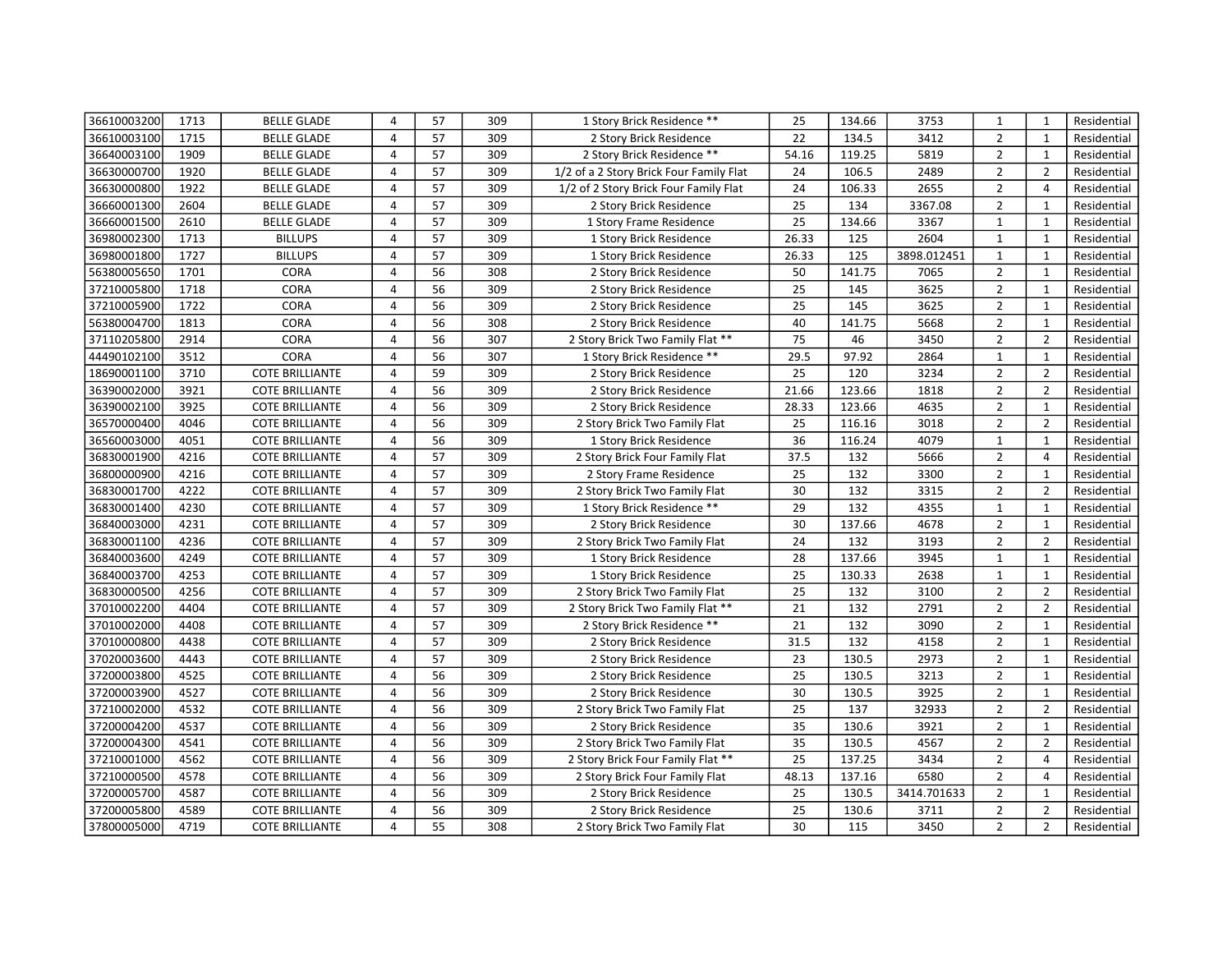| 36300002610 | 3821 | COTTAGE               | 4              | 59 | 309 | 1 Story Brick Residence                  | 75    | 120    | 8781        | 1              | $\mathbf{1}$   | Residential |
|-------------|------|-----------------------|----------------|----|-----|------------------------------------------|-------|--------|-------------|----------------|----------------|-------------|
| 36300003900 | 3861 | COTTAGE               | $\overline{4}$ | 59 | 309 | 2 Story Brick Four Family Flat           | 50    | 120    | 6029        | $\overline{2}$ | $\overline{4}$ | Residential |
| 36300004000 | 3867 | COTTAGE               | 4              | 59 | 309 | 2 Story Brick Residence                  | 50    | 120    | 5875        | $\overline{2}$ | $\mathbf 0$    | Residential |
| 37060002300 | 4409 | COTTAGE               | 4              | 57 | 309 | 2 Story Brick Two Family Flat            | 24.5  | 133.75 | 3278        | $\overline{2}$ | $\overline{2}$ | Residential |
| 37170002700 | 4526 | COTTAGE               | 4              | 56 | 309 | 1 Story Brick Residence                  | 25    | 130.83 | 3270        | $\mathbf{1}$   | $\mathbf{1}$   | Residential |
| 37170002600 | 4528 | COTTAGE               | $\overline{4}$ | 56 | 309 | 1 Story Brick Residence                  | 25    | 130.81 | 3272        | $\mathbf{1}$   | $\mathbf{1}$   | Residential |
| 37170002500 | 4530 | COTTAGE               | 4              | 56 | 309 | 1 Story Brick Residence **               | 25    | 130.83 | 3272        | $\mathbf{1}$   | $\mathbf{1}$   | Residential |
| 37170000900 | 4570 | COTTAGE               | 4              | 56 | 309 | 1 Story Brick Residence                  | 25    | 130.7  | 3269        | $\mathbf{1}$   | $\overline{4}$ | Residential |
| 37160006500 | 4579 | COTTAGE               | 4              | 56 | 309 | 1.5 Story Brick Residence                | 25    | 138.33 | 3457        | 1.5            | $\mathbf{1}$   | Residential |
| 44700002200 | 4629 | COTTAGE               | $\overline{4}$ | 56 | 308 | 2 Story Brick Two Family Flat            | 30    | 134.33 | 4127        | $\overline{2}$ | $\overline{2}$ | Residential |
| 44710001000 | 4640 | COTTAGE               | 4              | 56 | 308 | 2 Story Brick Attached Rowhouse          | 17.66 | 130.66 | 2270.632665 | $\overline{2}$ | 1              | Residential |
| 44710000800 | 4644 | COTTAGE               | $\overline{4}$ | 56 | 308 | 2 Story Brick Attached Rowhouse          | 17.58 | 130.71 | 2056.116711 | $\overline{2}$ | $\mathbf{1}$   | Residential |
| 44710000400 | 4652 | COTTAGE               | 4              | 56 | 308 | 1 Story Brick Residence                  | 27.12 | 130    | 3300        | $\mathbf{1}$   | 1              | Residential |
| 44710000300 | 4654 | COTTAGE               | $\overline{4}$ | 56 | 308 | 1 Story Brick Residence                  | 27.1  | 130.03 | 3412        | $\mathbf{1}$   | $\mathbf{1}$   | Residential |
| 44700003100 | 4659 | COTTAGE               | 4              | 56 | 308 | 2 Story Frame Residence                  | 30    | 134.75 | 4646        | $\overline{2}$ | $\mathbf{1}$   | Residential |
| 44771102400 | 4726 | <b>CUPPLES</b>        | $\overline{4}$ | 55 | 308 | 1.5 Story Brick Residence                | 40    | 115    | 4600        | 1.5            | $\mathbf{1}$   | Residential |
| 44770205300 | 4753 | <b>CUPPLES</b>        | $\overline{4}$ | 55 | 308 | 2 Story Brick Residence                  | 40    | 107.2  | 4011        | $\overline{2}$ | $\overline{2}$ | Residential |
| 44771100400 | 4812 | <b>CUPPLES</b>        | $\overline{4}$ | 55 | 308 | 1 Story Brick Residence                  | 26.66 | 115    | 3070        | $\mathbf{1}$   | $\mathbf{1}$   | Residential |
| 56380000200 | 1514 | <b>DICK GREGORY</b>   | 4              | 56 | 308 | 2 Story Brick Residence                  | 30.75 | 117.25 | 2916        | $\overline{2}$ | $\mathbf{1}$   | Residential |
| 56380001800 | 1800 | <b>DICK GREGORY</b>   | 4              | 56 | 308 | 2 Story Brick Residence                  | 40    | 117.16 | 4680        | $\overline{2}$ | $\mathbf{1}$   | Residential |
| 37750302400 | 4570 | DR MARTIN LUTHER KING | 4              | 54 | 234 | 2 Story Brick Two Family Flat            | 25    | 268.2  | 6542        | $\overline{2}$ | $\overline{2}$ | Residential |
| 36180001700 | 4422 | <b>ELMBANK</b>        | 4              | 56 | 307 | 2 Story Brick Residence                  | 37.83 | 135.5  | 5172        | $\overline{2}$ | $\mathbf{1}$   | Residential |
| 36180000800 | 4448 | <b>ELMBANK</b>        | 4              | 56 | 307 | 2 Story Brick Two Family Flat            | 27.5  | 135.5  | 3744        | $\overline{2}$ | $\overline{2}$ | Residential |
| 44630003800 | 4449 | <b>ELMBANK</b>        | 4              | 56 | 307 | 2 Story Brick Four Family Flat           | 37.5  | 135.42 | 4744        | $\overline{2}$ | $\overline{4}$ | Residential |
| 44600001960 | 4663 | <b>ELMBANK</b>        | 4              | 56 | 307 | Half of a 2 Story Brick Four Family Flat | 22.66 | 107    | 2727        | $\overline{2}$ | $\overline{2}$ | Residential |
| 44850002100 | 2726 | <b>EUCLID</b>         | 4              | 55 | 308 | 2.5 Story Brick Residence                | 33    | 133    | 4244        | 2.5            | $\overline{2}$ | Residential |
| 44840602300 | 2818 | <b>EUCLID</b>         | $\overline{4}$ | 55 | 308 | 2 Story Frame Residence                  | 64.5  | 180    | 11608       | $\overline{2}$ | $\mathbf{1}$   | Residential |
| 44800008300 | 2914 | <b>EUCLID</b>         | 4              | 55 | 307 | 2 Story Brick Residence                  | 40.6  | 140    | 5817        | $\overline{2}$ | $\overline{2}$ | Residential |
| 44800008700 | 2928 | <b>EUCLID</b>         | $\overline{4}$ | 55 | 307 | 2 Story Brick Residence                  | 25    | 140    | 3602        | $\overline{2}$ | $\mathbf{1}$   | Residential |
| 44800008900 | 2938 | <b>EUCLID</b>         | 4              | 55 | 307 | 2 Story Brick Residence                  | 37.5  | 140    | 5250        | $\overline{2}$ | $\mathbf{1}$   | Residential |
| 44800009000 | 2942 | <b>EUCLID</b>         | $\overline{4}$ | 55 | 307 | 2 Story Brick Residence                  | 37.5  | 140    | 4498        | $\overline{2}$ | $\mathbf{1}$   | Residential |
| 37320002200 | 3905 | <b>EVANS</b>          | 4              | 58 | 231 | 2 Story Brick Residence                  | 22.85 | 100.15 | 3310        | $\overline{2}$ | $\mathbf{1}$   | Residential |
| 37330001600 | 4024 | <b>EVANS</b>          | 4              | 58 | 231 | 2 Story Brick Attached Two Family Flat   | 18.28 | 153    | 2796        | $\overline{2}$ | $\overline{2}$ | Residential |
| 37330001500 | 4026 | <b>EVANS</b>          | 4              | 58 | 231 | 2 Story Brick Attached Two Family Flat   | 17.76 | 153    | 2717        | $\overline{2}$ | $\overline{4}$ | Residential |
| 37330001400 | 4028 | <b>EVANS</b>          | 4              | 58 | 231 | 2 Story Brick Attached Two Family Flat   | 17.76 | 153    | 2717        | $\overline{2}$ | $\overline{2}$ | Residential |
| 37330001300 | 4030 | <b>EVANS</b>          | 4              | 58 | 231 | 2 Story Brick Attached Two Family Flat   | 18.7  | 153    | 2861        | $\overline{2}$ | $\overline{2}$ | Residential |
| 37740302900 | 4524 | <b>EVANS</b>          | 4              | 54 | 234 | 2 Story Brick Residence                  | 25    | 153    | 3825        | $\overline{2}$ | $\mathbf{1}$   | Residential |
| 37760002300 | 4541 | <b>EVANS</b>          | 4              | 54 | 234 | 2 Story Brick Four Family Flat           | 30    | 140    | 4531        | $\overline{2}$ | $\overline{4}$ | Residential |
| 37760002500 | 4547 | <b>EVANS</b>          | $\overline{4}$ | 54 | 234 | 1 Story Brick Residence                  | 25    | 140    | 3235        | $\mathbf{1}$   | $\mathbf{1}$   | Residential |
| 37760002600 | 4549 | <b>EVANS</b>          | 4              | 54 | 234 | 1 Story Brick Residence                  | 25    | 140    | 3500.061288 | $\mathbf{1}$   | $\mathbf{1}$   | Residential |
| 37740300200 | 4600 | <b>EVANS</b>          | 4              | 54 | 234 | 2 Story Brick Four Family Flat           | 50    | 153.16 | 8078        | $\overline{2}$ | $\overline{4}$ | Residential |
| 37750304700 | 4607 | <b>EVANS</b>          | 4              | 54 | 234 | 2 Story Brick Residence                  | 25    | 124.8  | 3487        | $\overline{2}$ | $\overline{4}$ | Residential |
| 36230004700 | 3031 | FAIR                  | $\overline{4}$ | 56 | 310 | 1 Story Frame Residence                  | 50    | 122.56 | 5609        | $\mathbf{1}$   | $\mathbf{1}$   | Residential |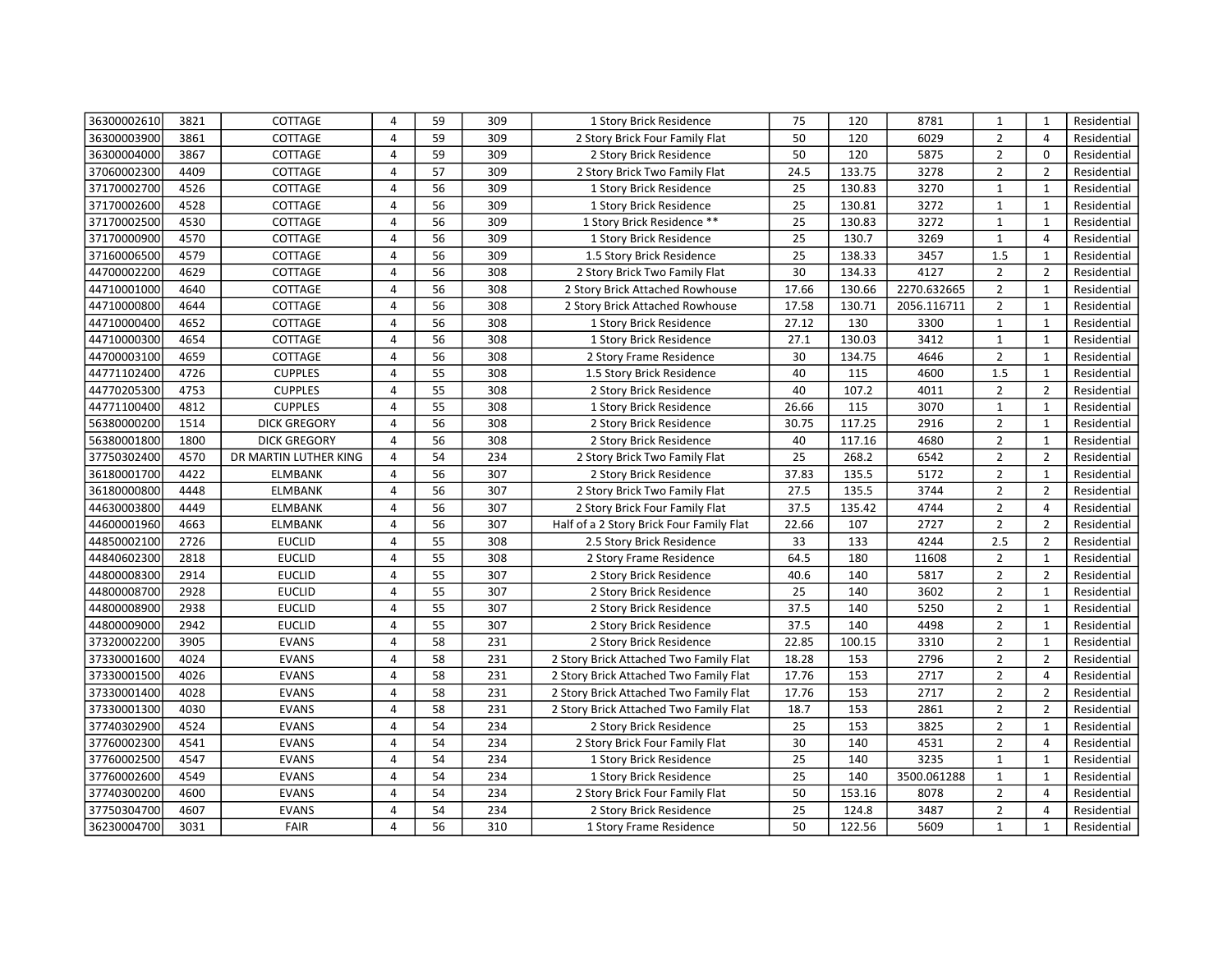| 36240000900 | 3048 | FAIR            | 4              | 56 | 310 | 2 Story Brick Four Family Flat    | 40    | 115.25 | 4608        | $\overline{2}$ | $\overline{4}$ | Residential |
|-------------|------|-----------------|----------------|----|-----|-----------------------------------|-------|--------|-------------|----------------|----------------|-------------|
| 36390000450 | 3942 | GARFIELD        | 4              | 56 | 309 | 1 Story Brick Residence **        | 38    | 123.67 | 4112        | $\mathbf{1}$   | $\mathbf{1}$   | Residential |
| 36790000600 | 4224 | GARFIELD        | 4              | 57 | 309 | 1 Story Brick Residence           | 25    | 132    | 3434        | $\mathbf{1}$   | $\mathbf{1}$   | Residential |
| 36850003800 | 4227 | GARFIELD        | 4              | 57 | 309 | 1 Story Brick Residence           | 25    | 130.5  | 3263        | $\mathbf{1}$   | $\mathbf{1}$   | Residential |
| 36850003900 | 4229 | GARFIELD        | 4              | 57 | 309 | 1 Story Brick Residence           | 25    | 130.5  | 3315.485168 | $\mathbf{1}$   | $\mathbf{1}$   | Residential |
| 36850004100 | 4235 | GARFIELD        | $\overline{4}$ | 57 | 309 | 1 Story Brick Residence           | 50    | 130.5  | 6909        | $\mathbf{1}$   | $\mathbf{1}$   | Residential |
| 36850004200 | 4237 | GARFIELD        | 4              | 57 | 309 | 1 Story Brick Residence **        | 25    | 130.5  | 3135        | $\mathbf{1}$   | $\mathbf{1}$   | Residential |
| 36850004400 | 4243 | GARFIELD        | 4              | 57 | 309 | 1 Story Brick Residence           | 25    | 130.5  | 3268        | $\mathbf{1}$   | $\mathbf{1}$   | Residential |
| 36850005900 | 4279 | GARFIELD        | 4              | 57 | 309 | 1 Story Brick Residence           | 27.6  | 130.6  | 3551        | $\mathbf{1}$   | $\mathbf{1}$   | Residential |
| 36960002800 | 4323 | GARFIELD        | $\overline{4}$ | 57 | 309 | 1 Story Brick Residence           | 25    | 130.5  | 3162        | $\mathbf{1}$   | $\mathbf{1}$   | Residential |
| 36970000200 | 4364 | GARFIELD        | 4              | 57 | 309 | 2 Story Frame Residence           | 50    | 130.5  | 6525        | $\overline{2}$ | 1              | Residential |
| 37030003300 | 4435 | GARFIELD        | $\overline{4}$ | 57 | 309 | 1 Story Brick Residence           | 25    | 130.06 | 3225.468788 | $\mathbf{1}$   | $\mathbf{1}$   | Residential |
| 37020000300 | 4446 | GARFIELD        | 4              | 57 | 309 | 1 Story Frame Residence           | 25    | 130.5  | 3262        | $\mathbf{1}$   | 1              | Residential |
| 37190002000 | 4525 | GARFIELD        | $\overline{4}$ | 56 | 309 | 2 Story Brick Residence           | 30    | 130    | 4271        | $\overline{2}$ | $\overline{4}$ | Residential |
| 37200001800 | 4538 | GARFIELD        | 4              | 56 | 309 | 2 Story Brick Two Family Flat     | 30    | 130.06 | 4037        | $\overline{2}$ | $\overline{2}$ | Residential |
| 37200000100 | 4596 | GARFIELD        | $\overline{4}$ | 56 | 309 | 2 Story Brick Residence           | 47.83 | 130.5  | 7651        | $\overline{2}$ | $\mathbf{1}$   | Residential |
| 36470001500 | 3922 | <b>GREER</b>    | $\overline{4}$ | 56 | 310 | 2 Story Brick Residence           | 30    | 137.62 | 3761        | $\overline{2}$ | $\mathbf{1}$   | Residential |
| 51870003300 | 3947 | GREER           | $\overline{4}$ | 56 | 310 | 2 Story Brick Residence           | 30    | 135.6  | 4036        | $\overline{2}$ | $\overline{2}$ | Residential |
| 36480000600 | 4028 | GREER           | 4              | 56 | 310 | 2 Story Brick Two Family Flat     | 32.66 | 136.66 | 4627        | $\overline{2}$ | $\overline{2}$ | Residential |
| 36480000500 | 4030 | <b>GREER</b>    | 4              | 56 | 310 | 2 Story Brick Two Family Flat **  | 32.8  | 136.8  | 3814        | $\overline{2}$ | $\overline{2}$ | Residential |
| 51960002400 | 4031 | GREER           | 4              | 56 | 310 | 2 Story Brick Two Family Flat     | 30    | 135.5  | 3809        | $\overline{2}$ | $\overline{2}$ | Residential |
| 51960002600 | 4037 | <b>GREER</b>    | 4              | 56 | 310 | 2 Story Brick Two Family Flat     | 30    | 135.5  | 3864        | $\overline{2}$ | $\overline{2}$ | Residential |
| 44690501900 | 4412 | GREER           | 4              | 56 | 307 | 2 Story Brick Two Family Flat     | 28.25 | 134.14 | 3995        | $\overline{2}$ | $\overline{2}$ | Residential |
| 44690501400 | 4428 | GREER           | 4              | 56 | 307 | 3 Story Brick Residence           | 35    | 142.06 | 5208        | 3              | $\mathbf{1}$   | Residential |
| 44690501300 | 4432 | GREER           | 4              | 56 | 307 | 2 Story Brick Two Family Flat     | 30.3  | 134.8  | 3952        | $\overline{2}$ | $\overline{2}$ | Residential |
| 36180004200 | 4451 | GREER           | 4              | 56 | 307 | 2 Story Brick Residence           | 30    | 135    | 4147        | $\overline{2}$ | $\overline{2}$ | Residential |
| 36180004600 | 4465 | <b>GREER</b>    | 4              | 56 | 307 | 2 Story Brick Two Family Flat     | 30    | 143    | 4067        | $\overline{2}$ | $\overline{2}$ | Residential |
| 37100201800 | 4528 | <b>GREER</b>    | 4              | 56 | 307 | single family                     | 27    | 135.11 | 3634        |                |                | Residential |
| 37100200700 | 4606 | GREER           | $\overline{4}$ | 56 | 307 | 2 Story Brick Two Family Flat     | 30    | 135.5  | 3507        | $\overline{2}$ | $\overline{2}$ | Residential |
| 44620604400 | 4619 | GREER           | 4              | 56 | 307 | 1 Story Brick Residence           | 50    | 130    | 6506        | $\mathbf{1}$   | $\mathbf{1}$   | Residential |
| 44800000200 | 4854 | GREER           | $\overline{4}$ | 55 | 307 | 3 Story Brick Residence           | 25    | 155    | 4259        | 3              | $\mathbf{1}$   | Residential |
| 37810002600 | 4712 | <b>HAMMETT</b>  | 4              | 55 | 308 | 1 Story Brick Residence **        | 25    | 193    | 4826        | $\mathbf{1}$   | $\mathbf{1}$   | Residential |
| 44770105300 | 4825 | <b>HAMMETT</b>  | 4              | 55 | 308 | 2 Story Brick Two Family Flat     | 25    | 193    | 4361        | $\overline{2}$ | $\overline{2}$ | Residential |
| 44870601100 | 4854 | <b>HAMMETT</b>  | 4              | 55 | 308 | 2 Story Brick Two Family Flat **  | 30    | 138.12 | 3602        | $\overline{2}$ | $\overline{2}$ | Residential |
| 44400902500 | 3521 | <b>HARRIS</b>   | 4              | 56 | 310 | 1 Story Brick Residence           | 29.92 | 70.5   | 2338        | $\mathbf{1}$   | $\mathbf{1}$   | Residential |
| 44400902400 | 3523 | <b>HARRIS</b>   | 4              | 56 | 310 | 1 Story Brick Residence           | 30.4  | 70.6   | 1821        | $\mathbf{1}$   | $\overline{2}$ | Residential |
| 44770102200 | 4738 | <b>HIGHLAND</b> | 4              | 55 | 308 | 2 Story Brick Residence           | 82.5  | 108    | 9077        | $\overline{2}$ | $\mathbf{1}$   | Residential |
| 36440201100 | 3902 | <b>KENNERLY</b> | 4              | 56 | 309 | 2 Story Brick Residence **        | 25    | 110    | 2813        | $\overline{2}$ | $\mathbf{1}$   | Residential |
| 36440200500 | 3918 | <b>KENNERLY</b> | $\overline{4}$ | 56 | 309 | 2 Story Brick Residence           | 25    | 100    | 2500        | $\overline{2}$ | $\mathbf{1}$   | Residential |
| 36440104100 | 3947 | <b>KENNERLY</b> | 4              | 56 | 310 | 2 Story Brick Residence           | 25    | 100    | 2263        | $\overline{2}$ | $\mathbf{1}$   | Residential |
| 36440104200 | 3949 | <b>KENNERLY</b> | 4              | 56 | 310 | 2 Story Brick Two Family Flat     | 25    | 100    | 2500        | $\overline{2}$ | $\overline{2}$ | Residential |
| 36440104400 | 3953 | KENNERLY        | 4              | 56 | 310 | 2 Story Brick Residence           | 25    | 100    | 2475        | $\overline{2}$ | $\mathbf{1}$   | Residential |
| 36510201900 | 4006 | <b>KENNERLY</b> | 4              | 56 | 309 | 2 Story Brick Four Family Flat ** | 43    | 100    | 4300        | $\overline{2}$ | $\overline{4}$ | Residential |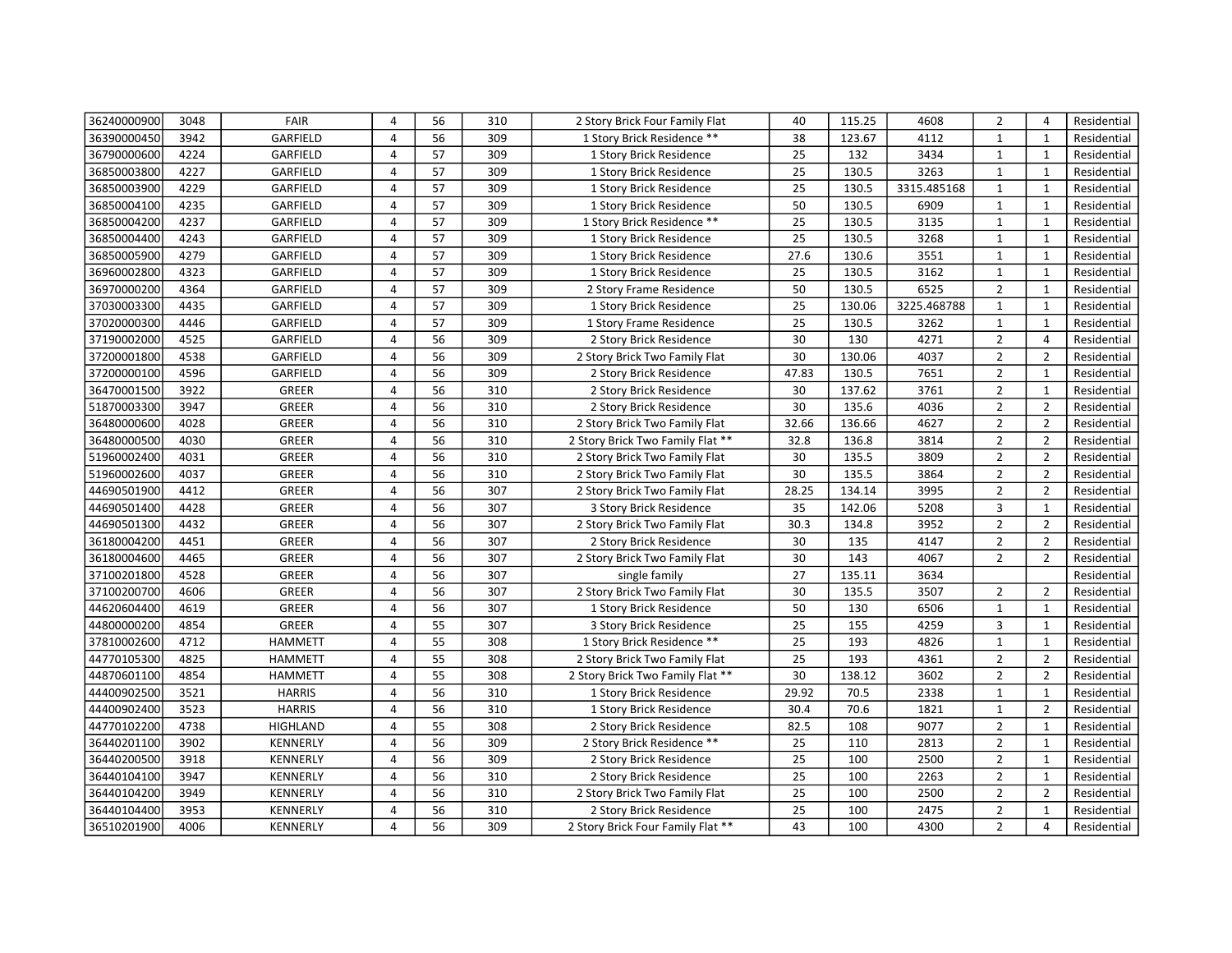| 36510201400 | 4022 | <b>KENNERLY</b> | 4              | 56 | 309 | 2 Story Brick Two Family Flat ** | 25              | 100    | 2511        | $\overline{2}$ | $\overline{2}$ | Residential |
|-------------|------|-----------------|----------------|----|-----|----------------------------------|-----------------|--------|-------------|----------------|----------------|-------------|
| 36510103700 | 4047 | <b>KENNERLY</b> | $\overline{4}$ | 56 | 310 | 2 Story Brick Two Family Flat ** | 30              | 100    | 2784        | $\overline{2}$ | $\overline{2}$ | Residential |
| 36510103800 | 4049 | <b>KENNERLY</b> | 4              | 56 | 310 | 2 Story Brick Four Family Flat   | 50              | 100    | 5091        | $\overline{2}$ | $\overline{4}$ | Residential |
| 36510103900 | 4053 | <b>KENNERLY</b> | 4              | 56 | 310 | 2 Story Brick Four Family Flat   | 50              | 100    | 5000        | $\overline{2}$ | $\overline{4}$ | Residential |
| 36920003300 | 4345 | KENNERLY        | 4              | 57 | 309 | 1 Story Frame Residence **       | 25              | 145    | 3625        | $\mathbf{1}$   | $\mathbf{1}$   | Residential |
| 37060001500 | 4416 | <b>KENNERLY</b> | 4              | 57 | 309 | 1 Story Brick Residence          | 24              | 133.6  | 3258        | $\mathbf{1}$   | $\mathbf{1}$   | Residential |
| 37060001000 | 4428 | KENNERLY        | 4              | 57 | 309 | 1 Story Brick Residence          | 26              | 133.62 | 2905        | $\mathbf{1}$   | $\mathbf{1}$   | Residential |
| 37060000800 | 4432 | KENNERLY        | 4              | 57 | 309 | 1 Story Brick Residence          | 26              | 133.62 | 3497        | $\mathbf{1}$   | $\mathbf{1}$   | Residential |
| 37070002900 | 4439 | KENNERLY        | 4              | 57 | 309 | 1 Story Frame Residence          | 25              | 145    | 3568        | $\mathbf{1}$   | $\mathbf{1}$   | Residential |
| 37070003000 | 4441 | KENNERLY        | 4              | 57 | 309 | 1 Story Brick Residence **       | 25              | 145    | 3938        | $\mathbf{1}$   | $\mathbf{1}$   | Residential |
| 37070003400 | 4455 | KENNERLY        | 4              | 57 | 309 | 1 Story Frame Residence          | 25              | 145    | 3350.46358  | $\mathbf{1}$   | $\mathbf{1}$   | Residential |
| 37160000600 | 4570 | KENNERLY        | 4              | 56 | 309 | 2 Story Brick Residence          | 29.16           | 138.58 | 4162        | $\overline{2}$ | $\mathbf{1}$   | Residential |
| 37160000200 | 4580 | KENNERLY        | 4              | 56 | 309 | 1 Story Frame Residence          | 29.16           | 133.16 | 4197        | $\mathbf{1}$   | $\mathbf{1}$   | Residential |
| 37130003000 | 4649 | KENNERLY        | $\overline{4}$ | 56 | 308 | 2 Story Frame Residence          | 25              | 145    | 3685.925607 | $\overline{2}$ | $\mathbf{1}$   | Residential |
| 36470002200 | 3911 | LABADIE         | 4              | 56 | 310 | 2 Story Brick Two Family Flat    | 30              | 162.92 | 5406        | $\overline{2}$ | $\overline{2}$ | Residential |
| 36460001900 | 3916 | LABADIE         | 4              | 56 | 310 | 2 Story Brick Two Family Flat    | 25              | 142.5  | 3562        | $\overline{2}$ | $\overline{2}$ | Residential |
| 36460001400 | 3926 | LABADIE         | 4              | 56 | 310 | 2 Story Brick Two Family Flat    | 25              | 142.5  | 3737        | $\overline{2}$ | $\overline{2}$ | Residential |
| 36470002800 | 3931 | LABADIE         | $\overline{4}$ | 56 | 310 | 2 Story Brick Residence          | 25              | 163.83 | 4121        | $\overline{2}$ | $\mathbf{1}$   | Residential |
| 36490001600 | 4012 | LABADIE         | 4              | 56 | 310 | 2 Story Brick Residence          | 25              | 142.6  | 2953        | $\overline{2}$ | $\overline{2}$ | Residential |
| 36490000800 | 4036 | LABADIE         | $\overline{4}$ | 56 | 310 | 2 Story Brick Two Family Flat    | 30              | 142.5  | 4492        | $\overline{2}$ | $\overline{2}$ | Residential |
| 36480002800 | 4045 | LABADIE         | 4              | 56 | 310 | 2 Story Brick Residence          | 25              | 165.7  | 4960        | $\overline{2}$ | $\overline{2}$ | Residential |
| 36480002900 | 4047 | LABADIE         | $\overline{4}$ | 56 | 310 | 2 Story Brick Two Family Flat    | 25              | 165.58 | 4140        | $\overline{2}$ | $\overline{2}$ | Residential |
| 36480003300 | 4061 | LABADIE         | 4              | 56 | 310 | 2 Story Brick Residence          | 55              | 165.11 | 9320        | $\overline{2}$ | $\overline{2}$ | Residential |
| 36240005700 | 4109 | LABADIE         | 4              | 56 | 310 | 2 Story Brick Four Family Flat   | $\overline{45}$ | 165    | 7432        | $\overline{2}$ | 4              | Residential |
| 36690000800 | 4136 | LABADIE         | 4              | 56 | 310 | 2 Story Brick Residence          | 30              | 146.6  | 4122        | $\overline{2}$ | $\overline{2}$ | Residential |
| 36230005700 | 4147 | LABADIE         | $\overline{4}$ | 56 | 310 | 2 Story Brick Two Family Flat ** | 30              | 157.83 | 5152        | $\overline{2}$ | $\overline{2}$ | Residential |
| 44681401500 | 4229 | LABADIE         | 4              | 56 | 320 | 1 Story Brick Residence          | 25              | 165    | 4125        | $\mathbf{1}$   | $\mathbf{1}$   | Residential |
| 44670406200 | 4237 | LABADIE         | 4              | 56 | 310 | 2 Story Brick Four Family Flat   | 40              | 163    | 6520        | $\overline{2}$ | 4              | Residential |
| 44660004800 | 4257 | LABADIE         | 4              | 56 | 310 | 2 Story Brick Two Family Flat    | 25.12           | 163.16 | 5676        | $\overline{2}$ | $\overline{2}$ | Residential |
| 36720000900 | 4260 | LABADIE         | 4              | 56 | 310 | 2 Story Brick Two Family Flat    | 35              | 142.5  | 4501        | $\overline{2}$ | $\overline{2}$ | Residential |
| 44660005100 | 4265 | LABADIE         | 4              | 56 | 310 | 2 Story Brick Two Family Flat    | 25              | 163    | 3875        | $\overline{2}$ | $\overline{2}$ | Residential |
| 36720000400 | 4276 | LABADIE         | 4              | 56 | 310 | 2 Story Brick Two Family Flat ** | 21.66           | 142.5  | 3310        | $\overline{2}$ | $\overline{2}$ | Residential |
| 44680600400 | 4350 | LABADIE         | 4              | 56 | 320 | 2 Story Brick Residence          | 25              | 147.5  | 3687        | $\overline{2}$ | $\mathbf{1}$   | Residential |
| 37110202100 | 4530 | LABADIE         | 4              | 56 | 307 | 2 Story Brick Two Family Flat    | 30              | 147.42 | 5216        | $\overline{2}$ | $\overline{2}$ | Residential |
| 37110202100 | 4530 | LABADIE         | $\overline{4}$ | 56 | 307 | 2 Story Brick Two Family Flat ** | 30              | 147.42 | 5216        | $\overline{2}$ | $\overline{2}$ | Residential |
| 44790000500 | 4816 | <b>LABADIE</b>  | $\overline{4}$ | 55 | 307 | 2 Story Brick Residence          | 25              | 140    | 3502        | $\overline{2}$ | $\mathbf{1}$   | Residential |
| 44840500600 | 4844 | LABADIE         | $\overline{4}$ | 55 | 307 | 2 Story Brick Two Family Flat    | 33.33           | 124.33 | 4159        | $\overline{2}$ | $\overline{2}$ | Residential |
| 44740000200 | 4644 | <b>LEDUC</b>    | 4              | 56 | 308 | 2 Story Brick Residence          | 75              | 138    | 9085        | $\overline{2}$ | $\mathbf{1}$   | Residential |
| 44730000800 | 4645 | <b>LEDUC</b>    | 4              | 56 | 308 | 2 Story Brick Residence          | 35              | 138    | 5159        | $\overline{2}$ | $\mathbf{1}$   | Residential |
| 37800002600 | 4738 | <b>LEDUC</b>    | 4              | 55 | 308 | 1 Story Brick Residence          | 33.83           | 236.58 | 8018        | $\mathbf{1}$   | 1              | Residential |
| 37800002300 | 4746 | <b>LEDUC</b>    | 4              | 55 | 308 | 1 Story Brick Residence          | 25              | 235    | 5928        | $\mathbf{1}$   | $\mathbf{1}$   | Residential |
| 37810004600 | 4747 | <b>LEDUC</b>    | 4              | 55 | 308 | 1 Story Brick Residence          | 33              | 236.29 | 9630        | $\mathbf{1}$   | $\mathbf{1}$   | Residential |
| 37810004700 | 4749 | <b>LEDUC</b>    | $\overline{4}$ | 55 | 308 | 1 Story Brick Residence          | 25              | 235.62 | 5890        | $\mathbf{1}$   | $\mathbf{1}$   | Residential |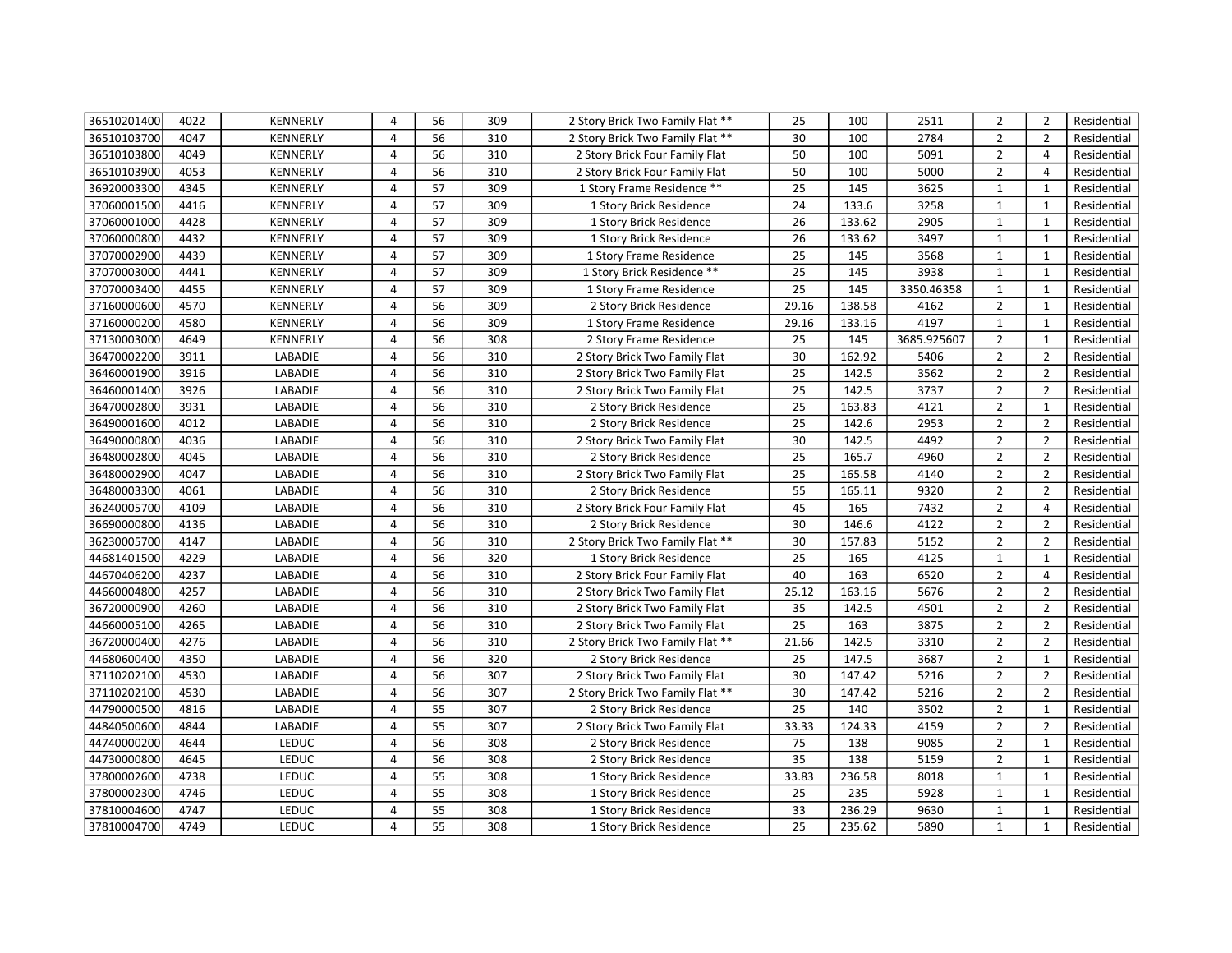| 37810004800 | 4751 | LEDUC            | 4              | 55 | 308 | 1 Story Brick Residence            | 35    | 237    | 9141        | 1              | $\overline{2}$ | Residential |
|-------------|------|------------------|----------------|----|-----|------------------------------------|-------|--------|-------------|----------------|----------------|-------------|
| 37800002100 | 4752 | LEDUC            | 4              | 55 | 308 | 1 Story Brick Residence            | 25    | 242    | 5931        | $\mathbf{1}$   | $\mathbf{1}$   | Residential |
| 37810005200 | 4767 | LEDUC            | 4              | 55 | 308 | 1 Story Brick/Permastone Residence | 26.66 | 3      |             | $\mathbf{1}$   | $\mathbf{1}$   | Residential |
| 37810005200 | 4767 | LEDUC            | 4              | 55 | 308 | 1 Story Brick/Permastone Residence | 26.66 | 237    | 6386        | $\mathbf{1}$   | $\mathbf{1}$   | Residential |
| 37810005600 | 4801 | LEDUC            | 4              | 55 | 308 | 2 Story Brick Residence            | 26.66 | 237.66 | 6634        | $\overline{2}$ | $\mathbf{1}$   | Residential |
| 37810006000 | 4811 | LEDUC            | $\overline{4}$ | 55 | 308 | 1 Story Brick Residence            | 26.25 | 237.66 | 5778        | $\mathbf{1}$   | $\mathbf{1}$   | Residential |
| 37800000800 | 4814 | LEDUC            | 4              | 55 | 308 | 2 Story Brick Two Family Flat      | 24    | 125    | 3000        | $\overline{2}$ | $\overline{2}$ | Residential |
| 37800000300 | 4830 | LEDUC            | 4              | 55 | 308 | 1 Story Brick Residence            | 24    | 238.58 | 5720        | $\mathbf{1}$   | $\mathbf{1}$   | Residential |
| 37800000100 | 4834 | LEDUC            | 4              | 55 | 308 | 1 Story Brick Residence            | 24    | 238.58 | 5723        | $\mathbf{1}$   | 1              | Residential |
| 44870602150 | 4843 | LEDUC            | $\overline{4}$ | 55 | 308 | 1 Story Brick Residence            | 62    | 234    | 14722       | $\mathbf{1}$   | $\mathbf{1}$   | Residential |
| 44880001500 | 4844 | LEDUC            | 4              | 55 | 308 | 1 Story Brick Residence            | 30    | 187    | 5610        | $\mathbf{1}$   | 1              | Residential |
| 44880001000 | 4860 | LEDUC            | 4              | 55 | 308 | 1 Story Brick Residence            | 35    | 187    | 6352        | $\mathbf{1}$   | $\mathbf{1}$   | Residential |
| 51890001500 | 3922 | <b>LEXINGTON</b> | 4              | 56 | 310 | 2 Story Brick Two Family Flat **   | 30    | 108    | 3318        | $\overline{2}$ | $\overline{2}$ | Residential |
| 51940001300 | 4004 | <b>LEXINGTON</b> | 4              | 56 | 310 | 2 Story Brick Residence            | 32.5  | 108    | 3544        | $\overline{2}$ | $\mathbf{1}$   | Residential |
| 51940000700 | 4022 | <b>LEXINGTON</b> | 4              | 56 | 310 | 2 Story Brick Two Family Flat      | 35    | 108    | 3993        | $\overline{2}$ | $\overline{2}$ | Residential |
| 44410800950 | 4103 | <b>LEXINGTON</b> | $\overline{4}$ | 56 | 310 | 1 Story Frame Residence            | 19.25 | 178.18 | 3515        | $\mathbf{1}$   | $\mathbf{1}$   | Residential |
| 44410801600 | 4125 | <b>LEXINGTON</b> | 4              | 56 | 310 | 2 Story Brick Two Family Flat      | 65.29 | 178.5  | 11656       | $\overline{2}$ | $\overline{2}$ | Residential |
| 44410702500 | 4127 | <b>LEXINGTON</b> | 4              | 56 | 310 | 1 Story Frame Residence **         | 25    | 179    | 4430        | $\mathbf{1}$   | $\mathbf{1}$   | Residential |
| 44410702700 | 4131 | <b>LEXINGTON</b> | $\overline{4}$ | 56 | 310 | 1 Story Brick Residence            | 25    | 179    | 4475        | $\mathbf{1}$   | $\mathbf{1}$   | Residential |
| 44410702800 | 4133 | <b>LEXINGTON</b> | 4              | 56 | 310 | 1 Story Brick Residence            | 25    | 179    | 4259        | $\mathbf{1}$   | $\overline{2}$ | Residential |
| 44410702800 | 4133 | <b>LEXINGTON</b> | 4              | 56 | 310 | 1 Story Brick Residence            | 25    | 179    | 4259        | $\mathbf{1}$   | $\overline{2}$ | Residential |
| 44410703300 | 4147 | LEXINGTON        | 4              | 56 | 310 | 2 Story Frame Residence            | 25    | 179.25 | 4127        | $\overline{2}$ | $\mathbf{1}$   | Residential |
| 44410901200 | 4207 | LEXINGTON        | $\overline{4}$ | 56 | 310 | 1 Story Brick Residence            | 25    | 179.1  | 4545        | $\mathbf{1}$   | $\overline{2}$ | Residential |
| 44411001600 | 4227 | <b>LEXINGTON</b> | 4              | 56 | 320 | 1 Story Brick Residence            | 25    | 180    | 4500        | $\mathbf{1}$   | $\mathbf{1}$   | Residential |
| 44410902600 | 4251 | <b>LEXINGTON</b> | $\overline{4}$ | 56 | 310 | 1 Story Brick Residence **         | 30    | 180    | 5400        | $\mathbf{1}$   | $\mathbf{1}$   | Residential |
| 44410902700 | 4253 | <b>LEXINGTON</b> | 4              | 56 | 310 | 1.5 Story Brick Residence          | 25    | 180    | 4500        | 1.5            | $\mathbf{1}$   | Residential |
| 44480503500 | 4527 | <b>LEXINGTON</b> | 4              | 56 | 307 | 1 Story Brick Residence            | 29.42 | 181.83 | 5423        | $\mathbf{1}$   | $\mathbf{1}$   | Residential |
| 44490201500 | 4617 | <b>LEXINGTON</b> | 4              | 56 | 307 | two family residence               | 27.6  | 182    | 4981        |                |                | Residential |
| 44490100100 | 4620 | <b>LEXINGTON</b> | $\overline{4}$ | 56 | 307 | 1 Story Brick Residence            | 27.37 | 182.06 | 5426        | $\mathbf{1}$   | $\mathbf{1}$   | Residential |
| 36450001800 | 3909 | <b>MAFFITT</b>   | 4              | 56 | 310 | 2 Story Brick Two Family Flat **   | 31    | 142.5  | 4313        | $\overline{2}$ | $\overline{2}$ | Residential |
| 36450001900 | 3911 | <b>MAFFITT</b>   | $\overline{4}$ | 56 | 310 | 2 Story Brick Two Family Flat      | 28    | 142.6  | 3593        | $\overline{2}$ | $\overline{4}$ | Residential |
| 36440101700 | 3920 | <b>MAFFITT</b>   | 4              | 56 | 310 | 2 Story Brick Residence **         | 30    | 107.5  | 3225        | $\overline{2}$ | 1              | Residential |
| 36440101400 | 3928 | <b>MAFFITT</b>   | $\overline{4}$ | 56 | 310 | 2 Story Brick Residence            | 25    | 107.5  | 2688        | $\overline{2}$ | $\mathbf{1}$   | Residential |
| 36440100500 | 3956 | <b>MAFFITT</b>   | 4              | 56 | 310 | 2.5 Story Brick Residence          | 30    | 107.5  | 3225        | 2.5            | $\mathbf{1}$   | Residential |
| 36440100400 | 3958 | <b>MAFFITT</b>   | 4              | 56 | 310 | 2.5 Story Brick Residence          | 30    | 107.5  | 3225        | 2.5            | $\mathbf{1}$   | Residential |
| 36450003600 | 3961 | <b>MAFFITT</b>   | 4              | 56 | 310 | 2 Story Brick Residence            | 31.25 | 142.5  | 4451        | $\overline{2}$ | $\mathbf{1}$   | Residential |
| 36440100200 | 3964 | <b>MAFFITT</b>   | 4              | 56 | 310 | 2 Story Brick Residence            | 30    | 107    | 3225        | $\overline{2}$ | $\mathbf{1}$   | Residential |
| 36510101600 | 4026 | <b>MAFFITT</b>   | 4              | 56 | 310 | 2 Story Brick Two Family Flat      | 25    | 107.5  | 2377.274829 | $\overline{2}$ | $\overline{2}$ | Residential |
| 36500002800 | 4033 | <b>MAFFITT</b>   | 4              | 56 | 310 | 2 Story Brick Residence            | 25    | 142.5  | 3790        | $\overline{2}$ | $\mathbf{1}$   | Residential |
| 36500003100 | 4039 | <b>MAFFITT</b>   | 4              | 56 | 310 | 2 Story Brick Two Family Flat      | 25    | 142.5  | 3681        | $\overline{2}$ | $\overline{2}$ | Residential |
| 36510100800 | 4048 | <b>MAFFITT</b>   | 4              | 56 | 310 | 2 Story Brick Residence            | 30    | 107.6  | 3268        | $\overline{2}$ | $\overline{4}$ | Residential |
| 36500003600 | 4055 | <b>MAFFITT</b>   | 4              | 56 | 310 | 2 Story Brick Two Family Flat      | 25    | 142.5  | 3342        | $\overline{2}$ | $\overline{2}$ | Residential |
| 36680003300 | 4155 | <b>MAFFITT</b>   | 4              | 57 | 310 | 2 Story Brick Residence            | 35    | 167.58 | 6290        | $\overline{2}$ | $\mathbf{1}$   | Residential |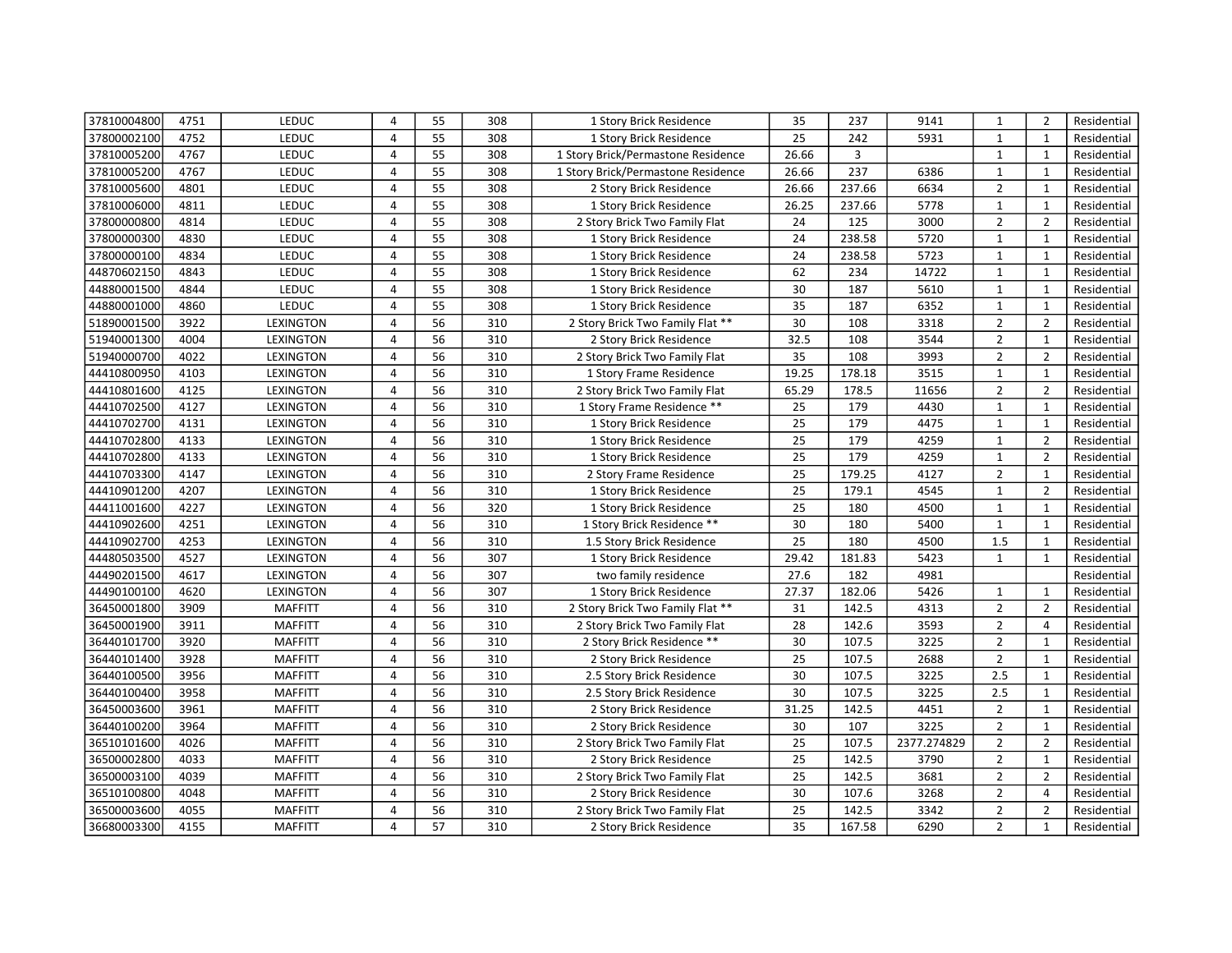| 36680003400 | 4159 | <b>MAFFITT</b>      | 4              | 57 | 310 | 2 Story Brick Residence          | 25              | 90.75  | 2282 | $\overline{2}$ | $\mathbf{1}$   | Residential |
|-------------|------|---------------------|----------------|----|-----|----------------------------------|-----------------|--------|------|----------------|----------------|-------------|
| 36680003500 | 4161 | <b>MAFFITT</b>      | 4              | 57 | 310 | 2 Story Brick Residence          | 20              | 93     | 1907 | $\overline{2}$ | $\mathbf{1}$   | Residential |
| 36920001100 | 4332 | <b>MAFFITT</b>      | 4              | 57 | 309 | 2 Story Frame Residence          | 50              | 145    | 7229 | $\overline{2}$ | $\mathbf{1}$   | Residential |
| 36920001000 | 4336 | <b>MAFFITT</b>      | 4              | 57 | 309 | 2 Story Brick Two Family Flat    | 25              | 145    | 3625 | $\overline{2}$ | $\overline{2}$ | Residential |
| 37150002500 | 4522 | <b>MAFFITT</b>      | 4              | 56 | 309 | 2 Story Brick Residence          | 32              | 145    | 4424 | $\overline{2}$ | $\mathbf{1}$   | Residential |
| 50140004500 | 4735 | <b>MAFFITT</b>      | $\overline{4}$ | 55 | 308 | 2 Story Brick Two Family Flat ** | 30              | 136    | 4364 | $\overline{2}$ | $\overline{2}$ | Residential |
| 44780001100 | 4808 | <b>MAFFITT</b>      | 4              | 55 | 308 | 2 Story Brick Two Family Flat ** | 20              | 133    | 3031 | $\overline{2}$ | $\overline{2}$ | Residential |
| 44780001000 | 4810 | <b>MAFFITT</b>      | 4              | 55 | 308 | 2 Story Brick Two Family Flat    | 30              | 133.66 | 3578 | $\overline{2}$ | $\overline{2}$ | Residential |
| 37800004400 | 1709 | <b>MARCUS</b>       | 4              | 55 | 308 | 2.5 Story Brick Residence        | 28.9            | 160    | 4600 | 2.5            | $\overline{2}$ | Residential |
| 37800004200 | 1719 | <b>MARCUS</b>       | $\overline{4}$ | 55 | 308 | 2 Story Brick Two Family Flat    | 25              | 125    | 3125 | $\overline{2}$ | $\overline{2}$ | Residential |
| 37810003300 | 1915 | <b>MARCUS</b>       | 4              | 55 | 308 | 2 Story Brick Four Family Flat   | 40              | 120    | 5120 | $\overline{2}$ | 4              | Residential |
| 44720003100 | 2406 | <b>MARCUS</b>       | $\overline{4}$ | 56 | 308 | 2 Story Brick Residence          | 40              | 135    | 4460 | $\overline{2}$ | $\mathbf{1}$   | Residential |
| 44800004400 | 3013 | <b>MARCUS</b>       | 4              | 55 | 307 | 2 Story Brick Four Family Flat   | 34              | 150    | 5108 | $\overline{2}$ | $\overline{4}$ | Residential |
| 44600002900 | 3410 | <b>MARCUS</b>       | $\overline{4}$ | 56 | 307 | 1 Story Brick Residence          | 26.5            | 120    | 3068 | $\mathbf{1}$   | $\mathbf{1}$   | Residential |
| 44410700500 | 4152 | NATURAL BRIDGE      | 4              | 56 | 310 | 1 Story Brick Residence          | 25              | 179.25 | 4526 | $\mathbf{1}$   | $\mathbf{1}$   | Residential |
| 44410700400 | 4154 | NATURAL BRIDGE      | $\overline{4}$ | 56 | 310 | 1 Story Brick Residence **       | 25              | 179.25 | 4399 | $\mathbf{1}$   | $\mathbf{1}$   | Residential |
| 44660004500 | 3027 | <b>NEW ASHLAND</b>  | $\overline{4}$ | 56 | 310 | 2 Story FrameTwo Family Flat     | 40              | 134.5  | 5085 | $\overline{2}$ | $\overline{2}$ | Residential |
| 44670400800 | 3038 | <b>NEW ASHLAND</b>  | $\overline{4}$ | 56 | 310 | 1 Story Frame Residence          | 25              | 126.92 | 3564 | $\mathbf{1}$   | $\mathbf{1}$   | Residential |
| 44670401100 | 3044 | <b>NEW ASHLAND</b>  | 4              | 56 | 310 | 1 Story Frame Residence          | 25              | 126.92 | 3012 | $\mathbf{1}$   | $\mathbf{1}$   | Residential |
| 44670401300 | 3100 | <b>NEW ASHLAND</b>  | 4              | 56 | 310 | 1 Story Frame Residence          | $\overline{35}$ | 126.92 | 4413 | $\mathbf{1}$   | $\mathbf{1}$   | Residential |
| 44670401800 | 3128 | <b>NEW ASHLAND</b>  | 4              | 56 | 310 | 2.5 Story Brick Residence        | 50              | 126.11 | 5768 | 2.5            | $\overline{2}$ | Residential |
| 45530503500 | 4553 | NEWBERRY            | 4              | 54 | 234 | 2.5 Story Brick Residence        | 25              | 167    | 3948 | 2.5            | $\overline{4}$ | Residential |
| 37720004000 | 4619 | NEWBERRY            | 4              | 54 | 234 | 2.5 Story Brick Residence        | 25              | 145    | 3627 | 2.5            | $\overline{4}$ | Residential |
| 37720006400 | 4729 | NEWBERRY            | 4              | 54 | 234 | 2 Story Brick Two Family Flat    | $\overline{25}$ | 145    | 3625 | $\overline{2}$ | $\overline{2}$ | Residential |
| 37770600400 | 4730 | <b>NEWCOMB</b>      | 4              | 54 | 234 | 1 Story Brick Residence          | 30              | 130    | 3888 | $\mathbf{1}$   | $\mathbf{1}$   | Residential |
| 37770600300 | 4732 | NEWCOMB             | 4              | 54 | 234 | 2 Story Brick Residence          | 30              | 130    | 3888 | $\overline{2}$ | $\mathbf{1}$   | Residential |
| 37020001900 | 1819 | NEWSTEAD            | $\overline{4}$ | 57 | 309 | 2 Story Brick Four Family Flat   | 40              | 62     | 2266 | $\overline{2}$ | $\overline{4}$ | Residential |
| 36920004700 | 2710 | NEWSTEAD            | 4              | 57 | 309 | 2 Story Frame Residence          | 20              | 99.5   | 1990 | $\overline{2}$ | $\mathbf 1$    | Residential |
| 36190003200 | 3222 | NEWSTEAD            | $\overline{4}$ | 56 | 320 | 3 Story Brick Residence          | 30.25           | 105.75 | 2897 | 3              | $\mathbf{1}$   | Residential |
| 44450001900 | 3600 | NEWSTEAD            | 4              | 56 | 320 | 2 Story Brick Attached Row House | 17.83           | 115.54 | 2054 | $\overline{2}$ | $\mathbf{1}$   | Residential |
| 44450002300 | 3608 | NEWSTEAD            | $\overline{4}$ | 56 | 320 | 2 Story Brick Two Family Flat    | 18.4            | 115.6  | 2593 | $\overline{2}$ | $\overline{2}$ | Residential |
| 44450002400 | 3610 | NEWSTEAD            | 4              | 56 | 320 | 2 Story Brick Two Family Flat    | 18.6            | 115.51 | 2148 | $\overline{2}$ | $\mathbf{1}$   | Residential |
| 44450002500 | 3612 | NEWSTEAD            | 4              | 56 | 320 | 2 Story Brick Two Family Flat ** | 19.16           | 115.5  | 2213 | $\overline{2}$ | $\mathbf{1}$   | Residential |
| 44450002600 | 3614 | NEWSTEAD            | 4              | 56 | 320 | 2 Story Brick                    | 17.42           | 115.5  | 2009 | $\overline{2}$ | $\overline{2}$ | Residential |
| 36410003800 | 3951 | <b>NORTH MARKET</b> | 4              | 56 | 309 | 1 Story Brick Residence **       | 24.58           | 120    | 2974 | $\mathbf{1}$   | $\mathbf{1}$   | Residential |
| 36550002400 | 4000 | <b>NORTH MARKET</b> | 4              | 56 | 309 | 1 Story Brick Residence          | 31.08           | 116.75 | 1337 | $\mathbf{1}$   | $\mathbf{1}$   | Residential |
| 36540002600 | 4009 | <b>NORTH MARKET</b> | 4              | 56 | 309 | 1 Story Brick Residence          | 29.5            | 120    | 3527 | $\mathbf{1}$   | $\mathbf{1}$   | Residential |
| 36550001500 | 4022 | <b>NORTH MARKET</b> | 4              | 56 | 309 | 2 Story Brick Two Family Flat    | 25              | 116.66 | 3087 | $\overline{2}$ | $\overline{2}$ | Residential |
| 36860003800 | 4235 | <b>NORTH MARKET</b> | $\overline{4}$ | 57 | 309 | 2 Story Brick Two Family Flat    | 25              | 130.5  | 3335 | $\overline{2}$ | $\overline{2}$ | Residential |
| 36950002100 | 4317 | <b>NORTH MARKET</b> | $\overline{4}$ | 57 | 309 | 2 Story Frame Residence          | 25              | 130.5  | 3731 | $\overline{2}$ | $\mathbf{1}$   | Residential |
| 36950003500 | 4361 | <b>NORTH MARKET</b> | $\overline{4}$ | 57 | 309 | 1 Story Brick Residence          | 25              | 130.6  | 3178 | $\mathbf{1}$   | $\mathbf{1}$   | Residential |
| 36950003600 | 4363 | <b>NORTH MARKET</b> | 4              | 57 | 309 | 1 Story Brick Residence          | 25              | 130.5  | 2919 | $\mathbf{1}$   | $\mathbf{1}$   | Residential |
| 37190001500 | 4546 | <b>NORTH MARKET</b> | 4              | 56 | 309 | 2 Story Brick Residence          | 30              | 130.42 | 3906 | $\overline{2}$ | $\mathbf{1}$   | Residential |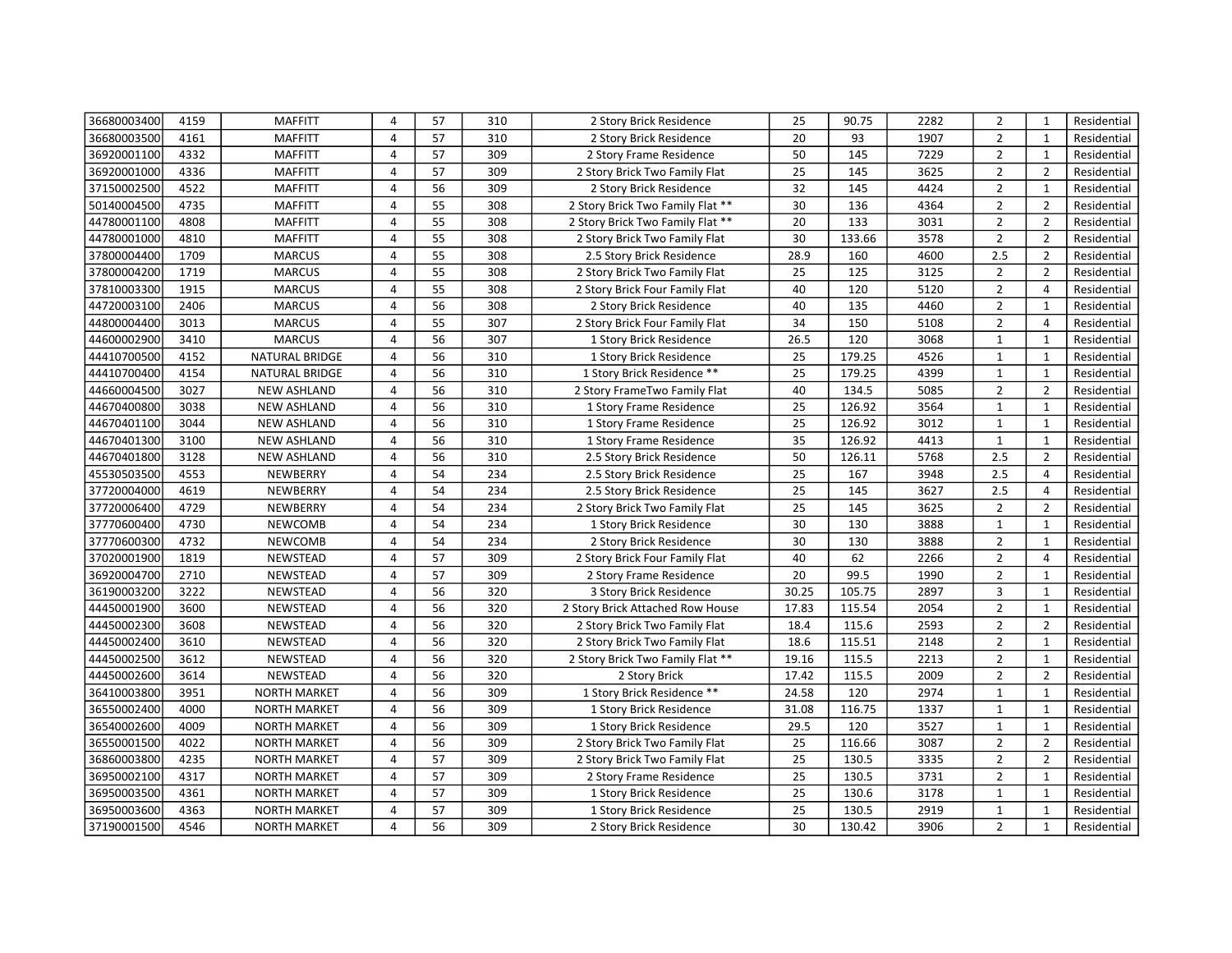| 37190001100 | 4564 | <b>NORTH MARKET</b> | 4              | 56 | 309 | 2 Story Brick and Frame Residence           | 35              | 130.5  | 4529        | $\overline{2}$ | $\mathbf{1}$   | Residential |
|-------------|------|---------------------|----------------|----|-----|---------------------------------------------|-----------------|--------|-------------|----------------|----------------|-------------|
| 37190001000 | 4566 | <b>NORTH MARKET</b> | 4              | 56 | 309 | 2 Story Brick Two Family Flat **            | 25              | 130.5  | 3174        | $\overline{2}$ | $\overline{2}$ | Residential |
| 37180007100 | 4613 | <b>NORTH MARKET</b> | $\overline{4}$ | 56 | 309 | 2 Story Brick Residence **                  | 50              | 130.5  | 6525        | $\overline{2}$ | $\mathbf{1}$   | Residential |
| 44770203000 | 4732 | NORTHLAND           | 4              | 55 | 308 | 2.5 Story Brick Residence                   | 30              | 123.03 | 3690        | 2.5            | $\mathbf{1}$   | Residential |
| 44780005400 | 4747 | NORTHLAND           | $\overline{4}$ | 55 | 308 | 2 Story Brick Residence                     | 24              | 133    | 3192        | $\overline{2}$ | 1              | Residential |
| 44780005500 | 4749 | NORTHLAND           | $\overline{4}$ | 55 | 308 | 2 Story Brick Residence                     | 24              | 133    | 3019        | $\overline{2}$ | $\mathbf{1}$   | Residential |
| 44780005800 | 4757 | NORTHLAND           | 4              | 55 | 308 | 1 Story Brick Residence                     | 25              | 133.42 | 3106        | $\mathbf{1}$   | $\mathbf{1}$   | Residential |
| 44780006000 | 4761 | NORTHLAND           | $\overline{4}$ | 55 | 308 | 1 Story Brick Residence **                  | 25              | 133    | 3156        | $\mathbf{1}$   | $\mathbf{1}$   | Residential |
| 44780006100 | 4763 | <b>NORTHLAND</b>    | $\overline{4}$ | 55 | 308 | 1 Story Brick Residence                     | 25              | 133    | 3466        | $\mathbf{1}$   | $\mathbf{1}$   | Residential |
| 44780006200 | 4765 | <b>NORTHLAND</b>    | $\overline{4}$ | 55 | 308 | 2 Story Brick Four Family Flat              | $\overline{50}$ | 133    | 6664        | $\overline{2}$ | $\overline{4}$ | Residential |
| 44770201800 | 4766 | NORTHLAND           | $\overline{4}$ | 55 | 308 | 1 Story Brick Residence                     | 25              | 123    | 3460        | $\mathbf{1}$   | $\mathbf{1}$   | Residential |
| 44770201400 | 4776 | <b>NORTHLAND</b>    | $\overline{4}$ | 55 | 308 | 2 Story Brick Two Family Flat **            | 25              | 123.08 | 3062.971118 | $\overline{2}$ | $\overline{2}$ | Residential |
| 44780006500 | 4803 | NORTHLAND           | $\overline{4}$ | 55 | 308 | 2 Story Brick Residence                     | 25              | 133    | 3503        | $\overline{2}$ | $\mathbf{1}$   | Residential |
| 44770201200 | 4804 | NORTHLAND           | 4              | 55 | 308 | 1 Story Brick Residence                     | 25              | 123.1  | 1796        | $\mathbf{1}$   | $\overline{2}$ | Residential |
| 44780007000 | 4813 | NORTHLAND           | 4              | 55 | 308 | 2 Story Brick Residence                     | 25              | 133    | 2823        | $\overline{2}$ | $\mathbf{1}$   | Residential |
| 44770200800 | 4816 | NORTHLAND           | 4              | 55 | 308 | 1 Story Brick Residence                     | 28              | 123.08 | 3706        | $\mathbf{1}$   | $\mathbf{1}$   | Residential |
| 44770200500 | 4824 | NORTHLAND           | 4              | 55 | 308 | 2.5 Story Brick Residence                   | 25              | 123    | 3075        | 2.5            | $\mathbf 1$    | Residential |
| 44770200400 | 4826 | NORTHLAND           | 4              | 55 | 308 | 2 Story Brick Residence                     | 25              | 123.08 | 2987        | $\overline{2}$ | $\mathbf{1}$   | Residential |
| 44770200100 | 4834 | NORTHLAND           | $\overline{4}$ | 55 | 308 | 2 Story Brick Two Family Flat               | 25              | 123.08 | 3075        | $\overline{2}$ | $\overline{2}$ | Residential |
| 37330007200 | 4005 | PAGE                | 4              | 58 | 231 | 2 Story Brick Two Family Flat               | 30              | 152    | 4590        | $\overline{2}$ | $\overline{2}$ | Residential |
| 37300001700 | 4133 | PAGE                | $\overline{4}$ | 58 | 231 | 2 Story Brick Residence                     | 25              | 153    | 3886        | $\overline{2}$ | $\mathbf{1}$   | Residential |
| 37450001100 | 4232 | PAGE                | 4              | 58 | 231 | 2 Story Brick Two Family Flat               | 25              | 165    | 4278        | $\overline{2}$ | $\overline{2}$ | Residential |
| 45530501400 | 4520 | PAGE                | $\overline{4}$ | 54 | 234 | 2 Story Brick Residence **                  | 30              | 165    | 4950        | $\overline{2}$ | $\mathbf{1}$   | Residential |
|             |      |                     |                |    |     |                                             |                 |        |             |                |                |             |
| 37740306100 | 4569 | PAGE                | 4              | 54 | 234 | 2 Story Brick Townhouse (1/2 a 4 Family) ** | 21.83           | 153    | 3340        | $\overline{2}$ | 1              | Residential |
| 37740306300 | 4573 | PAGE                | $\overline{4}$ | 54 | 234 | 2.5 Story Brick Residence **                | 25              | 153    | 3792        | 2.5            | $\overline{4}$ | Residential |
| 37740306400 | 4575 | PAGE                | $\overline{4}$ | 54 | 234 | 2 Story Brick Two Family Flat               | 25              | 153    | 4090        | $\overline{2}$ | $\overline{2}$ | Residential |
| 37740306500 | 4577 | PAGE                | 4              | 54 | 234 | 2 Story Brick Two Family Flat               | 25              | 153    | 3598        | $\overline{2}$ | $\overline{4}$ | Residential |
| 37740401700 | 4631 | PAGE                | $\overline{4}$ | 54 | 234 | 2 Story Brick Two Family Flat               | 30.83           | 153    | 4696        | $\overline{2}$ | $\overline{2}$ | Residential |
| 37730002000 | 4646 | PAGE                | 4              | 54 | 234 | 2 Story Brick Four Family Flat              | 33.33           | 90.93  | 3237        | $\overline{2}$ | $\overline{4}$ | Residential |
| 37730001600 | 4660 | PAGE                | $\overline{4}$ | 54 | 234 | 2 Story Brick Residence                     | 33              | 98.8   | 2916        | $\overline{2}$ | $\mathbf{1}$   | Residential |
| 37730001500 | 4662 | PAGE                | 4              | 54 | 234 | 2 Story Brick Residence                     | 33              | 101.71 | 3470        | $\overline{2}$ | $\mathbf{1}$   | Residential |
| 37730000200 | 4718 | PAGE                | $\overline{4}$ | 54 | 234 | 2 Story Brick Residence **                  | 25              | 125    | 3293        | $\overline{2}$ | $\mathbf{1}$   | Residential |
| 51900001600 | 3922 | PALM                | 4              | 56 | 310 | 2 Story Brick Two Family Flat               | 35              | 112    | 4369        | $\overline{2}$ | $\overline{2}$ | Residential |
| 51900001502 | 3926 | PALM                | $\overline{4}$ | 56 | 310 | 2 Story Brick Two Family Flat               | 30              | 112    | 3361        | $\overline{2}$ | $\overline{2}$ | Residential |
| 51920002200 | 4031 | PALM                | 4              | 56 | 310 | 2 Story Brick Four Family Flat              | 45              | 110    | 5071        | $\overline{2}$ | $\overline{4}$ | Residential |
| 44501400600 | 4660 | PALM                | $\overline{4}$ | 56 | 307 | 1 Story Brick Residence **                  | 26.6            | 108    | 3111        | $\mathbf{1}$   | $\overline{2}$ | Residential |
| 44470401600 | 3515 | PARIS               | 4              | 56 | 307 | 2 Story Brick Two Family Flat **            | 28              | 124    | 3472        | $\overline{2}$ | $\overline{2}$ | Residential |
| 44670405600 | 3019 | <b>ROLLA</b>        | $\overline{4}$ | 56 | 310 | 1 Story Brick Residence                     | 30              | 110    | 3524        | $\mathbf{1}$   | $\overline{2}$ | Residential |
| 44670405500 | 3025 | <b>ROLLA</b>        | $\overline{4}$ | 56 | 310 | 1 Story Brick Residence                     | 50              | 110    | 5177        | $\mathbf{1}$   | $\overline{2}$ | Residential |
| 44670300600 | 3034 | <b>ROLLA</b>        | 4              | 56 | 310 | 1 Story Brick Residence                     | 25              | 110    | 2368        | $\mathbf{1}$   | $\mathbf{1}$   | Residential |
| 44670405000 | 3039 | <b>ROLLA</b>        | 4              | 56 | 310 | 1 Story Brick Residence                     | 50              | 110    | 5415        | $\mathbf{1}$   | $\mathbf{1}$   | Residential |
| 44670404500 | 3051 | <b>ROLLA</b>        | 4              | 56 | 310 | 1 Story Brick Residence                     | 25              | 110    | 2750        | $\mathbf{1}$   | $\mathbf{1}$   | Residential |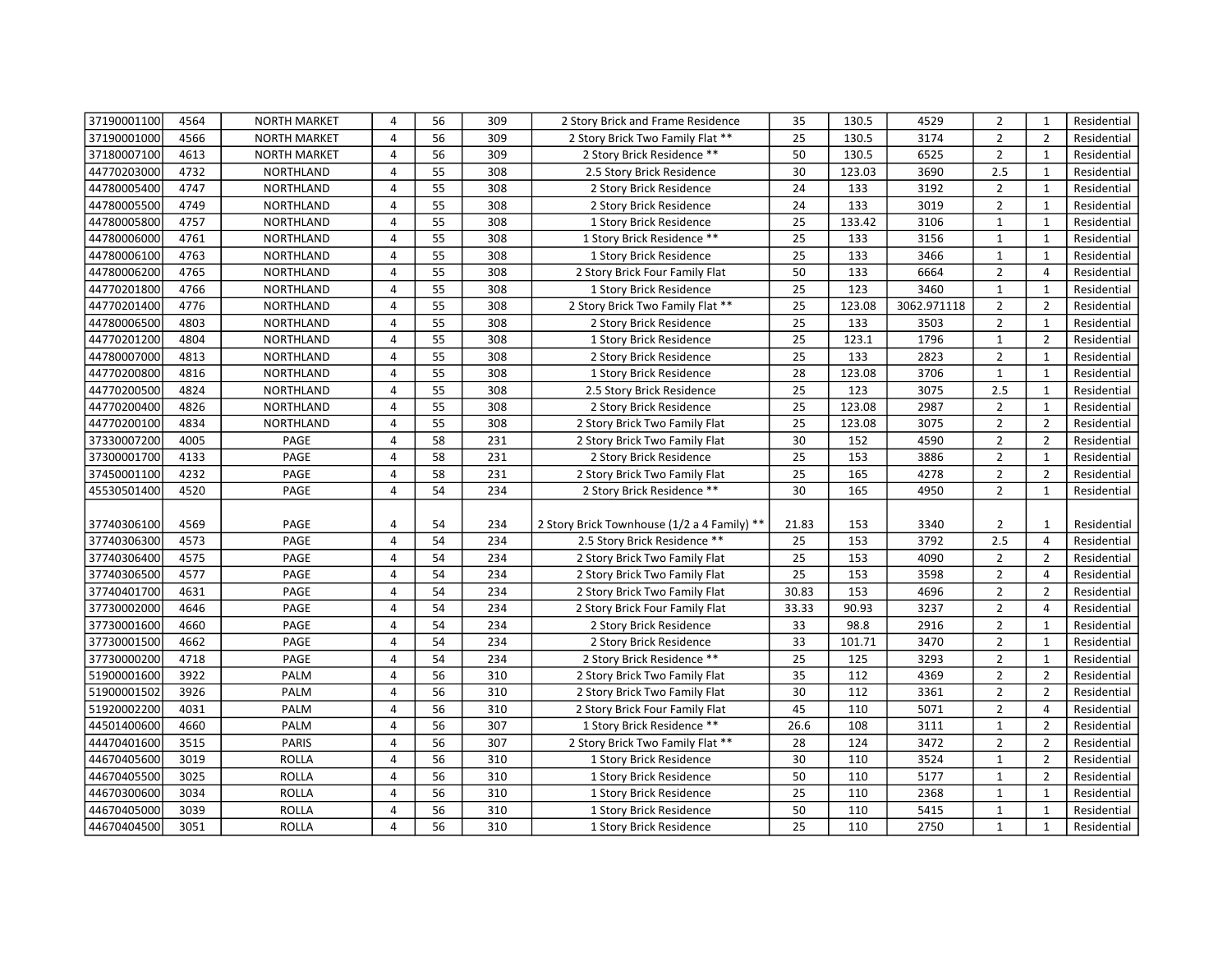| 44670404300 | 3107 | <b>ROLLA</b>        | 4              | 56 | 310 | 1 Story Brick Residence           | 25    | 110    | 2750        | 1              | $\mathbf{1}$   | Residential |
|-------------|------|---------------------|----------------|----|-----|-----------------------------------|-------|--------|-------------|----------------|----------------|-------------|
| 44670402900 | 3141 | <b>ROLLA</b>        | 4              | 56 | 310 |                                   | 25    | 110    | 3448        |                |                | Residential |
| 36240004900 | 3029 | SARAH               | 4              | 56 | 310 | 2 Story Brick Two Family Flat     | 25    | 115.5  | 3017        | 2              | $\overline{2}$ | Residential |
| 36240004800 | 3031 | SARAH               | $\overline{4}$ | 56 | 310 | 2 Story Brick Residence           | 25    | 115.5  | 2552        | $\overline{2}$ | $\overline{2}$ | Residential |
| 36240004700 | 3033 | SARAH               | 4              | 56 | 310 | 2 Story Brick Two Family Flat **  | 25    | 115.5  | 3135        | $\overline{2}$ | $\overline{2}$ | Residential |
| 36240004200 | 3111 | SARAH               | $\overline{4}$ | 56 | 310 | 1 Story Brick Residence           | 33.33 | 115.5  | 3846        | $\mathbf{1}$   | $\mathbf{1}$   | Residential |
| 36240003400 | 3133 | SARAH               | 4              | 56 | 310 | 1 Story Brick Residence           | 25    | 115.5  | 2891        | $\mathbf{1}$   | $\mathbf{1}$   | Residential |
| 36240003300 | 3135 | SARAH               | $\overline{4}$ | 56 | 310 | 2 Story Brick Two Family Flat     | 25    | 115    | 2816        | $\overline{2}$ | $\overline{2}$ | Residential |
| 36860001700 | 4236 | <b>ST FERDINAND</b> | 4              | 57 | 309 | 2 Story Brick Residence **        | 50    | 130.5  | 6394        | $\overline{2}$ | $\mathbf{1}$   | Residential |
| 37040001900 | 4404 | ST FERDINAND        | 4              | 57 | 309 | 2 Story Brick Residence **        | 24    | 94.17  | 2203        | $\overline{2}$ | $\mathbf{1}$   | Residential |
| 37050003500 | 4451 | ST FERDINAND        | 4              | 57 | 309 | 2 Story Frame Residence           | 25    | 134.5  | 3126.408793 | $\overline{2}$ | $\mathbf{1}$   | Residential |
| 37170003550 | 4515 | ST FERDINAND        | $\overline{4}$ | 56 | 309 | 2 Story Brick Two Family Flat     | 33    | 130.81 | 4303        | $\overline{2}$ | $\overline{2}$ | Residential |
| 37170003700 | 4519 | ST FERDINAND        | 4              | 56 | 309 | 2 Story Brick Two Family Flat **  | 22.83 | 130.75 | 2986        | $\overline{2}$ | $\overline{2}$ | Residential |
| 37170005400 | 4567 | <b>ST FERDINAND</b> | 4              | 56 | 309 | 2 Story Brick Two Family Flat     | 25    | 130.92 | 3268        | $\overline{2}$ | $\overline{2}$ | Residential |
| 37170005500 | 4569 | <b>ST FERDINAND</b> | $\overline{4}$ | 56 | 309 | 2 Story Brick Two Family Flat     | 25    | 130.9  | 3270        | $\overline{2}$ | $\overline{2}$ | Residential |
| 37170005700 | 4575 | ST FERDINAND        | $\overline{4}$ | 56 | 309 | 1 Story Frame Residence           | 25    | 130.83 | 3270        | $\mathbf{1}$   | $\mathbf{1}$   | Residential |
| 37170006000 | 4583 | <b>ST FERDINAND</b> | $\overline{4}$ | 56 | 309 | 2 Story Brick Two Family Flat     | 25    | 130    | 3269        | $\overline{2}$ | $\overline{2}$ | Residential |
| 37180000700 | 4592 | ST FERDINAND        | $\overline{4}$ | 56 | 309 | 2 Story Brick Residence           | 32.5  | 130.5  | 4233        | $\overline{2}$ | $\mathbf{1}$   | Residential |
| 44710001800 | 4625 | ST FERDINAND        | 4              | 56 | 308 | 2 Story Brick Four Family Flat    | 55    | 130.75 | 7457        | $\overline{2}$ | $\overline{4}$ | Residential |
| 44720001400 | 4630 | ST FERDINAND        | 4              | 56 | 308 | 1 Story Brick Residence           | 29    | 130.5  | 4134        | $\mathbf{1}$   | $\mathbf{1}$   | Residential |
| 44710001900 | 4631 | ST FERDINAND        | 4              | 56 | 308 | 2 Story Brick Four Family Flat    | 50    | 130.75 | 6721        | $\overline{2}$ | $\overline{4}$ | Residential |
| 44720001300 | 4634 | <b>ST FERDINAND</b> | 4              | 56 | 308 | 1 Story Brick Residence           | 29    | 130.5  | 4251        | $\mathbf{1}$   | $\mathbf{1}$   | Residential |
| 44710002600 | 4655 | ST FERDINAND        | 4              | 56 | 308 | 2 Story Brick Four Family Flat    | 14.92 | 130.69 | 2195        | $\overline{2}$ | $\overline{2}$ | Residential |
| 44710002700 | 4657 | <b>ST FERDINAND</b> | 4              | 56 | 308 | 2 Story Brick Four Family Flat    | 18.5  | 130.73 | 2110        | $\overline{2}$ | $\overline{2}$ | Residential |
| 44720000400 | 4662 | <b>ST FERDINAND</b> | 4              | 56 | 308 | 2 Story Brick Four Family Flat    | 31.5  | 130.5  | 3862        | $\overline{2}$ | $\overline{4}$ | Residential |
| 44720000200 | 4668 | ST FERDINAND        | 4              | 56 | 308 | 2 Story Brick Two Family Flat     | 31.5  | 130.5  | 3330        | $\overline{2}$ | $\overline{2}$ | Residential |
| 36450001400 | 3910 | <b>ST LOUIS</b>     | 4              | 56 | 310 | 2 Story Brick Two Family Flat     | 25    | 142.5  | 3562        | $\overline{2}$ | $\overline{2}$ | Residential |
| 36500001500 | 4010 | <b>ST LOUIS</b>     | 4              | 56 | 310 | 2 Story Brick Four Family Flat ** | 40    | 142.5  | 5525        | $\overline{2}$ | $\overline{4}$ | Residential |
| 36500000900 | 4032 | <b>ST LOUIS</b>     | $\overline{4}$ | 56 | 310 | 2 Story Brick Two Family Flat     | 33    | 142.5  | 4335        | $\overline{2}$ | $\overline{2}$ | Residential |
| 36680000200 | 4156 | <b>ST LOUIS</b>     | 4              | 57 | 310 | 2 Story Brick Two Family Flat     | 30    | 142.5  | 4275        | $\overline{2}$ | $\overline{2}$ | Residential |
| 36680000100 | 4158 | <b>ST LOUIS</b>     | $\overline{4}$ | 57 | 310 | 2 Story Brick Four Family Flat    | 50    | 142.5  | 6766        | $\overline{2}$ | $\overline{4}$ | Residential |
| 36720002900 | 4207 | <b>ST LOUIS</b>     | 4              | 56 | 310 | 2 Story Brick Two Family Flat **  | 30    | 142.5  | 4275        | $\overline{2}$ | $\overline{2}$ | Residential |
| 36720003300 | 4219 | <b>ST LOUIS</b>     | $\overline{4}$ | 56 | 310 | 2 Story Brick Two Family Flat     | 30    | 142.5  | 4159        | $\overline{2}$ | $\overline{2}$ | Residential |
| 36730001500 | 4232 | <b>ST LOUIS</b>     | 4              | 57 | 310 | 2 Story Brick Two Family Flat **  | 30    | 152.5  | 4575        | $\overline{2}$ | $\overline{2}$ | Residential |
| 36720004900 | 4273 | <b>ST LOUIS</b>     | $\overline{4}$ | 56 | 310 | 2 Story Brick Two Family Flat     | 26    | 142.5  | 3861        | $\overline{2}$ | $\overline{2}$ | Residential |
| 44680606400 | 4341 | <b>ST LOUIS</b>     | 4              | 56 | 320 | 1 Story Brick Residence           | 25    | 150    | 3820        | $\mathbf{1}$   | $\mathbf{1}$   | Residential |
| 37110205450 | 4615 | <b>ST LOUIS</b>     | 4              | 56 | 307 | 2 Story Brick Residence           | 25    | 150    | 3750        | $\overline{2}$ | $\overline{2}$ | Residential |
| 37110102300 | 4659 | <b>ST LOUIS</b>     | 4              | 56 | 307 | 1 Story Brick Residence           | 25    | 150    | 4372        | $\mathbf{1}$   | $\overline{2}$ | Residential |
| 44790003800 | 4723 | <b>ST LOUIS</b>     | $\overline{4}$ | 55 | 307 | 2 Story Brick Two Family Flat     | 25    | 159    | 3656        | $\overline{2}$ | $\overline{2}$ | Residential |
| 50140001500 | 4768 | <b>ST LOUIS</b>     | 4              | 55 | 308 | two family residence              | 30    | 150    | 4500        |                |                | Residential |
| 51870000400 | 3958 | SULLIVAN            | 4              | 56 | 310 | 2 Story Brick Residence **        | 30    | 135.5  | 4048        | $\overline{2}$ | $\mathbf{1}$   | Residential |
| 37100202600 | 3009 | <b>TAYLOR</b>       | 4              | 56 | 307 | 1 Story Brick Residence           | 26.5  | 145    | 4770        | $\mathbf{1}$   | $\mathbf{1}$   | Residential |
| 44480601700 | 3533 | <b>TAYLOR</b>       | $\overline{4}$ | 56 | 307 | 2 Story Brick Residence           | 28    | 120    | 3360        | $\overline{2}$ | $\mathbf{1}$   | Residential |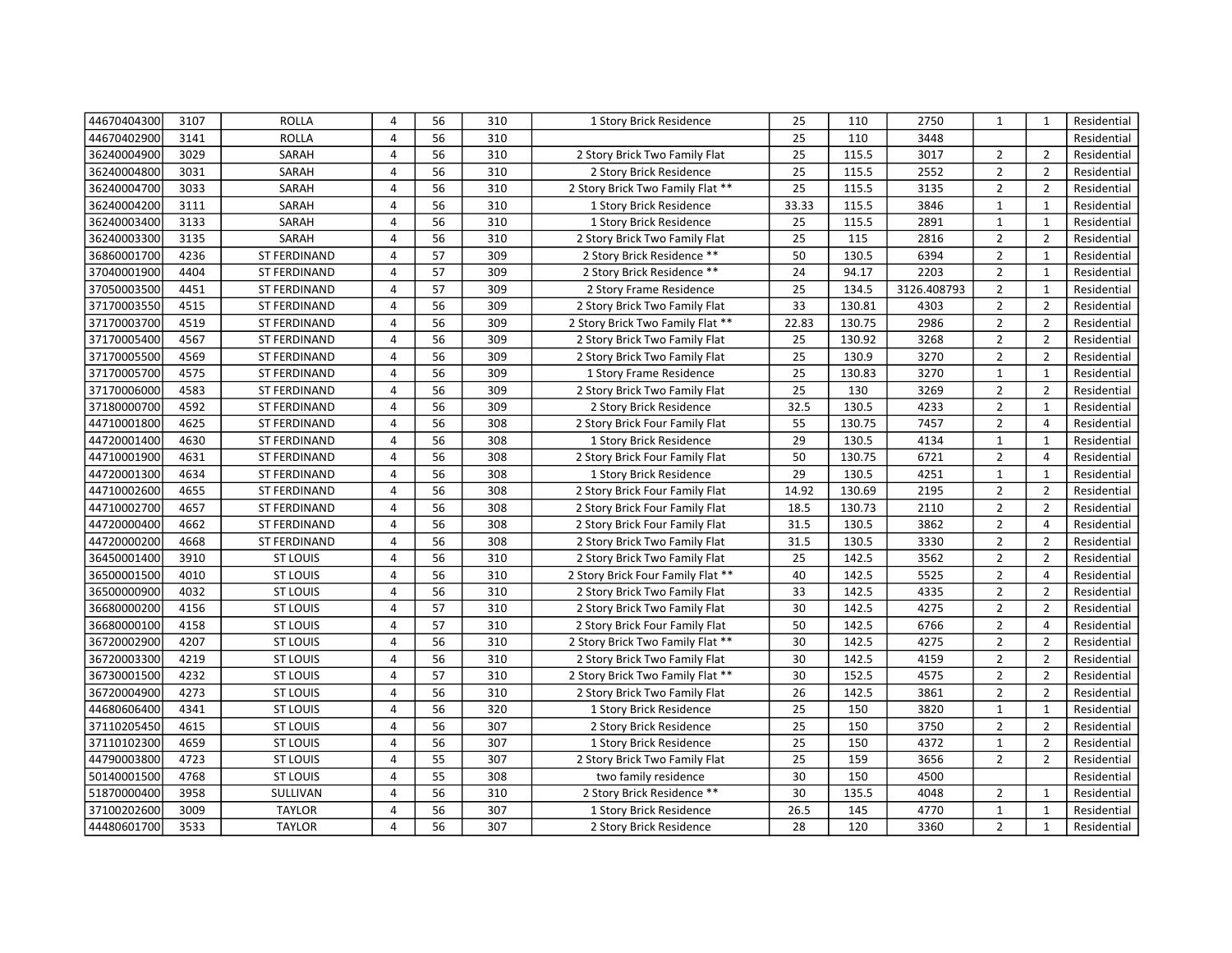| 37730003800 | 4707 | <b>VERNON</b>     | 4              | 54 | 234 | 2 Story Brick Two Family Flat **             | 27              | 108.42 | 3171        | $\overline{2}$ | $\overline{2}$ | Residential |
|-------------|------|-------------------|----------------|----|-----|----------------------------------------------|-----------------|--------|-------------|----------------|----------------|-------------|
| 37730004400 | 4719 | <b>VERNON</b>     | 4              | 54 | 234 | 2 Story Brick Two Family Flat **             | 27              | 172    | 4428        | $\overline{2}$ | $\overline{2}$ | Residential |
| 37730004500 | 4721 | <b>VERNON</b>     | $\overline{4}$ | 54 | 234 | 2 Story Brick Two Family Flat                | 27              | 181    | 5724        | $\overline{2}$ | $\overline{4}$ | Residential |
| 36200001000 | 3030 | <b>VINE GROVE</b> | 4              | 56 | 320 | 2.5 Story Brick Residence                    | $\overline{25}$ | 190    | 5280        | 2.5            | $\mathbf{1}$   | Residential |
| 37730005300 | 1214 | <b>WALTON</b>     | 4              | 54 | 234 | 2 Story Brick Two Family Flat                | 26.75           | 141.26 | 3943        | $\overline{2}$ | $\overline{2}$ | Residential |
| 37730005500 | 1218 | <b>WALTON</b>     | 4              | 54 | 234 | 2 Story Brick Two Family Flat                | 33.25           | 140    | 4953.040963 | $\overline{2}$ | $\overline{2}$ | Residential |
| 37730005600 | 1220 | <b>WALTON</b>     | 4              | 54 | 234 | 2 Story Brick Two Family Flat                | 26.75           | 145.83 | 4050.025671 | $\overline{2}$ | $\overline{2}$ | Residential |
| 37730005700 | 1224 | <b>WALTON</b>     | 4              | 54 | 234 | 2 Story Brick Two Family Flat **             | 53.25           | 144.5  | 3727        | $\overline{2}$ | $\overline{2}$ | Residential |
| 37770602600 | 1334 | <b>WALTON</b>     | 4              | 54 | 234 | 2 Story Brick Two Family Flat                | 30              | 120    | 3840        | $\overline{2}$ | $\overline{2}$ | Residential |
| 36610000900 | 1722 | <b>WHITTIER</b>   | $\overline{4}$ | 57 | 309 | 2.5 Story Brick Residence                    | 25              | 134.66 | 4008        | 2.5            | $\mathbf{1}$   | Residential |
| 36650001600 | 2614 | WHITTIER          | 4              | 57 | 309 | 2 Story Frame Residence                      | 25              | 134.71 | 3367        | $\overline{2}$ | $\mathbf{1}$   | Residential |
| 44670305700 | 3025 | WHITTIER          | 4              | 56 | 310 | 2 Story Brick Attached Row House **          | 19.92           | 119.53 | 2208        | $\overline{2}$ | $\mathbf{1}$   | Residential |
| 44670305600 | 3027 | <b>WHITTIER</b>   | 4              | 56 | 310 | 2 Story Brick Attached Row House             | 17.58           | 119.71 | 2265        | $\overline{2}$ | $\mathbf{1}$   | Residential |
| 44670304000 | 3117 | <b>WHITTIER</b>   | $\overline{4}$ | 56 | 310 | 1 Story Brick Residence                      | 25              | 117.5  | 2866        | $\mathbf{1}$   | $\mathbf{1}$   | Residential |
| 6320001050  | 2215 | 13TH              | 5              | 63 | 319 | 2 Story Brick Two Family Flat **             | 47.5            | 25     | 1186        | $\overline{2}$ | $\overline{2}$ | Residential |
| 10980002100 | 3106 | <b>21ST</b>       | 5              | 60 | 317 | 2 Story Brick Four Family Flat               | 40.58           | 109.92 | 2369        | $\overline{2}$ | $\overline{4}$ | Residential |
| 6200001200  | 1445 | <b>CHAMBERS</b>   | 5              | 63 | 319 | 2 Story Brick Residence **                   | 25              | 112    | 2805        | $\overline{2}$ | $\mathbf{1}$   | Residential |
| 6200001400  | 1449 | <b>CHAMBERS</b>   | 5              | 63 | 319 | Rear 2 Story Brick Residence **              | 25              | 112.25 | 2804        | $\overline{2}$ | $\mathbf{1}$   | Residential |
| 6200000700  | 1444 | <b>MADISON</b>    | 5              | 63 | 319 | 2 Story Brick Residence **                   | 35.25           | 113.25 | 3953        | $\overline{2}$ | $\mathbf{1}$   | Residential |
| 11100300500 | 1501 | <b>MONROE</b>     | 5              | 60 | 318 | 2 Story Brick Attached Row House             | 25              | 112.5  | 2813        | $\overline{2}$ | $\mathbf{1}$   | Residential |
| 11380000200 | 2018 | PALM              | 5              | 63 | 341 | 2 Story Brick Four Family Flat               | 40              | 96.8   | 3530        | $\overline{2}$ | $\overline{4}$ | Residential |
| 17600002700 | 3121 | <b>TEXAS</b>      | 9              | 30 | 143 | 1 Story Brick Residence **                   | 25              | 117.25 | 2981        | $\mathbf{1}$   | $\mathbf{1}$   | Residential |
| 58730001600 | 4233 | <b>GANNETT</b>    | 14             | 5  | 114 | two family unit                              | 30              | 140    | 4141        |                |                | Residential |
| 37850003000 | 1317 | <b>BAYARD</b>     | 18             | 53 | 233 | 2 Story Brick Two Family Flat **             | 27              | 105.25 | 2843        | $\overline{2}$ | $\overline{2}$ | Residential |
| 37850002600 | 1331 | <b>BAYARD</b>     | 18             | 53 | 233 | 2 Story Brick Two Family Flat                | $\overline{25}$ | 170.28 | 3839        | $\overline{2}$ | $\overline{2}$ | Residential |
| 48400004100 | 5047 | <b>CATES</b>      | 18             | 51 | 238 | 2 Story Brick Two Family Flat                | 35              | 155    | 5436        | $\overline{2}$ | $\overline{2}$ | Residential |
| 37410005100 | 3971 | COOK              | 18             | 58 | 231 | 2 Story Brick Residence                      | 25              | 160    | 4000        | $\overline{2}$ | $\mathbf{1}$   | Residential |
| 48380004200 | 5061 | <b>ENRIGHT</b>    | 18             | 51 | 238 | 2 Story Brick Two Family Flat **             | 30              | 170    | 5100        | $\overline{2}$ | $\overline{2}$ | Residential |
|             |      |                   |                |    |     |                                              |                 |        |             |                |                |             |
| 37680301900 | 1263 | <b>EUCLID</b>     | 18             | 53 | 233 | 2 Story Brick Townhouse (1/2 a 4 Family)     | 43              | 73.23  | 3149        | $\overline{2}$ | 1              | Residential |
| 37850000300 | 1328 | <b>EUCLID</b>     | 18             | 53 | 233 | 2 Story Brick Residence                      | 40              | 170.29 | 3190        | $\overline{2}$ | $\mathbf{1}$   | Residential |
| 18660001900 | 3705 | <b>EVANS</b>      | 18             | 77 | 232 | 2 Story Brick Residence **                   | 25.22           | 113    | 2748        | $\overline{2}$ | $\mathbf{1}$   | Residential |
| 18660002000 | 3709 | <b>EVANS</b>      | 18             | 77 | 232 | 2 Story Brick Two Family Flat                | 30              | 113.5  | 3052        | $\overline{2}$ | $\overline{2}$ | Residential |
| 18660002100 | 3711 | <b>EVANS</b>      | 18             | 77 | 232 | 2 Story Brick Residence                      | 30              | 113.5  | 3102        | $\overline{2}$ | $\mathbf{1}$   | Residential |
| 18650001000 | 3720 | <b>EVANS</b>      | 18             | 77 | 232 | 2 Story Brick Residence                      | 30              | 113.25 | 3503        | $\overline{2}$ | $\mathbf{1}$   | Residential |
| 18660003000 | 3733 | <b>EVANS</b>      | 18             | 77 | 232 | 2 Story Brick Two Family Flat **             | 25              | 115    | 2831        | $\overline{2}$ | $\overline{2}$ | Residential |
|             |      |                   |                |    |     | 2 Two Story Brick 4 Family Flats/2 Two story |                 |        |             |                |                |             |
| 37340001300 | 3849 | <b>EVANS</b>      | 18             | 77 | 232 | Brick 6 Family Flats **                      | 191.67          | 166.33 | 31880       | $\overline{2}$ | 12             | Residential |
|             |      |                   |                |    |     | 2 Two Story Brick 4 Family Flats/2 Two story |                 |        |             |                |                |             |
| 37340001300 | 3849 | <b>EVANS</b>      | 18             | 77 | 232 | Brick 6 Family Flats **                      | 191.67          | 166.33 | 31880       | $\overline{2}$ | 12             | Residential |
|             |      |                   |                |    |     | 2 Two Story Brick 4 Family Flats/2 Two story |                 |        |             |                |                |             |
| 37340001300 | 3849 | <b>EVANS</b>      | 18             | 77 | 232 | Brick 6 Family Flats **                      | 191.67          | 166.33 | 31880       | $\overline{2}$ | 12             | Residential |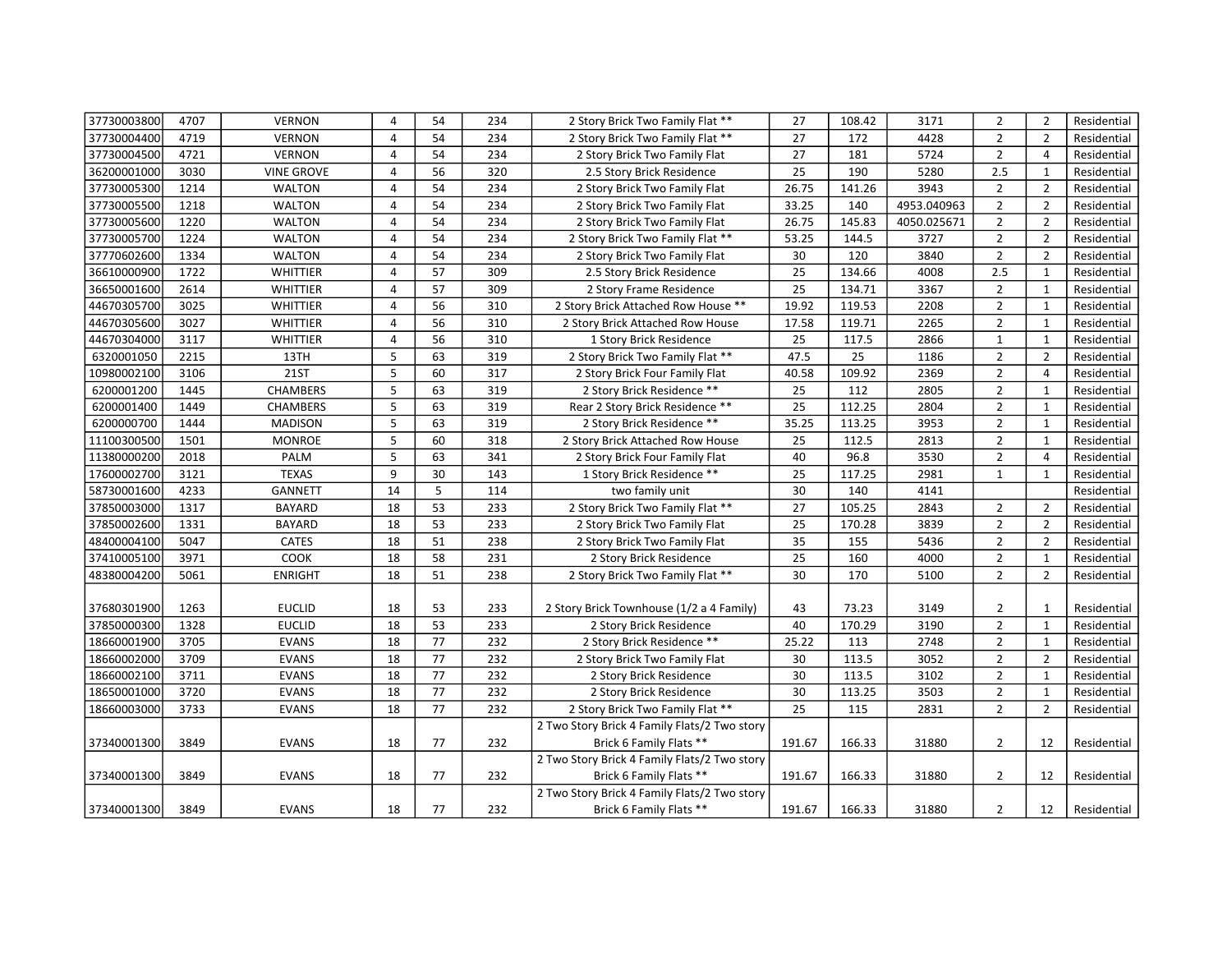|             |      |                   |                 |    |     | 2 Two Story Brick 4 Family Flats/2 Two story |                 |        |       |                |                |             |
|-------------|------|-------------------|-----------------|----|-----|----------------------------------------------|-----------------|--------|-------|----------------|----------------|-------------|
| 37340001300 | 3849 | <b>EVANS</b>      | 18              | 77 | 232 | Brick 6 Family Flats **                      | 191.67          | 166.33 | 31880 | $\overline{2}$ | 12             | Residential |
| 37350000800 | 3852 | <b>EVANS</b>      | 18              | 77 | 232 | 2 Story Brick Two Family Flat                | 25              | 153    | 3805  | $\overline{2}$ | $\overline{2}$ | Residential |
| 37420007100 | 4011 | <b>FINNEY</b>     | 18              | 58 | 231 | 2 Story Brick Residence                      | 50              | 140    | 7000  | $\overline{2}$ | $\mathbf{1}$   | Residential |
| 37610601600 | 4712 | <b>KENSINGTON</b> | 18              | 54 | 234 | 2 Story Brick Attached Two Family Flat       | 16.9            | 152    | 1871  | $\overline{2}$ | $\overline{2}$ | Residential |
| 37610601500 | 4714 | <b>KENSINGTON</b> | 18              | 54 | 234 | Part of 2 Story Brick Six Family Flat        | 16.33           | 152    | 2644  | $\overline{2}$ | $\mathbf{1}$   | Residential |
| 37680302700 | 4919 | <b>MAPLE</b>      | 18              | 53 | 233 | 2 Story Brick Four Family Flat               | 45.33           | 215.16 | 9701  | $\overline{2}$ | $\overline{4}$ | Residential |
| 37910002400 | 5042 | <b>MINERVA</b>    | 18              | 51 | 238 | 2 Story Brick Residence                      | 22              | 123.16 | 2771  | $\overline{2}$ | $\mathbf{1}$   | Residential |
| 45530603000 | 4536 | NEWBERRY          | 18              | 54 | 234 | 2 Story Brick Residence                      | 35              | 130.42 | 4579  | $\overline{2}$ | $\mathbf{1}$   | Residential |
| 45530601600 | 4604 | NEWBERRY          | 18              | 54 | 234 | 2 Story Brick Residence                      | 32              | 139.5  | 3627  | $\overline{2}$ | $\mathbf{1}$   | Residential |
| 45530601600 | 4604 | NEWBERRY          | 18              | 54 | 234 | 2 Story Brick Residence                      | 32              | 139.5  | 3627  | $\overline{2}$ | $\mathbf{1}$   | Residential |
| 18650001900 | 3717 | PAGE              | 18              | 77 | 232 | multi family                                 | 29.9            | 113.2  | 3367  |                |                | Residential |
| 37390002100 | 3826 | PAGE              | 18              | 77 | 232 | 2 Story Brick Residence                      | 25              | 165    | 4125  | $\overline{2}$ | $\mathbf{1}$   | Residential |
| 37350003200 | 3831 | PAGE              | 18              | 77 | 232 | 2 Story Brick Four Family Flat               | 50              | 153    | 7634  | $\overline{2}$ | $\overline{4}$ | Residential |
| 37410001700 | 4008 | PAGE              | 18              | 58 | 231 | 1.5 Story Frame Residence                    | 25              | 162.6  | 4063  | 1.5            | $\mathbf{1}$   | Residential |
| 37850003300 | 4847 | PAGE              | 18              | 53 | 233 | 2 Story Brick Two Family Flat                | 27              | 99     | 2448  | $\overline{2}$ | $\overline{3}$ | Residential |
| 37850003400 | 4851 | PAGE              | $\overline{18}$ | 53 | 233 | 2 Story Brick Residence                      | 27              | 99     | 2296  | $\overline{2}$ | $\mathbf{1}$   | Residential |
| 37850003500 | 4853 | PAGE              | 18              | 53 | 233 | 2 Story Brick Two Family Flat                | 27              | 99     | 2301  | $\overline{2}$ | $\overline{2}$ | Residential |
| 37900001400 | 5068 | RIDGE             | 18              | 51 | 238 | 2 Story Brick Residence **                   | 35              | 133.75 | 4827  | $\overline{2}$ | 1              | Residential |
| 37900001000 | 5078 | RIDGE             | 18              | 51 | 238 | 2 Story Brick Residence                      | 25              | 139.5  | 3745  | $\overline{2}$ | $\mathbf{1}$   | Residential |
| 37710003500 | 1223 | <b>WALTON</b>     | 18              | 53 | 233 | 2 Story Brick Two Family Flat                | 30              | 170    | 5304  | $\overline{2}$ | $\overline{2}$ | Residential |
| 37890002300 | 5022 | WELLS             | 18              | 51 | 238 | 2 Story Brick Residence                      | 25              | 113    | 2683  | $\overline{2}$ | $\mathbf{1}$   | Residential |
| 45700000200 | 4482 | <b>WEST BELLE</b> | 18              | 54 | 234 | 2 Story Brick Residence                      | 25              | 123    | 3229  | $\overline{2}$ | $\mathbf{1}$   | Residential |
| 18870002100 | 1904 | COLEMAN           | 19              | 59 | 316 | 2 Story Brick Two Family Flat **             | 18.12           | 120    | 2395  | $\overline{2}$ | $\overline{2}$ | Residential |
| 18860003700 | 1909 | COLEMAN           | 19              | 59 | 316 | 3 Story Brick Three Family Flat **           | 50              | 120    | 3102  | 3              | $\overline{3}$ | Residential |
| 18870002400 | 1910 | COLEMAN           | 19              | 59 | 316 | 2 Story Brick Residence **                   | 21.36           | 120    | 2646  | $\overline{2}$ | $\mathbf 1$    | Residential |
| 18860003600 | 1911 | COLEMAN           | 19              | 59 | 316 | Half of a 2 Story Brick 4 Family Flat        | 25              | 120    | 3135  | 3              | $\overline{2}$ | Residential |
| 25630000600 | 2220 | ALBERTA           | 20              | 18 | 145 | 1 Story Brick Residence **                   | 26              | 132.5  | 3445  | $\mathbf{1}$   | $\mathbf{1}$   | Residential |
| 26020002000 | 4021 | CALIFORNIA        | 20              | 16 | 141 | 1 Story Brick Residence                      | 20              | 124.75 | 2496  | $\mathbf{1}$   | $\mathbf{1}$   | Residential |
| 16550003800 | 2225 | <b>CHIPPEWA</b>   | 20              | 18 | 145 | 2 Story Brick Residence                      | 24              | 135    | 3211  | $\overline{2}$ | $\mathbf{1}$   | Residential |
| 25620001200 | 2210 | <b>KEOKUK</b>     | 20              | 18 | 145 | 2 Story Brick Residence **                   | 37.5            | 127.5  | 4781  | $\overline{2}$ | $\mathbf{1}$   | Residential |
| 16440003500 | 2715 | <b>KEOKUK</b>     | 20              | 16 | 144 | 3 Story Brick Two Family Flat                | 50              | 124.25 | 6235  | 3              | $\overline{2}$ | Residential |
| 25610000400 | 3946 | <b>MISSOURI</b>   | 20              | 18 | 145 | 1 Story Brick Residence                      | $\overline{50}$ | 120    | 5985  | $\mathbf{1}$   | $\mathbf{1}$   | Residential |
| 26260000700 | 4120 | NEBRASKA          | 20              | 16 | 141 | 2 Story Brick Four Family Flat **            | 50              | 123.5  | 6225  | $\overline{2}$ | $\overline{4}$ | Residential |
| 26260000700 | 4120 | NEBRASKA          | 20              | 16 | 141 | 2 Story Brick Four Family Flat **            | 50              | 123.5  | 6225  | $\overline{2}$ | $\overline{4}$ | Residential |
| 26010002900 | 4021 | OREGON            | 20              | 16 | 141 | 1 Story Brick Residence                      | 40              | 124.75 | 4990  | $\mathbf{1}$   | $\mathbf{1}$   | Residential |
| 33590004000 | 5110 | 20TH              | 21              | 66 | 312 | 1 Story Brick Residence                      | 31.31           | 125    | 3614  | $\mathbf{1}$   | $\mathbf{1}$   | Residential |
| 35480003200 | 4549 | ADELAIDE          | 21              | 68 | 304 | 2 Story Brick Two Family Flat                | 30              | 143.25 | 4298  | $\overline{2}$ | $\overline{2}$ | Residential |
| 35350003100 | 1957 | <b>ALICE</b>      | 21              | 68 | 312 | 2 Story Brick Two Family Flat                | 30              | 142.5  | 4277  | $\overline{2}$ | $\overline{2}$ | Residential |
| 35460000200 | 4502 | <b>ALICE</b>      | 21              | 68 | 305 | 2 Story Brick Residence                      | 23              | 125    | 3007  | $\overline{2}$ | $\mathbf{1}$   | Residential |
| 35460000600 | 4514 | <b>ALICE</b>      | 21              | 68 | 305 | 1 Story Brick Residence                      | 29              | 125    | 3625  | $\mathbf{1}$   | $\mathbf{1}$   | Residential |
| 35470004500 | 4517 | <b>ALICE</b>      | 21              | 68 | 304 | 2 Story Brick Two Family Flat                | 30              | 142.5  | 4308  | $\overline{2}$ | $\overline{2}$ | Residential |
| 35460002000 | 4558 | <b>ALICE</b>      | 21              | 68 | 305 | 2 Story Brick Residence                      | 26              | 125    | 4286  | $\overline{2}$ | $\mathbf{1}$   | Residential |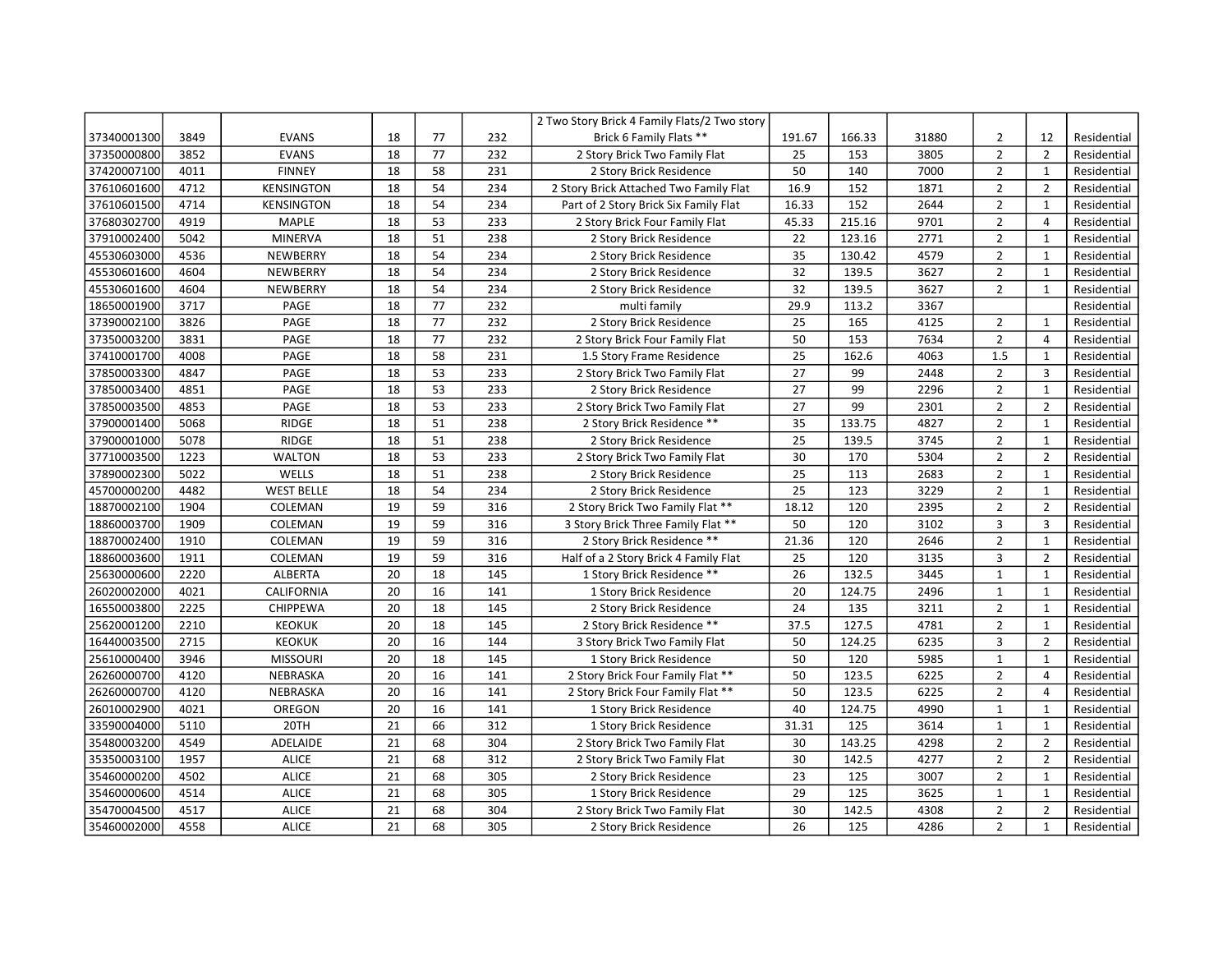| 44160502800 | 4429 | ANDERSON       | 21 | 69 | 305 | 1 Story Frame Residence           | 25    | 200    | 4861    | $\mathbf{1}$   | $\mathbf{1}$   | Residential |
|-------------|------|----------------|----|----|-----|-----------------------------------|-------|--------|---------|----------------|----------------|-------------|
| 44161600900 | 4460 | ANDERSON       | 21 | 69 | 305 | 1 Story Brick Residence **        | 50    | 108.5  | 5383    | $\mathbf{1}$   | $\mathbf{1}$   | Residential |
| 35630000400 | 4414 | <b>ATHLONE</b> | 21 | 68 | 304 | 2 Story Brick Two Family Flat     | 30    | 142.5  | 4819    | $\overline{2}$ | $\overline{2}$ | Residential |
| 35630001300 | 4448 | <b>ATHLONE</b> | 21 | 68 | 304 | 2 Story Brick Residence           | 30    | 145    | 4350    | $\overline{2}$ | $\mathbf{1}$   | Residential |
| 44161602900 | 4419 | <b>BESSIE</b>  | 21 | 69 | 305 | 1 Story Frame Residence **        | 25    | 107.75 | 2677    | $\mathbf{1}$   | $\mathbf{1}$   | Residential |
| 44161702200 | 4438 | <b>BESSIE</b>  | 21 | 69 | 305 | 1 Story Frame Residence           | 22.5  | 107.75 | 2845    | $\mathbf{1}$   | $\mathbf{1}$   | Residential |
| 44161604200 | 4455 | <b>BESSIE</b>  | 21 | 69 | 305 | 2 Story Frame Residence           | 45    | 108    | 4860    | $\overline{2}$ | $\mathbf{1}$   | Residential |
| 63030000200 | 4548 | <b>BESSIE</b>  | 21 | 69 | 303 | 1 Story Brick Residence           | 40    | 108.5  | 4435    | $\mathbf{1}$   | $\mathbf{1}$   | Residential |
| 55950002700 | 4015 | CAMELLIA       | 21 | 69 | 305 | 1 Story Brick Residence           | 25    | 100    | 2500    | $\mathbf{1}$   | $\mathbf{1}$   | Residential |
| 44110203500 | 4018 | CAMELLIA       | 21 | 69 | 305 | 1 Story Brick Residence **        | 50    | 117    | 5850    | $\mathbf{1}$   | $\mathbf{1}$   | Residential |
| 55950002400 | 4025 | CAMELLIA       | 21 | 69 | 305 | 2 Story Brick Residence           | 50    | 100    | 4909    | $\overline{2}$ | $\mathbf{1}$   | Residential |
| 44110104600 | 4032 | CAMELLIA       | 21 | 69 | 305 | 1 Story Brick Residence           | 50    | 117    | 5850    | $\mathbf{1}$   | $\mathbf{1}$   | Residential |
| 35580000850 | 4535 | CARRIE         | 21 | 69 | 303 | 1 Story Brick Four Family         | 54    | 200    | 10152   | $\mathbf{1}$   | $\overline{4}$ | Residential |
| 48950000500 | 4120 | <b>CARTER</b>  | 21 | 68 | 305 | 2 Story Frame Residence           | 27.6  | 144.7  | 4032    | $\mathbf{1}$   | $\mathbf{1}$   | Residential |
| 35670002700 | 4204 | CARTER         | 21 | 68 | 305 | 1 Story Brick Residence **        | 30.25 | 104.5  | 3312    | $\mathbf{1}$   | $\mathbf{1}$   | Residential |
| 35670002400 | 4214 | CARTER         | 21 | 68 | 305 | 1 Story Brick Residence **        | 33.8  | 119.48 | 3843    | $\mathbf{1}$   | $\mathbf{1}$   | Residential |
| 44150800100 | 4528 | CARTER         | 21 | 69 | 303 | 2 Story Brick Residence           | 29.11 | 144    | 5152    | $\overline{2}$ | $\mathbf{1}$   | Residential |
| 44240001000 | 4117 | CLARENCE       | 21 | 68 | 305 | 1 Story Brick Residence **        | 25    | 115    | 2949    | $\mathbf{1}$   | $\mathbf{1}$   | Residential |
| 35530001000 | 4534 | CLARENCE       | 21 | 68 | 304 | 2 Story Brick Two Family Flat     | 43    | 139.92 | 5575    | $\overline{2}$ | $\overline{2}$ | Residential |
| 48960002300 | 4207 | <b>CLAY</b>    | 21 | 68 | 305 | 2 Story Frame Residence           | 22.5  | 110    | 2539    | $\overline{2}$ | $\mathbf{1}$   | Residential |
| 48960002200 | 4209 | <b>CLAY</b>    | 21 | 68 | 305 | 2 Story Frame Residence **        | 25    | 110    | 2761    | $\overline{2}$ | $\mathbf{1}$   | Residential |
| 33990005400 | 2103 | <b>COLLEGE</b> | 21 | 66 | 312 | 2 Story Brick Residence           | 50    | 162    | 8742    | $\overline{2}$ | $\mathbf{1}$   | Residential |
| 33990006100 | 2119 | COLLEGE        | 21 | 66 | 312 | 2 Story Brick Four Family Flat ** | 40    | 169.42 | 6681    | $\overline{2}$ | $\overline{4}$ | Residential |
| 33920000700 | 2124 | <b>COLLEGE</b> | 21 | 66 | 312 | 2 Story Brick Two Family Flat **  | 30    | 125    | 3740    | $\overline{2}$ | $\overline{2}$ | Residential |
| 33930001700 | 2154 | COLLEGE        | 21 | 66 | 312 | 2 story 2 family residence        | 37.6  | 142.8  | 5420    |                |                | Residential |
| 33980002400 | 2161 | <b>COLLEGE</b> | 21 | 66 | 312 | 2 Story Brick Two Family Flat **  | 25    | 146.83 | 3651    | $\overline{2}$ | $\overline{2}$ | Residential |
| 33930000300 | 2224 | COLLEGE        | 21 | 66 | 312 | 2 Story Brick Two Family Flat     | 25    | 127.33 | 3129    | $\overline{2}$ | $\overline{2}$ | Residential |
| 44090203400 | 3714 | <b>CORA</b>    | 21 | 69 | 305 | 2 Story Frame Residence           | 32.5  | 86     | 2783    | $\overline{2}$ | $\mathbf 1$    | Residential |
| 44060300100 | 4000 | CORA           | 21 | 69 | 302 | 2 Story Brick Four Family Flat    | 40    | 136.83 | 6572    | $\overline{2}$ | $\overline{4}$ | Residential |
| 44060300300 | 4012 | <b>CORA</b>    | 21 | 69 | 302 | 2 Story Brick Four Family Flat    | 43.25 | 136.83 | 5394    | $\overline{2}$ | $\overline{4}$ | Residential |
| 44060300500 | 4022 | CORA           | 21 | 69 | 302 | 2 Story Brick Four Family Flat    | 43.25 | 136.83 | 5510    | $\overline{2}$ | $\overline{4}$ | Residential |
| 44060300600 | 4028 | <b>CORA</b>    | 21 | 69 | 302 | 1 Story Brick Residence           | 40    | 136.83 | 5476    | $\mathbf{1}$   | $\mathbf{1}$   | Residential |
| 33590002500 | 1519 | <b>DESOTO</b>  | 21 | 66 | 312 | 2 Story Brick Two Family Flat     | 25    | 137    | 3398    | $\overline{2}$ | $\overline{2}$ | Residential |
| 33590002600 | 1523 | <b>DESOTO</b>  | 21 | 66 | 312 | 2 Story Brick Residence           | 25    | 144    | 3482    | $\overline{2}$ | 1              | Residential |
| 33590003100 | 1905 | <b>DESOTO</b>  | 21 | 66 | 312 | 2 Story Brick Two Family Flat **  | 25    | 136    | 3198    | $\overline{2}$ | $\overline{2}$ | Residential |
| 33590003500 | 1915 | <b>DESOTO</b>  | 21 | 66 | 312 | 2 Story Brick Two Family Flat     | 25    | 136    | 3216    | $\overline{2}$ | $\overline{2}$ | Residential |
| 56690001300 | 4042 | <b>DRYDEN</b>  | 21 | 69 | 302 | 2 Story Brick Residence           | 25    | 102.62 | 4185    | $\overline{2}$ | $\mathbf{1}$   | Residential |
| 33930002300 | 5211 | <b>EMILY</b>   | 21 | 66 | 312 | 2 Story Brick Four Family Flat    | 39.25 | 96.3   | 4628    | $\overline{2}$ | $\overline{4}$ | Residential |
| 33920000300 | 5212 | <b>EMILY</b>   | 21 | 66 | 312 | 1 Story Frame Residence           | 50    | 137.5  | 6875    | $\mathbf{1}$   | $\mathbf{1}$   | Residential |
| 48960004600 | 4218 | FAIR           | 21 | 68 | 305 | 1 Story Brick Residence **        | 25    | 110    | 3269    | $\mathbf{1}$   | $\mathbf{1}$   | Residential |
| 48960004650 | 4220 | FAIR           | 21 | 68 | 305 | 2 Story Frame Residence           | 25    | 110    | 2750    | $\overline{2}$ | $\mathbf{1}$   | Residential |
| 48950001000 | 4261 | FAIR           | 21 | 68 | 305 | 1 Story Frame Residence           | 25    | 110    | 2748    | $\mathbf{1}$   | $\mathbf{1}$   | Residential |
| 50390001400 | 4148 | <b>FARLIN</b>  | 21 | 68 | 306 | 2 Story Brick Two Family Flat     | 35    | 108    | 3935.77 | $\overline{2}$ | $\overline{2}$ | Residential |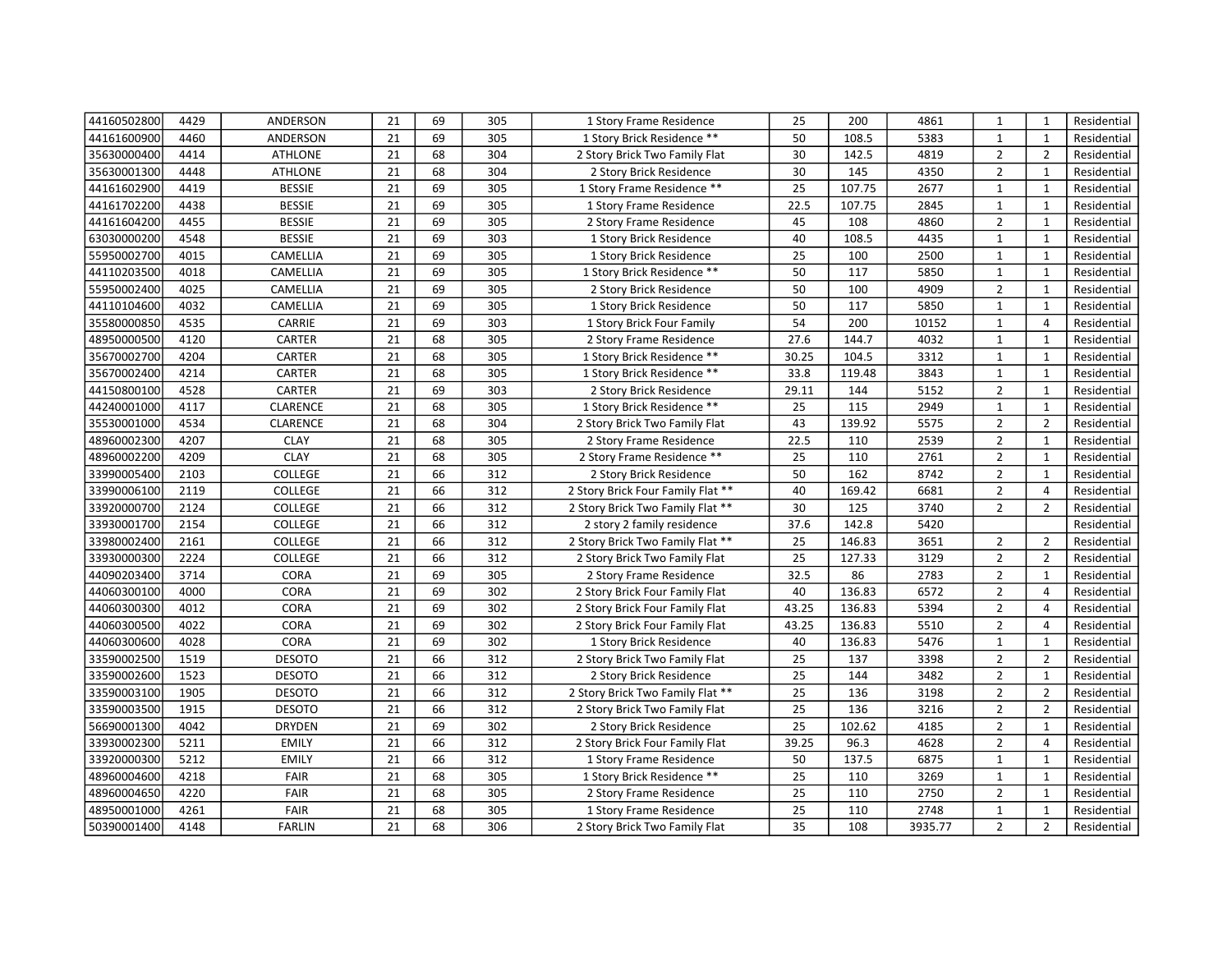| 44350002500 | 4179 | <b>FARLIN</b>     | 21 | 68 | 306 | 2 Story Brick Four Family Flat        | 40    | 108    | 4002   | $\overline{2}$ | $\overline{2}$ | Residential |
|-------------|------|-------------------|----|----|-----|---------------------------------------|-------|--------|--------|----------------|----------------|-------------|
| 44350002600 | 4181 | <b>FARLIN</b>     | 21 | 68 | 306 | 2 Story Brick Residence               | 35    | 108    | 3780   | $\overline{2}$ | $\mathbf{1}$   | Residential |
| 44370002100 | 4223 | <b>FARLIN</b>     | 21 | 68 | 305 | 2 Story Brick Four Family Flat        | 50    | 107.5  | 5106   | $\overline{2}$ | $\overline{4}$ | Residential |
| 50370000600 | 4228 | <b>FARLIN</b>     | 21 | 68 | 305 | 1 Story Brick Residence               | 25    | 107.75 | 2759   | $\mathbf{1}$   | $\mathbf{1}$   | Residential |
| 50370000400 | 4232 | <b>FARLIN</b>     | 21 | 68 | 305 | 2 Story Frame Residence               | 35    | 107.75 | 3906   | $\overline{2}$ | $\mathbf{1}$   | Residential |
| 44360003200 | 4287 | <b>FARLIN</b>     | 21 | 68 | 305 | 2 Story Frame Residence **            | 30    | 107.6  | 3095   | $\overline{2}$ | $\overline{2}$ | Residential |
| 36160000600 | 4309 | <b>FARLIN</b>     | 21 | 68 | 305 | 1 Story Frame Residence               | 25    | 146.42 | 3665   | $\mathbf{1}$   | $\mathbf{1}$   | Residential |
| 44110103300 | 4435 | <b>FARLIN</b>     | 21 | 69 | 305 | 2 Story Brick Two Family Flat         | 20    | 105.5  | 2019   | $\overline{2}$ | $\overline{2}$ | Residential |
| 44110201000 | 4436 | <b>FARLIN</b>     | 21 | 69 | 305 | 1 Story Brick Residence               | 35    | 107    | 3745   | $\mathbf{1}$   | 1              | Residential |
| 35420003400 | 4159 | <b>FLORISSANT</b> | 21 | 68 | 304 | 2 Story Brick Two Family Flat **      | 25    | 120    | 2722   | $\overline{2}$ | $\overline{2}$ | Residential |
| 35660000800 | 4118 | <b>GREEN LEA</b>  | 21 | 68 | 305 | 1 Story Brick Residence               | 25    | 140    | 3738   | $\mathbf{1}$   | $\mathbf{1}$   | Residential |
| 48950003000 | 4248 | <b>HARRIS</b>     | 21 | 68 | 305 | 1 Story Brick Residence               | 32    | 92.4   | 2808   | $\mathbf{1}$   | $\overline{2}$ | Residential |
| 35640002100 | 4419 | <b>HARRIS</b>     | 21 | 68 | 304 | 2 Story Brick Two Family Flat         | 45    | 147.54 | 6637   | $\overline{2}$ | $\overline{2}$ | Residential |
| 44280002600 | 4109 | <b>KOSSUTH</b>    | 21 | 68 | 305 | 2 Story Brick Two Family Flat         | 33.33 | 161.75 | 5387   | $\overline{2}$ | $\overline{2}$ | Residential |
| 44370001000 | 4208 | <b>KOSSUTH</b>    | 21 | 68 | 305 | 2 Story Brick Two Family Flat         | 25    | 108.16 | 2676   | $\overline{2}$ | $\overline{2}$ | Residential |
| 44280004100 | 4211 | <b>KOSSUTH</b>    | 21 | 68 | 305 | 2 Story Brick Two Family Flat         | 28    | 162.3  | 4531   | $\overline{2}$ | $\overline{2}$ | Residential |
| 44370000200 | 4236 | <b>KOSSUTH</b>    | 21 | 68 | 305 | 1 Story Brick Residence               | 25    | 107.58 | 2580   | $\mathbf{1}$   | $\mathbf{1}$   | Residential |
| 44360001100 | 4266 | <b>KOSSUTH</b>    | 21 | 68 | 305 | 2 Story Brick Residence **            | 25    | 108    | 2530   | $\overline{2}$ | $\overline{2}$ | Residential |
| 44240001700 | 4317 | <b>KOSSUTH</b>    | 21 | 68 | 305 | 1 Story Brick Residence               | 27.58 | 202.5  | 5235   | $\mathbf{1}$   | $\mathbf{1}$   | Residential |
| 44120304100 | 4431 | <b>KOSSUTH</b>    | 21 | 69 | 305 | 2 Story Brick Residence               | 25    | 161.16 | 3909   | $\overline{2}$ | $\mathbf{1}$   | Residential |
| 44110100700 | 4452 | <b>KOSSUTH</b>    | 21 | 69 | 305 | 2 Story Brick and Frame Residence     | 50    | 106.16 | 5048   | $\overline{2}$ | $\mathbf{1}$   | Residential |
| 44060200900 | 4650 | <b>KOSSUTH</b>    | 21 | 69 | 302 | 1 Story Brick Residence               | 35    | 120    | 4195   | $\mathbf{1}$   | $\mathbf{1}$   | Residential |
| 35730306200 | 4133 | LEE               | 21 | 68 | 305 | 1.5 Story Frame Residence             | 30    | 101    | 3033   | 1.5            | $\mathbf{1}$   | Residential |
| 44290000600 | 4152 | LEE               | 21 | 68 | 306 | 2 Story Frame Residence               | 25    | 120    | 3000   | $\overline{2}$ | $\mathbf{1}$   | Residential |
| 44280000100 | 4202 | LEE               | 21 | 68 | 305 | 2 Story Brick Four Family Flat **     | 44.66 | 124    | 5894.7 | $\overline{2}$ | $\overline{4}$ | Residential |
| 44270001300 | 4220 | LEE               | 21 | 68 | 305 | 2 Story Frame Residence               | 25    | 125    | 3122   | $\overline{2}$ | $\mathbf{1}$   | Residential |
| 44260301300 | 4248 | LEE               | 21 | 68 | 305 | 1 Story Brick Residence               | 25    | 125    | 3125   | $\mathbf{1}$   | $\mathbf{1}$   | Residential |
| 35730309000 | 4261 | LEE               | 21 | 68 | 305 | 1 Story Frame Residence               | 25    | 101.12 | 2527   | $\mathbf 1$    | $\mathbf 1$    | Residential |
| 44260300700 | 4264 | LEE               | 21 | 68 | 305 | 2 Story Frame Residence               | 49.16 | 125    | 6816   | $\overline{2}$ | $\mathbf{1}$   | Residential |
| 44250000800 | 4316 | LEE               | 21 | 68 | 305 | 2 Story Brick Two Family Flat         | 31    | 210    | 5679   | $\overline{2}$ | $\overline{2}$ | Residential |
| 35730403200 | 4317 | LEE               | 21 | 68 | 305 | 2 Story Brick Two Family Flat         | 30    | 101.2  | 4287   | $\overline{2}$ | $\overline{2}$ | Residential |
| 44250000400 | 4328 | LEE               | 21 | 68 | 305 | 2 Story Brick Two Family Flat         | 31    | 210    | 5271   | $\overline{2}$ | $\overline{2}$ | Residential |
| 44250000300 | 4332 | LEE               | 21 | 68 | 305 | 2 Story Brick Four Family Flat        | 43.5  | 90     | 4155   | $\overline{2}$ | $\overline{4}$ | Residential |
| 44240000200 | 4370 | LEE               | 21 | 68 | 305 | 2 Story Brick Four Family Flat        | 42.92 | 210    | 9066   | $\overline{2}$ | $\overline{4}$ | Residential |
| 44120302200 | 4424 | LEE               | 21 | 69 | 305 | 2 Story Brick Residence               | 25    | 173.7  | 3984   | $\overline{2}$ | $\mathbf{1}$   | Residential |
| 44130006300 | 4463 | LEE               | 21 | 69 | 305 | 1 Story Brick Residence               | 27.5  | 101.08 | 2777   | $\mathbf{1}$   | 1              | Residential |
| 44130007700 | 4491 | LEE               | 21 | 69 | 305 | 1 Story Brick Residence               | 25.66 | 101.08 | 2595   | $\mathbf{1}$   | $\mathbf{1}$   | Residential |
| 44460403200 | 4463 | LEXINGTON         | 21 | 56 | 307 | 1 Story Brick Residence               | 25    | 181    | 3891   | $\mathbf{1}$   | $\mathbf{1}$   | Residential |
| 33580000300 | 2106 | <b>LINTON</b>     | 21 | 66 | 312 | 2 Story Brick Two Family Flat         | 36.5  | 120    | 4453   | $\overline{2}$ | $\mathbf{1}$   | Residential |
| 33580000200 | 2108 | <b>LINTON</b>     | 21 | 66 | 312 | 2 Story Brick Four Family Flat        | 41    | 120    | 4683   | $\overline{2}$ | $\overline{4}$ | Residential |
| 33920001800 | 2111 | <b>LINTON</b>     | 21 | 66 | 312 | 2 Story Brick Four Family Flat        | 41.72 | 100    | 5162   | $\overline{2}$ | $\overline{4}$ | Residential |
| 33930002600 | 2147 | <b>LINTON</b>     | 21 | 66 | 312 | Half of a 2 Story Brick 4 Family Flat | 39    | 145.67 | 5826   | $\overline{2}$ | $\overline{2}$ | Residential |
| 44510000907 | 3611 | <b>MARCUS</b>     | 21 | 55 | 307 | 1 Story Stone Residence               | 55    | 90     | 4625   | $\mathbf{1}$   | $\mathbf{1}$   | Residential |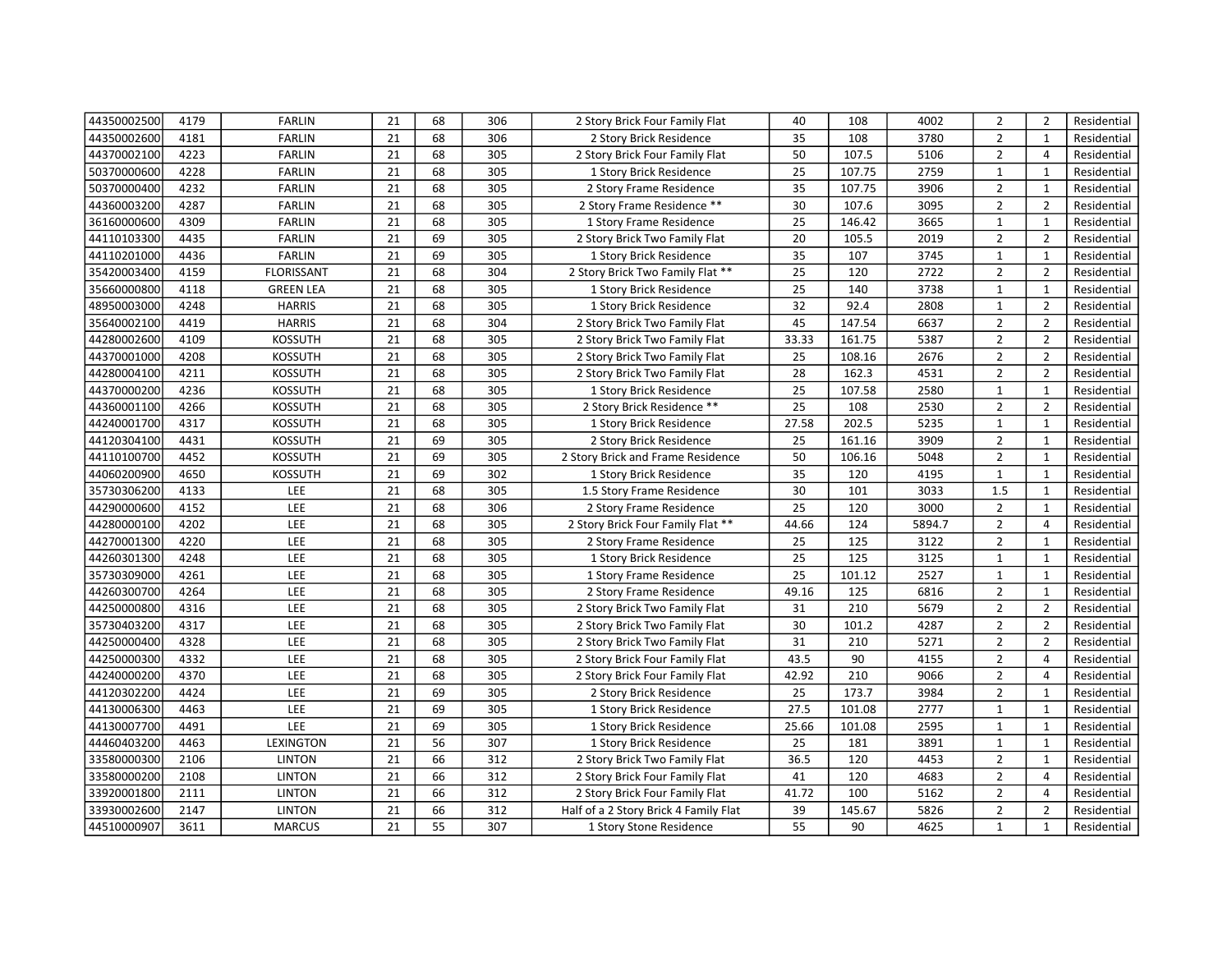| 44180200700 | 4428 | <b>MARCUS</b>  | 21 | 69 | 303 | 1 Story Brick Residence          | 50              | 125    | 6250   | 1              | $\mathbf{1}$   | Residential |
|-------------|------|----------------|----|----|-----|----------------------------------|-----------------|--------|--------|----------------|----------------|-------------|
| 50380001600 | 4257 | MARGARETTA     | 21 | 68 | 305 | 1 Story Brick Residence          | 25              | 107.5  | 2687   | $\mathbf{1}$   | $\mathbf{1}$   | Residential |
| 44110202600 | 4457 | MARGARETTA     | 21 | 69 | 305 | 2 Story Brick Two Family Flat    | 35              | 108.5  | 3735   | $\overline{2}$ | $\overline{2}$ | Residential |
| 44100100900 | 4458 | MARGARETTA     | 21 | 69 | 305 | 2 Story Brick Two Family Flat    | 30              | 199.58 | 5799   | $\overline{2}$ | $\overline{2}$ | Residential |
| 44110202800 | 4463 | MARGARETTA     | 21 | 69 | 305 | 2 Story Brick Two Family Flat    | 35              | 108.5  | 3869   | $\overline{2}$ | $\overline{2}$ | Residential |
| 44100100400 | 4474 | MARGARETTA     | 21 | 69 | 305 | 2 Story Brick Two Family Flat    | 30              | 199.9  | 6724   | $\overline{2}$ | $\overline{2}$ | Residential |
| 44110203300 | 4479 | MARGARETTA     | 21 | 69 | 305 | 2 Story Brick Residence          | 27.7            | 150    | 3721   | $\overline{2}$ | $\mathbf{1}$   | Residential |
| 44081101100 | 4620 | MARGARETTA     | 21 | 69 | 302 | 2 Story Brick Residence          | 25              | 123.66 | 3208   | $\overline{2}$ | $\mathbf{1}$   | Residential |
| 44081101000 | 4624 | MARGARETTA     | 21 | 69 | 302 | 1 Story Brick Residence          | 25              | 124.83 | 3245   | $\mathbf{1}$   | $\mathbf{1}$   | Residential |
| 44060102100 | 4637 | MARGARETTA     | 21 | 69 | 302 | 2 Story Brick Residence          | 35              | 127.5  | 4517   | $\overline{2}$ | $\mathbf{1}$   | Residential |
| 35460003600 | 4531 | <b>MARY</b>    | 21 | 68 | 305 | 1 Story Brick Residence          | 50              | 125    | 6153   | $\mathbf{1}$   | $\mathbf{1}$   | Residential |
| 35460003000 | 4549 | <b>MARY</b>    | 21 | 68 | 305 | 2 Story Brick Two Family Flat    | 25              | 125    | 3125   | $\overline{2}$ | $\overline{2}$ | Residential |
| 44460400200 | 4476 | NATURAL BRIDGE | 21 | 56 | 307 | 1 Story Brick Residence          | 30              | 130    | 3913   | $\mathbf{1}$   | $\mathbf{1}$   | Residential |
| 44480500300 | 4556 | NATURAL BRIDGE | 21 | 56 | 307 | 1 Story Brick Residence          | 26.5            | 181.66 | 4311   | $\mathbf{1}$   | $\mathbf{1}$   | Residential |
| 44501500500 | 4656 | NATURAL BRIDGE | 21 | 56 | 307 | 2 Story Brick Two Family Flat    | 25              | 81     | 2375   | $\overline{2}$ | $\overline{2}$ | Residential |
| 44460302000 | 3611 | NEWSTEAD       | 21 | 56 | 307 | 2 Story Brick Two Family Flat    | 25              | 87.66  | 2192   | $\overline{2}$ | $\overline{2}$ | Residential |
| 44460301800 | 3617 | NEWSTEAD       | 21 | 56 | 307 | 2 Story Brick Two Family Flat    | 25              | 87.78  | 2195   | $\overline{2}$ | $\overline{2}$ | Residential |
| 44501502100 | 4663 | PALM           | 21 | 56 | 307 | 1 Story Brick Residence          | 27              | 108    | 2916   | $\mathbf{1}$   | $\mathbf{1}$   | Residential |
| 44510001500 | 4731 | PALM           | 21 | 55 | 307 | 2 Story Brick Four Family Flat   | 50              | 150    | 7500   | $\overline{2}$ | $\overline{4}$ | Residential |
| 35660002400 | 4121 | <b>PENROSE</b> | 21 | 68 | 305 | 1 Story Brick Residence          | 25              | 135    | 3951   | $\mathbf{1}$   | $\mathbf{1}$   | Residential |
| 35660002500 | 4123 | <b>PENROSE</b> | 21 | 68 | 305 | 1 Story Brick Residence          | 25              | 140    | 3828   | $\mathbf{1}$   | $\mathbf{1}$   | Residential |
| 35660002700 | 4129 | <b>PENROSE</b> | 21 | 68 | 305 | 1 Story Brick Residence          | 25              | 140    | 3500   | $\mathbf{1}$   | $\mathbf{1}$   | Residential |
| 48960003700 | 4143 | <b>PENROSE</b> | 21 | 68 | 305 | 1 Story Frame Residence          | 25              | 135    | 3500   | $\mathbf{1}$   | $\mathbf{1}$   | Residential |
| 35730303700 | 4146 | <b>PENROSE</b> | 21 | 68 | 305 | 2 Story Frame Residence          | 25              | 101    | 2525   | $\overline{2}$ | $\mathbf{1}$   | Residential |
| 35730301600 | 4246 | <b>PENROSE</b> | 21 | 68 | 305 | 1 Story Brick Residence **       | $\overline{25}$ | 101.1  | 2515   | $\mathbf{1}$   | $\mathbf{1}$   | Residential |
| 35730301400 | 4250 | <b>PENROSE</b> | 21 | 68 | 305 | 1 Story Brick Residence **       | 25              | 101.5  | 2527   | $\mathbf{1}$   | $\mathbf{1}$   | Residential |
| 35690005300 | 4317 | <b>PENROSE</b> | 21 | 68 | 304 | 2 Story Brick Two Family Flat ** | 39.42           | 60     | 1538   | $\overline{2}$ | $\overline{2}$ | Residential |
| 35730401600 | 4338 | <b>PENROSE</b> | 21 | 68 | 305 | 1 Story Brick Residence          | 40              | 101.08 | 4386   | $\mathbf 1$    | $\mathbf{1}$   | Residential |
| 35700005400 | 4351 | <b>PENROSE</b> | 21 | 68 | 304 | 2 Story Brick Four Family Flat   | 72.17           | 60     | 5205   | $\overline{2}$ | $\overline{4}$ | Residential |
| 35730401000 | 4360 | <b>PENROSE</b> | 21 | 68 | 305 | 1 Story Brick Residence          | 25              | 101.16 | 2808   | $\mathbf{1}$   | $\mathbf{1}$   | Residential |
| 35730400700 | 4370 | <b>PENROSE</b> | 21 | 68 | 305 | 1.5 Story Brick Residence        | 25              | 101.08 | 2525   | 1.5            | $\mathbf{1}$   | Residential |
| 35730400500 | 4376 | <b>PENROSE</b> | 21 | 68 | 305 | 1 Story Brick Residence          | 25              | 101.08 | 2738   | $\mathbf{1}$   | $\mathbf{1}$   | Residential |
| 35710002600 | 4379 | <b>PENROSE</b> | 21 | 68 | 304 | 1 Story Brick Residence          | 25              | 100    | 2384   | $\mathbf{1}$   | $\mathbf{1}$   | Residential |
| 44161703800 | 4423 | <b>PENROSE</b> | 21 | 69 | 305 | 2 Story Frame Residence          | 25              | 107.75 | 2693   | $\overline{2}$ | $\mathbf{1}$   | Residential |
| 44161704300 | 4435 | <b>PENROSE</b> | 21 | 69 | 305 | 1 Story Brick Residence          | 25              | 108    | 2700   | $\mathbf{1}$   | $\mathbf{1}$   | Residential |
| 44161704400 | 4437 | <b>PENROSE</b> | 21 | 69 | 305 | 1 Story Brick Residence          | 25              | 107.75 | 2732   | $\mathbf{1}$   | $\mathbf{1}$   | Residential |
| 44130002600 | 4444 | PENROSE        | 21 | 69 | 305 | 1 Story Brick Residence          | 50              | 101.5  | 5056   | $\mathbf{1}$   | $\mathbf{1}$   | Residential |
| 44130000300 | 4494 | <b>PENROSE</b> | 21 | 69 | 305 | 1.5 Story Brick Residence        | 28.5            | 101.1  | 2891.5 | $1.5\,$        | $\mathbf{1}$   | Residential |
| 44130000200 | 4496 | <b>PENROSE</b> | 21 | 69 | 305 | 1.5 Story Brick Residence        | 28.5            | 101.08 | 2705   | 1.5            | $\mathbf{1}$   | Residential |
| 35590001200 | 4565 | <b>POPE</b>    | 21 | 69 | 304 | 2 Story Brick Residence **       | 35              | 155    | 5069   | $\overline{2}$ | $\mathbf{1}$   | Residential |
| 35600002200 | 4576 | <b>POPE</b>    | 21 | 68 | 304 | 1 Story Frame Residence          | 25              | 147.5  | 3616   | $\mathbf{1}$   | $\mathbf{1}$   | Residential |
| 35550203000 | 4605 | <b>POPE</b>    | 21 | 69 | 304 | 2 Story Brick Four Family Flat   | 40              | 140    | 5603   | $\overline{2}$ | $\overline{4}$ | Residential |
| 35540000800 | 4622 | <b>POPE</b>    | 21 | 68 | 304 | 2 Story Brick Two Family Flat    | 30              | 147.42 | 4273   | $\overline{2}$ | $\overline{2}$ | Residential |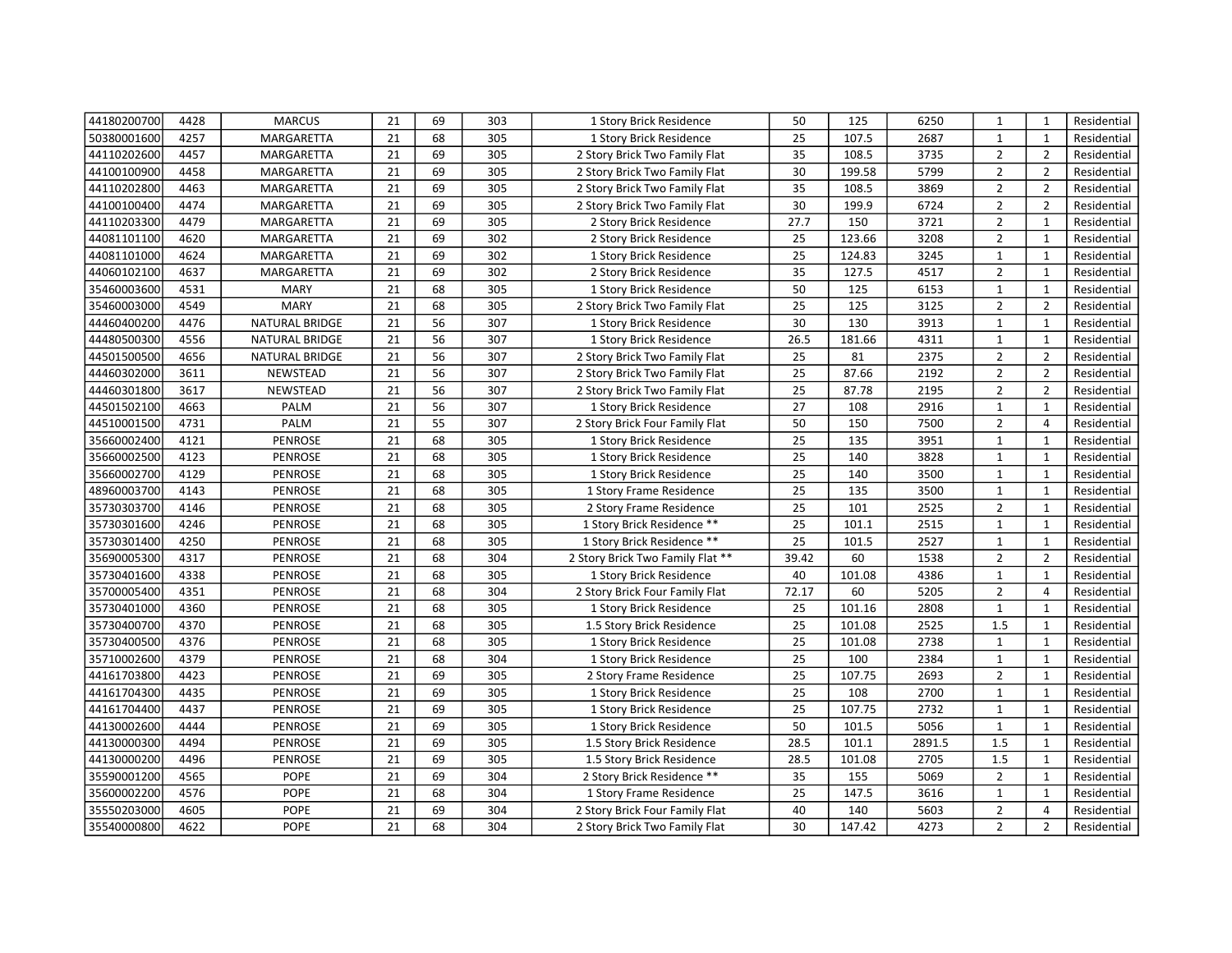| 35540000900 | 4626 | <b>POPE</b>          | 21 | 68 | 304 | 2 Story Brick Two Family Flat          | 30    | 147.5  | 4648        | $\overline{2}$ | $\overline{2}$ | Residential |
|-------------|------|----------------------|----|----|-----|----------------------------------------|-------|--------|-------------|----------------|----------------|-------------|
| 35540001200 | 4634 | <b>POPE</b>          | 21 | 68 | 304 | 2 Story Brick Two Family Flat          | 30    | 147.5  | 4299        | $\overline{2}$ | $\overline{2}$ | Residential |
| 35540002600 | 4682 | <b>POPE</b>          | 21 | 68 | 304 | 2 Story Brick Two Family Flat          | 30    | 147.42 | 4418        | $\overline{2}$ | $\overline{2}$ | Residential |
| 44270000600 | 4122 | <b>RED BUD</b>       | 21 | 68 | 305 | 2 Story Frame Residence                | 25    | 125    | 3255        | $\overline{2}$ | $\mathbf{1}$   | Residential |
| 44270000700 | 4124 | <b>RED BUD</b>       | 21 | 68 | 305 | 2 Story Frame Residence                | 25    | 125    | 3125        | $\overline{2}$ | $\mathbf{1}$   | Residential |
| 44270000800 | 4126 | <b>RED BUD</b>       | 21 | 68 | 305 | 2 Story Frame Residence                | 25    | 125    | 3112        | $\overline{2}$ | $\mathbf{1}$   | Residential |
| 35670001000 | 4230 | <b>RED BUD</b>       | 21 | 68 | 305 | 2 Story Brick Residence                | 35    | 155.9  | 5107        | $\overline{2}$ | $\overline{2}$ | Residential |
| 35680003600 | 4231 | <b>RED BUD</b>       | 21 | 68 | 304 | 2 Story Brick Two Family Flat          | 30    | 155    | 4425        | $\overline{2}$ | $\overline{2}$ | Residential |
| 35670001100 | 4234 | <b>RED BUD</b>       | 21 | 68 | 305 | 2 Story Brick Two Family Flat **       | 30    | 155.75 | 4668        | $\overline{2}$ | $\overline{2}$ | Residential |
| 35680003200 | 4243 | <b>RED BUD</b>       | 21 | 68 | 304 | 2 Story Brick Two Family Flat **       | 31    | 155.5  | 4416        | $\overline{2}$ | $\overline{2}$ | Residential |
| 35670002200 | 4266 | <b>RED BUD</b>       | 21 | 68 | 305 | 2 Story Brick Two Family Flat          | 35    | 155.78 | 5453        | $\overline{2}$ | $\overline{2}$ | Residential |
| 35640000500 | 4416 | <b>RED BUD</b>       | 21 | 68 | 304 | 2 Story Brick Two Family Flat **       | 30    | 147.5  | 4222        | $\overline{2}$ | $\overline{2}$ | Residential |
| 35630002100 | 4427 | <b>RED BUD</b>       | 21 | 68 | 304 | 2 Story Brick Two Family Flat          | 30    | 147.5  | 4425        | $\overline{2}$ | $\overline{2}$ | Residential |
| 35500001900 | 4560 | <b>RED BUD</b>       | 21 | 68 | 304 | 2 Story Brick Two Family Flat          | 35    | 149.5  | 5162        | $\overline{2}$ | $\overline{2}$ | Residential |
| 44180204200 | 4409 | RICHARD              | 21 | 69 | 303 | 1 Story Brick Residence                | 30    | 120    | 3600        | $\mathbf{1}$   | $\mathbf{1}$   | Residential |
| 35480004800 | 4157 | <b>ROSALIE</b>       | 21 | 68 | 304 | 2 Story Brick Four Family Flat         | 60    | 54.06  | 3912.179373 | $\overline{2}$ | $\overline{4}$ | Residential |
| 35540005400 | 4305 | <b>ROSALIE</b>       | 21 | 68 | 304 | 2 Story Brick Four Family Flat **      | 24    | 147.42 | 4751        | $\overline{2}$ | $\overline{4}$ | Residential |
| 35600002600 | 4326 | <b>ROSALIE</b>       | 21 | 68 | 304 | 2 Story Brick Residence                | 28.5  | 110    | 3135        | $\overline{2}$ | $\mathbf{1}$   | Residential |
| 44260300500 | 4124 | <b>RUSH</b>          | 21 | 68 | 305 | 1 Story Brick Residence                | 25    | 129.16 | 3228        | $\mathbf{1}$   | $\mathbf{1}$   | Residential |
| 36100002000 | 4229 | SACRAMENTO           | 21 | 68 | 306 | 2 Story Brick Two Family Flat          | 37.5  | 121    | 4421        | $\overline{2}$ | $\overline{2}$ | Residential |
| 44080101850 | 4602 | SACRAMENTO           | 21 | 69 | 302 | 2 Story Frame Residence                | 25    | 120    | 3375        | $\overline{2}$ | $\mathbf{1}$   | Residential |
| 44080100800 | 4630 | SACRAMENTO           | 21 | 69 | 302 | 2 Story Brick Two Family Flat          | 25    | 120    | 3075        | $\overline{2}$ | $\overline{2}$ | Residential |
| 44080100200 | 4644 | SACRAMENTO           | 21 | 69 | 302 | 2 Story Frame Residence                | 22    | 120    | 2787        | $\overline{2}$ | $\mathbf{1}$   | Residential |
| 44080100100 | 4646 | SACRAMENTO           | 21 | 69 | 302 | 2 Story Frame Residence                | 25.56 | 120    | 3360        | $\overline{2}$ | $\mathbf{1}$   | Residential |
| 44080203500 | 4647 | SACRAMENTO           | 21 | 69 | 302 | 1 Story Frame Residence-At rear of lot | 41.7  | 120    | 5446        | $\mathbf{1}$   | $\mathbf{1}$   | Residential |
| 44070001900 | 4721 | SACRAMENTO           | 21 | 69 | 302 | 2 Story Brick Two Family Flat          | 31    | 121    | 3731        | $\overline{2}$ | $\overline{2}$ | Residential |
| 44100201900 | 4511 | <b>SAN FRANCISCO</b> | 21 | 69 | 305 | 1 Story Brick Residence                | 29    | 199.5  | 5786        | $\mathbf{1}$   | $\mathbf{1}$   | Residential |
| 44080200200 | 4646 | SAN FRANCISCO        | 21 | 69 | 302 | 1 Story Frame Residence                | 21    | 120    | 2708        | $\mathbf 1$    | $\mathbf 1$    | Residential |
| 44090201700 | 3723 | <b>TAYLOR</b>        | 21 | 69 | 305 | 1 Story Brick Residence                | 27.5  | 116.58 | 3206        | $\mathbf{1}$   | $\mathbf{1}$   | Residential |
| 56690002700 | 4015 | <b>TAYLOR</b>        | 21 | 69 | 302 | 1 Story Brick Residence **             | 28.33 | 102    | 2913        | $\mathbf{1}$   | $\mathbf{1}$   | Residential |
| 56690002600 | 4017 | <b>TAYLOR</b>        | 21 | 69 | 302 | 1 Story Brick Residence **             | 28.33 | 102.2  | 2918        | $\mathbf{1}$   | $\mathbf{1}$   | Residential |
| 55950000600 | 4028 | <b>TAYLOR</b>        | 21 | 69 | 305 | 1 Story Brick Residence                | 29.66 | 104.5  | 3048        | $\mathbf{1}$   | $\mathbf{1}$   | Residential |
| 55950000700 | 4030 | <b>TAYLOR</b>        | 21 | 69 | 305 | 1.5 Story Brick Residence              | 29.66 | 104.57 | 3102        | 1.5            | $\mathbf{1}$   | Residential |
| 55950000800 | 4032 | <b>TAYLOR</b>        | 21 | 69 | 305 | 1.5 Story Brick Residence              | 29.66 | 104.5  | 3184        | 1.5            | 1              | Residential |
| 33990002000 | 1934 | WARNE                | 21 | 66 | 312 | 2 Story Brick Residence                | 30.16 | 194.16 | 5762        | $\overline{2}$ | $\mathbf{1}$   | Residential |
| 33990001800 | 1938 | <b>WARNE</b>         | 21 | 66 | 312 | 2 Story Brick Two Family Flat          | 30.2  | 191.25 | 5564        | $\overline{2}$ | $\overline{2}$ | Residential |
| 33990000100 | 2020 | WARNE                | 21 | 66 | 312 | 2 Story Brick Four Family Flat         | 44    | 126.56 | 6192        | $\overline{2}$ | $\overline{4}$ | Residential |
| 45170501300 | 2835 | <b>ABNER</b>         | 22 | 50 | 344 | 1 Story Brick Residence                | 29    | 108.66 | 3340        | $\mathbf{1}$   | $\mathbf{1}$   | Residential |
| 37960005000 | 1514 | ARLINGTON            | 22 | 50 | 344 | 2 Story Brick Residence                | 31.9  | 116.7  | 3710        | $\overline{2}$ | $\overline{2}$ | Residential |
| 45210002600 | 1601 | ARLINGTON            | 22 | 50 | 344 | 2 Story Brick Two Family Flat          | 25    | 170    | 4443.50818  | $\overline{2}$ | $\overline{2}$ | Residential |
| 45130105700 | 1620 | ARLINGTON            | 22 | 50 | 344 | 2 Story Brick Two Family Flat          | 25    | 135    | 3395        | $\overline{2}$ | $\overline{2}$ | Residential |
| 45130105800 | 1622 | ARLINGTON            | 22 | 50 | 344 | 2 Story Brick Two Family Flat          | 25    | 135    | 3445        | $\overline{2}$ | $\overline{2}$ | Residential |
| 45150005400 | 1942 | ARLINGTON            | 22 | 50 | 344 | 1.5 Story Frame Residence              | 20    | 201.65 | 4032        | 1.5            | $\mathbf{1}$   | Residential |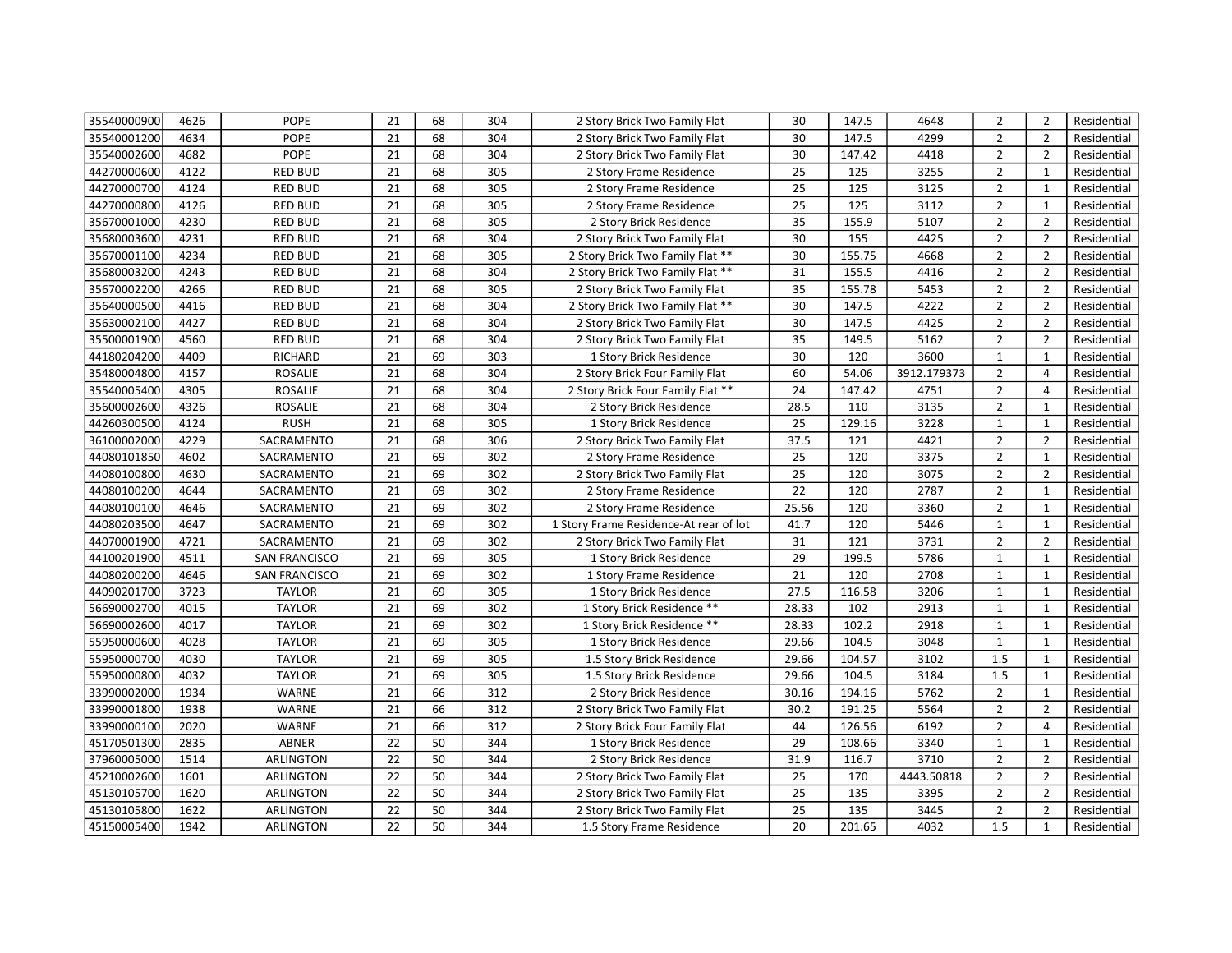| 45220003500 | 1949 | <b>ARLINGTON</b>  | 22 | 50 | 344 | 2 Story Brick Two Family Flat     | 31              | 170    | 5308        | $\overline{2}$ | $\overline{2}$ | Residential |
|-------------|------|-------------------|----|----|-----|-----------------------------------|-----------------|--------|-------------|----------------|----------------|-------------|
| 45230003300 | 2527 | <b>ARLINGTON</b>  | 22 | 50 | 344 | 1 Story Frame Residence           | 25              | 172.5  | 4315        | $\mathbf{1}$   | $\mathbf{1}$   | Residential |
| 45170506300 | 2802 | <b>ARLINGTON</b>  | 22 | 50 | 344 | 1.5 Story Frame Residence         | 25              | 201.12 | 4441        | 1.5            | $\mathbf{1}$   | Residential |
| 45170507300 | 2838 | ARLINGTON         | 22 | 50 | 344 | 2 Story Frame Residence **        | 50              | 211.92 | 10555       | $\overline{2}$ | $\mathbf{1}$   | Residential |
| 48250003900 | 2839 | ARLINGTON         | 22 | 50 | 344 | 2 Story Brick Residence           | 25              | 172.62 | 4516        | $\overline{2}$ | 1              | Residential |
| 45200004400 | 3315 | ARLINGTON         | 22 | 50 | 344 | 1 Story Frame Resdience           | 25              | 180    | 4500        | $\mathbf{1}$   | $\mathbf{1}$   | Residential |
| 45200003800 | 3401 | <b>ARLINGTON</b>  | 22 | 50 | 344 | 2 Story Frame Residence **        | 35              | 173    | 5850        | $\overline{2}$ | $\mathbf{1}$   | Residential |
| 45200003600 | 3407 | ARLINGTON         | 22 | 50 | 344 | 2 Story Brick Residence           | 30              | 173    | 5159        | $\overline{2}$ | $\mathbf{1}$   | Residential |
| 45200003300 | 3419 | <b>ARLINGTON</b>  | 22 | 50 | 344 | 2 Story Frame Residence           | 50              | 173    | 8583        | $\overline{2}$ | $\mathbf{1}$   | Residential |
| 45200003100 | 3427 | ARLINGTON         | 22 | 50 | 344 | 2 Story Frame Residence           | 25              | 173.01 | 3949        | $\overline{2}$ | $\mathbf{1}$   | Residential |
| 38070802000 | 1391 | <b>BELT</b>       | 22 | 78 | 239 | 2 Story Brick Two Family Flat     | 50              | 118.54 | 5695        | $\overline{2}$ | $\overline{2}$ | Residential |
| 45280002500 | 1949 | <b>BELT</b>       | 22 | 50 | 346 | 2 Story Brick Residence           | 50              | 192.6  | 9533        | $\overline{2}$ | $\mathbf{1}$   | Residential |
| 45240000100 | 2502 | <b>BELT</b>       | 22 | 50 | 344 | 2 Story Brick Residence           | 40              | 172.5  | 6205        | $\overline{2}$ | $\mathbf{1}$   | Residential |
| 48240000400 | 2728 | <b>BELT</b>       | 22 | 50 | 344 | 1 Story Frame Residence           | 25              | 172.75 | 4313        | $\mathbf{1}$   | $\mathbf{1}$   | Residential |
| 48240000500 | 2732 | <b>BELT</b>       | 22 | 50 | 344 | 1 Story Frame Residence           | 25              | 172.75 | 4249        | $\mathbf{1}$   | $\mathbf{1}$   | Residential |
| 48240000600 | 2734 | <b>BELT</b>       | 22 | 50 | 344 | 1 Story Frame Residence           | 25              | 172.75 | 4318        | $\mathbf{1}$   | $\mathbf{1}$   | Residential |
| 45340005100 | 2823 | <b>BELT</b>       | 22 | 50 | 346 | 1 Story Frame Residence           | 25              | 190    | 4750        | $\mathbf 1$    | $\mathbf 1$    | Residential |
| 43640000600 | 3320 | <b>BELT</b>       | 22 | 50 | 344 | 2 Story Brick Four Family Flat    | 42              | 200.2  | 8107        | $\overline{2}$ | $\overline{4}$ | Residential |
| 59320002100 | 3335 | <b>BELT</b>       | 22 | 50 | 345 | 2 Story Brick Two Family Flat     | 33              | 120.06 | 3960        | $\overline{2}$ | $\overline{2}$ | Residential |
| 59310002400 | 3409 | <b>BELT</b>       | 22 | 50 | 345 | 2 Story Brick Two Family Flat     | 32              | 120    | 3809.568004 | $\overline{2}$ | $\overline{2}$ | Residential |
| 59310002300 | 3413 | <b>BELT</b>       | 22 | 50 | 345 | 2 Story Brick Two Family Flat     | 32              | 120    | 3666        | $\overline{2}$ | $\overline{2}$ | Residential |
| 43640001300 | 3420 | <b>BELT</b>       | 22 | 50 | 344 | 2 Story Brick Residence           | 44              | 200.1  | 9042        | $\overline{2}$ | $\overline{2}$ | Residential |
| 38160700300 | 1314 | <b>BLACKSTONE</b> | 22 | 78 | 239 | 2 Story Brick Two Family Flat     | 30              | 119.6  | 2392        | $\overline{2}$ | $\overline{2}$ | Residential |
| 38161002200 | 1321 | <b>BLACKSTONE</b> | 22 | 78 | 239 | 2 Story Brick Residence           | 25              | 117    | 2874        | $\overline{2}$ | $\mathbf{1}$   | Residential |
| 38161001800 | 1329 | <b>BLACKSTONE</b> | 22 | 78 | 239 | 2 Story Brick Two Family Flat     | $\overline{25}$ | 117.06 | 2779        | $\overline{2}$ | $\overline{2}$ | Residential |
| 38161001500 | 1337 | <b>BLACKSTONE</b> | 22 | 78 | 239 | 2 Story Brick Residence           | 25              | 117.06 | 2850        | $\overline{2}$ | $\mathbf{1}$   | Residential |
| 38070700500 | 1368 | <b>BURD</b>       | 22 | 78 | 239 | 2 Story Brick Residence           | 25              | 119.54 | 2901        | $\overline{2}$ | $\mathbf{1}$   | Residential |
| 38070700600 | 1372 | <b>BURD</b>       | 22 | 78 | 239 | 2 Story Brick Residence           | $\overline{50}$ | 119.5  | 5977        | $\overline{2}$ | $\mathbf{1}$   | Residential |
| 45310004100 | 1911 | <b>BURD</b>       | 22 | 50 | 346 | 1 Story Brick Residence           | 30              | 96.5   | 2895        | $\mathbf{1}$   | $\mathbf{1}$   | Residential |
| 45320004000 | 2517 | <b>BURD</b>       | 22 | 50 | 346 | 2 Story Brick Residence           | 50              | 200    | 10364       | $\overline{2}$ | $\mathbf{1}$   | Residential |
| 45320003700 | 2529 | <b>BURD</b>       | 22 | 50 | 346 | 1 Story Frame Residence           | 35              | 200    | 7862        | $\mathbf{1}$   | $\mathbf{1}$   | Residential |
| 45290000500 | 2608 | <b>BURD</b>       | 22 | 50 | 346 | 2 Story Brick Two Family Flat     | 31              | 190    | 5925        | $\overline{2}$ | $\overline{2}$ | Residential |
| 45320002400 | 2621 | <b>BURD</b>       | 22 | 50 | 346 | 2 Story Brick Two Family Flat **  | 26              | 201    | 4784        | $2^{\circ}$    | $\overline{2}$ | Residential |
| 45340000400 | 2724 | <b>BURD</b>       | 22 | 50 | 346 | 2 Story Brick Two Family Flat     | 30              | 190    | 5699        | $\overline{2}$ | $\overline{2}$ | Residential |
| 45340000500 | 2726 | <b>BURD</b>       | 22 | 50 | 346 | 1 Story Frame Residence           | 30              | 190    | 6072        | $\mathbf{1}$   | $\mathbf{1}$   | Residential |
| 45160200600 | 2530 | <b>CHESTER</b>    | 22 | 50 | 344 | 1 Story Brick Residence           | 55              | 115    | 6286        | $\mathbf{1}$   | $\mathbf{1}$   | Residential |
| 38080400500 | 1326 | <b>CLARA</b>      | 22 | 78 | 239 | 2 Story Brick Residence **        | 30.3            | 114.7  | 3505        | $\overline{2}$ | $\overline{2}$ | Residential |
| 38080400900 | 1338 | <b>CLARA</b>      | 22 | 78 | 239 | 2 Story Brick Two Family Flat     | 30              | 114.65 | 3435        | $\overline{2}$ | $\overline{2}$ | Residential |
| 45310000900 | 1924 | <b>CLARA</b>      | 22 | 50 | 346 | 1 Story Brick Residence           | 25              | 141    | 3592        | $\mathbf{1}$   | $\mathbf{1}$   | Residential |
| 45310001000 | 1926 | <b>CLARA</b>      | 22 | 50 | 346 | 2 Story Brick and Frame Residence | 25              | 141    | 3597        | $\overline{2}$ | $\mathbf{1}$   | Residential |
| 45310001100 | 1930 | <b>CLARA</b>      | 22 | 50 | 346 | 1 Story Brick Residence           | 25              | 141    | 3527        | $\mathbf{1}$   | $\mathbf{1}$   | Residential |
| 45310002100 | 1968 | <b>CLARA</b>      | 22 | 50 | 346 | 2 Story Brick Residence           | 30              | 141.08 | 4230        | $\overline{2}$ | $\mathbf{1}$   | Residential |
| 45320001100 | 2600 | <b>CLARA</b>      | 22 | 50 | 346 | 2 Story Brick Two Family Flat     | 28.5            | 149    | 3964        | $\overline{2}$ | $\overline{2}$ | Residential |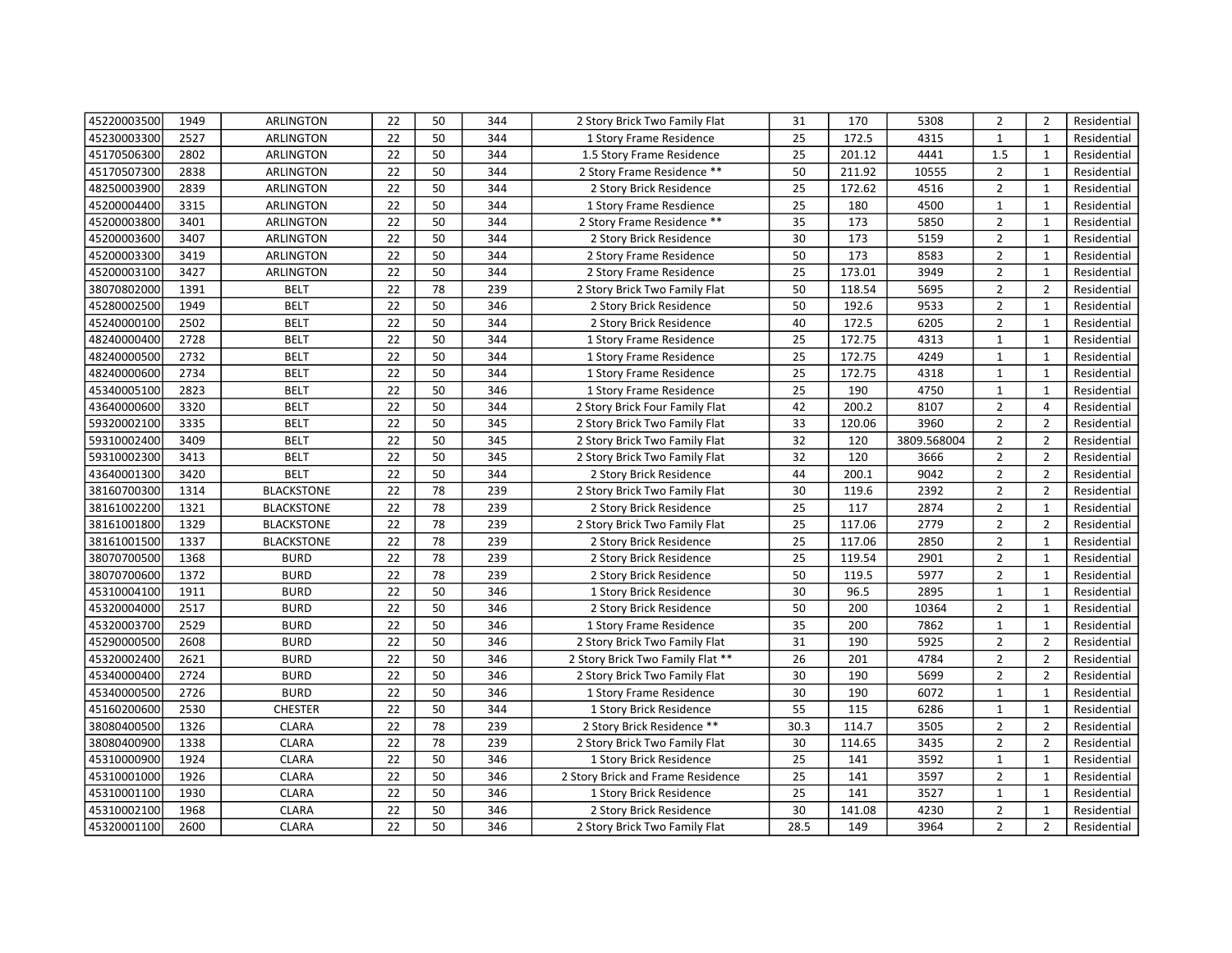| 45320001500 | 2620 | <b>CLARA</b>           | 22              | 50 | 346 | 1 Story Frame Garage              | 25    | 149.16 | 10289       | 1              | $\mathbf{1}$   | Residential |
|-------------|------|------------------------|-----------------|----|-----|-----------------------------------|-------|--------|-------------|----------------|----------------|-------------|
| 52430004400 | 2807 | <b>CLARA</b>           | 22              | 50 | 346 | 1 Story Frame Residence           | 50    | 158.66 | 12595       | $\mathbf{1}$   | $\mathbf{1}$   | Residential |
| 59320003900 | 3348 | <b>CLARA</b>           | 22              | 50 | 345 | 2 Story Brick Four Family Flat    | 42    | 120    | 5032        | $\overline{2}$ | $\overline{4}$ | Residential |
| 45140003500 | 5339 | <b>COTE BRILLIANTE</b> | 22              | 50 | 344 | 2 Story Brick Residence **        | 25    | 123.25 | 3211        | $\overline{2}$ | $\mathbf{1}$   | Residential |
| 45140003600 | 5341 | <b>COTE BRILLIANTE</b> | 22              | 50 | 344 | 1 Story Brick Residence           | 25    | 123.25 | 3220        | $\mathbf{1}$   | $\mathbf{1}$   | Residential |
| 45140003800 | 5347 | <b>COTE BRILLIANTE</b> | 22              | 50 | 344 | 1 Story Brick Residence           | 25    | 123.25 | 3080        | $\mathbf{1}$   | $\mathbf{1}$   | Residential |
| 49920003700 | 5817 | <b>COTE BRILLIANTE</b> | 22              | 50 | 347 | 2 Story Brick Residence           | 24.96 | 124.66 | 3103        | $\overline{2}$ | $\mathbf{1}$   | Residential |
| 49920003800 | 5819 | <b>COTE BRILLIANTE</b> | 22              | 50 | 347 | 2 Story Brick Residence           | 25.21 | 124.08 | 2190        | $\overline{2}$ | $\mathbf{1}$   | Residential |
| 49910002700 | 5824 | <b>COTE BRILLIANTE</b> | 22              | 50 | 347 | 2 Story Brick Two Family Flat     | 25    | 123    | 3158.411113 | $\overline{2}$ | $\overline{2}$ | Residential |
| 49910002600 | 5826 | <b>COTE BRILLIANTE</b> | 22              | 50 | 347 | 2.5 Story Brick Two Family Flat   | 25    | 122.92 | 2990.070199 | 2.5            | $\overline{2}$ | Residential |
| 49920004000 | 5827 | <b>COTE BRILLIANTE</b> | 22              | 50 | 347 | 2 Story Brick Two Family Flat     | 25.09 | 123.33 | 3094        | $\overline{2}$ | $\overline{2}$ | Residential |
| 49910002200 | 5836 | <b>COTE BRILLIANTE</b> | 22              | 50 | 347 | 1 Story Brick Residence           | 25    | 121.79 | 2862.332364 | $\mathbf{1}$   | $\mathbf{1}$   | Residential |
| 49910001900 | 5844 | <b>COTE BRILLIANTE</b> | 22              | 50 | 347 | 2 Story Brick Two Family Flat     | 25    | 130.64 | 3095        | $\overline{2}$ | $\overline{2}$ | Residential |
| 49920005300 | 5861 | <b>COTE BRILLIANTE</b> | 22              | 50 | 347 | 2 Story Brick Two Family Flat **  | 25.09 | 119.36 | 2985        | $\overline{2}$ | $\overline{2}$ | Residential |
| 49910001300 | 5862 | <b>COTE BRILLIANTE</b> | 22              | 50 | 347 | 2 Story Brick Four Family Flat    | 50    | 118.92 | 5940        | $\overline{2}$ | $\overline{4}$ | Residential |
| 49920005500 | 5867 | <b>COTE BRILLIANTE</b> | 22              | 50 | 347 | 2 Story Brick Two Family Flat **  | 50.28 | 118.17 | 5946        | $\overline{2}$ | $\overline{2}$ | Residential |
| 49910001100 | 5868 | <b>COTE BRILLIANTE</b> | 22              | 50 | 347 | 2 Story Brick Residence           | 25    | 117.8  | 3070        | $\overline{2}$ | $\mathbf{1}$   | Residential |
| 49910000900 | 5872 | <b>COTE BRILLIANTE</b> | 22              | 50 | 347 | 2 Story Brick Residence           | 25    | 117.5  | 3145        | $\overline{2}$ | $\mathbf{1}$   | Residential |
| 49910000700 | 5878 | <b>COTE BRILLIANTE</b> | 22              | 50 | 347 | 2 Story Brick Residence           | 25    | 116.64 | 2690        | $\overline{2}$ | $\mathbf{1}$   | Residential |
| 49980003500 | 5921 | <b>COTE BRILLIANTE</b> | 22              | 50 | 347 | 2 Story Brick Residence           | 50    | 112.92 | 5678        | $\overline{2}$ | $\mathbf{1}$   | Residential |
| 49980005100 | 5975 | <b>COTE BRILLIANTE</b> | 22              | 50 | 347 | 2.5 Story Brick Residence         | 25    | 112.88 | 2884.462645 | 2.5            | $\mathbf{1}$   | Residential |
| 65060000200 | 5870 | <b>ELMBANK</b>         | 22              | 50 | 347 | 1 Story Frame Residence           | 45    | 118.16 | 4819        | $\mathbf{1}$   | $\mathbf{1}$   | Residential |
| 38240003000 | 1277 | GOODFELLOW             | 22              | 48 | 235 | 2 Story Brick Two Family Flat     | 30    | 121.75 | 2710        | $\overline{2}$ | $\overline{2}$ | Residential |
| 38240002600 | 1291 | <b>GOODFELLOW</b>      | 22              | 48 | 235 | 2 Story Brick Four Family Flat ** | 45    | 107    | 4925        | $\overline{2}$ | $\overline{4}$ | Residential |
| 38160900600 | 1330 | <b>GOODFELLOW</b>      | 22              | 78 | 239 | 2 Story Brick Residence           | 28    | 119.06 | 3210        | $\overline{2}$ | $\mathbf{1}$   | Residential |
| 38230302000 | 1331 | GOODFELLOW             | 22              | 78 | 239 | 2 Story Brick Two Family Flat **  | 30    | 155.05 | 4582        | $\overline{2}$ | $\overline{2}$ | Residential |
| 38160901000 | 1342 | GOODFELLOW             | 22              | 78 | 239 | 2 Story Brick Residence           | 28    | 119.08 | 3332        | $\overline{2}$ | $\mathbf{1}$   | Residential |
| 53060002700 | 1459 | <b>GOODFELLOW</b>      | 22              | 78 | 239 | 2 Story Brick Two Family Flat **  | 29    | 133.12 | 4102        | $\overline{2}$ | $\overline{2}$ | Residential |
| 48270008200 | 1606 | <b>GOODFELLOW</b>      | $\overline{22}$ | 50 | 346 | 2 Story Brick Residence           | 26.58 | 101.32 | 3129        | $\overline{2}$ | $\mathbf{1}$   | Residential |
| 48270008300 | 1610 | GOODFELLOW             | 22              | 50 | 346 | 2 Story Brick Two Family Flat **  | 33.5  | 102.7  | 2773        | $\overline{2}$ | $\overline{2}$ | Residential |
| 38070701600 | 1397 | GRANVILLE              | 22              | 78 | 239 | 2 Story Brick Residence           | 26.7  | 119.7  | 2952        | $\overline{2}$ | $\mathbf{1}$   | Residential |
| 38060800500 | 1412 | <b>GRANVILLE</b>       | 22              | 78 | 239 | 2 Story Brick Two Family Flat     | 25    | 117.08 | 2865        | $\overline{2}$ | $\overline{2}$ | Residential |
| 38060800600 | 1414 | <b>GRANVILLE</b>       | 22              | 78 | 239 | 2 Story Brick Residence           | 25    | 117    | 2779        | $\overline{2}$ | $\mathbf{1}$   | Residential |
| 38060801100 | 1426 | GRANVILLE              | 22              | 78 | 239 | 2 Story Brick Two Family Flat     | 25    | 117.04 | 2926        | $\overline{2}$ | $\overline{2}$ | Residential |
| 38060801200 | 1430 | <b>GRANVILLE</b>       | 22              | 78 | 239 | 2 Story Brick Residence           | 25    | 117.17 | 2824        | $\overline{2}$ | $\mathbf{1}$   | Residential |
| 65060001400 | 5857 | <b>GREER</b>           | 22              | 50 | 347 | 1 Story Frame Residence           | 60    | 118.25 | 7722        | $\mathbf{1}$   | 1              | Residential |
| 38350502800 | 1387 | <b>HAMILTON</b>        | 22              | 78 | 239 | 2.5 Story Brick Two Family Flat   | 25.5  | 119    | 2714        | 2.5            | $\overline{2}$ | Residential |
| 38360002200 | 1431 | <b>HAMILTON</b>        | 22              | 78 | 239 | 2 Story Brick Two Family Flat     | 35    | 133    | 4321        | $\overline{2}$ | $\overline{2}$ | Residential |
| 49900004600 | 1516 | <b>HAMILTON</b>        | 22              | 50 | 347 | 2 Story Brick Two Family Flat     | 28.5  | 109.16 | 3110        | $\overline{2}$ | $\overline{2}$ | Residential |
| 49980002800 | 1923 | <b>HAMILTON</b>        | 22              | 50 | 347 | 2 Story Brick Two Family Flat     | 57.1  | 47.16  | 2740        | $\overline{2}$ | $\overline{2}$ | Residential |
| 38340602100 | 5930 | <b>HAMILTON</b>        | 22              | 78 | 239 | 2 Story Brick Two Family Flat **  | 30    | 99.5   | 2871        | $\overline{2}$ | $\overline{2}$ | Residential |
| 38340601500 | 5946 | <b>HAMILTON</b>        | 22              | 78 | 239 | 2 Story Brick Two Family Flat     | 30    | 99     | 2927        | $\overline{2}$ | $\overline{2}$ | Residential |
| 38340505500 | 5981 | <b>HAMILTON</b>        | 22              | 78 | 239 | 2 Story Brick Residence **        | 30    | 101    | 3371        | $\overline{2}$ | $\mathbf{1}$   | Residential |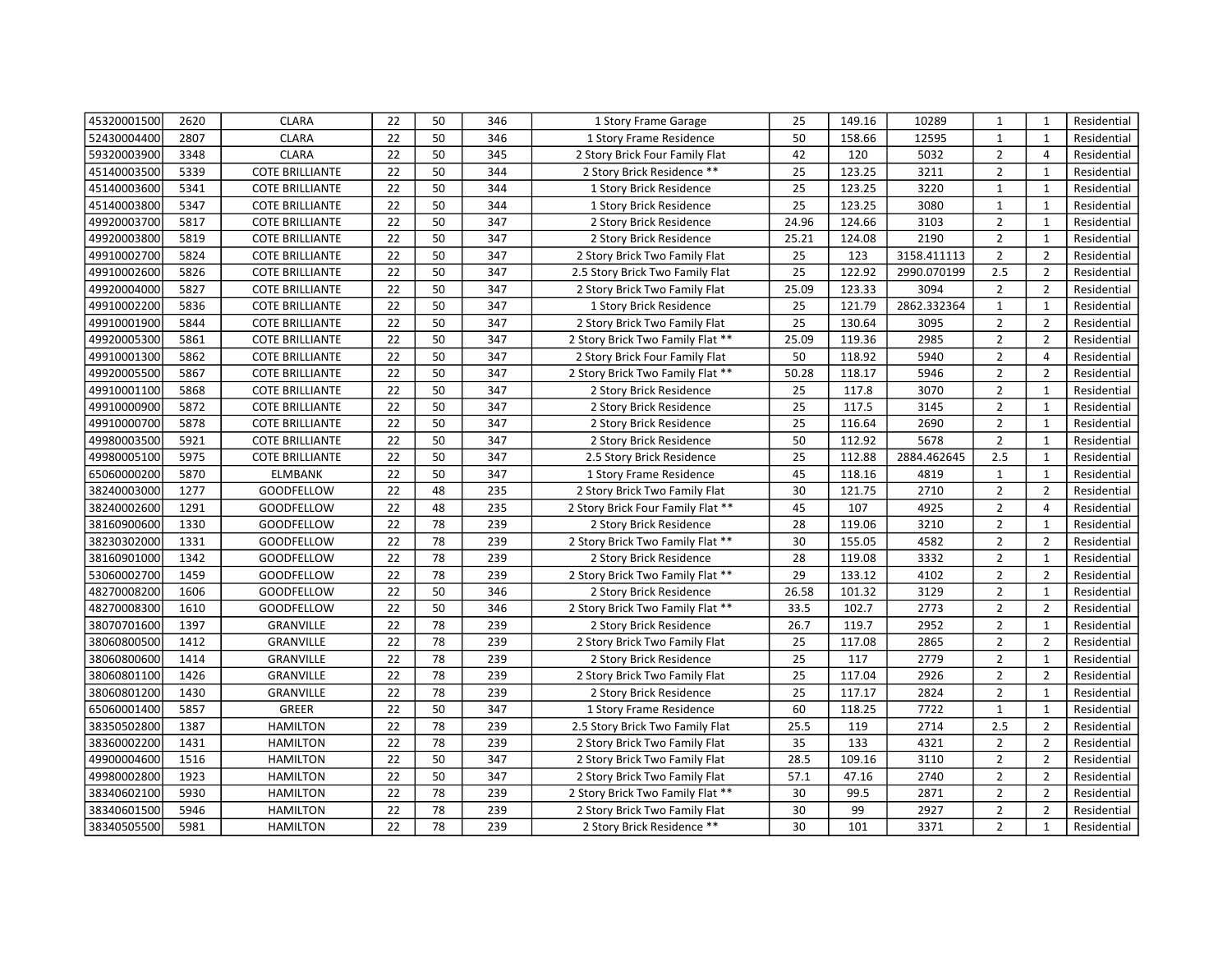| 38340505600 | 5983 | <b>HAMILTON</b>  | 22              | 78 | 239 | 2 Story Brick Two Family Flat           | 30              | 101    | 2628        | $\overline{2}$ | $\overline{2}$ | Residential |
|-------------|------|------------------|-----------------|----|-----|-----------------------------------------|-----------------|--------|-------------|----------------|----------------|-------------|
| 59310002600 | 5503 | <b>HEBERT</b>    | 22              | 50 | 345 | 2 Story Brick Four Family Flat          | 50              | 120    | 5167        | $\overline{2}$ | $\overline{4}$ | Residential |
| 59320000500 | 5548 | <b>HEBERT</b>    | 22              | 50 | 345 | 2 Story Brick Two Family Flat           | 35              | 103.83 | 3968        | $\overline{2}$ | $\overline{2}$ | Residential |
| 59320000100 | 5564 | <b>HEBERT</b>    | 22              | 50 | 345 | 2 Story Brick Two Family Flat           | 49.31           | 100    | 4989        | $\overline{2}$ | $\overline{2}$ | Residential |
| 51990004300 | 5600 | <b>HIGHLAND</b>  | 22              | 50 | 346 | 2 Story Frame Residence                 | 28.75           | 109    | 3177        | $\overline{2}$ | $\mathbf{1}$   | Residential |
| 51990003900 | 5610 | <b>HIGHLAND</b>  | 22              | 50 | 346 | 1.5 Story Frame Residence               | 25              | 105    | 2625        | 1.5            | $\mathbf{1}$   | Residential |
| 51990003500 | 5620 | <b>HIGHLAND</b>  | 22              | 50 | 346 | 2 Story Frame Residence                 | 25              | 105    | 2690        | $\overline{2}$ | $\mathbf{1}$   | Residential |
| 55510001800 | 5844 | <b>HIGHLAND</b>  | 22              | 50 | 347 | 2 Story Brick Residence                 | 30              | 127.5  | 3657        | $\overline{2}$ | $\mathbf{1}$   | Residential |
| 55520003900 | 5845 | <b>HIGHLAND</b>  | 22              | 50 | 347 | 2 Story Brick Residence                 | 30              | 127.55 | 3997        | $\overline{2}$ | $\mathbf{1}$   | Residential |
| 55510000900 | 5870 | <b>HIGHLAND</b>  | 22              | 50 | 347 | 2 Story Brick Residence **              | 30              | 127.5  | 3818        | $\overline{2}$ | $\mathbf{1}$   | Residential |
| 49960002000 | 5922 | <b>HIGHLAND</b>  | 22              | 50 | 347 | 2 Story Brick Two Family Flat           | 30              | 123.5  | 3407.554391 | $\overline{2}$ | $\overline{2}$ | Residential |
| 49960001800 | 5928 | <b>HIGHLAND</b>  | 22              | 50 | 347 | 2 Story Brick Two Family Flat           | 30              | 125.5  | 3364        | $\overline{2}$ | $\overline{2}$ | Residential |
| 49960001700 | 5932 | <b>HIGHLAND</b>  | 22              | 50 | 347 | 2 Story Brick Four Family Flat          | 50              | 123.46 | 5786        | $\overline{2}$ | $\overline{4}$ | Residential |
| 49950003610 | 5935 | <b>HIGHLAND</b>  | 22              | 50 | 347 | 2 Story Brick Residence                 | 50.08           | 121.08 | 6126        | $\overline{2}$ | $\mathbf{1}$   | Residential |
| 49960001400 | 5944 | <b>HIGHLAND</b>  | 22              | 50 | 347 | 2 Story Brick Two Family Flat **        | 25              | 120.92 | 2865        | $\overline{2}$ | $\overline{2}$ | Residential |
| 49950004100 | 5953 | <b>HIGHLAND</b>  | 22              | 50 | 347 | 2 Story Brick Four Family Flat          | 50              | 118.6  | 6047        | $\overline{2}$ | $\overline{4}$ | Residential |
| 49950004200 | 5957 | <b>HIGHLAND</b>  | 22              | 50 | 347 | 2 Story Brick Four Family Flat          | 50              | 125.25 | 6021        | $\overline{2}$ | $\overline{4}$ | Residential |
| 49950004400 | 5963 | <b>HIGHLAND</b>  | 22              | 50 | 347 | 2 Story Brick Two Family Flat           | 25.04           | 116.06 | 2890        | $\overline{2}$ | $\overline{2}$ | Residential |
| 49950004500 | 5965 | <b>HIGHLAND</b>  | 22              | 50 | 347 | 2 Story Brick Two Family Flat           | 25.04           | 116.06 | 2874        | $\overline{2}$ | $\overline{2}$ | Residential |
| 49960000800 | 5966 | <b>HIGHLAND</b>  | 22              | 50 | 347 | 2 Story Brick Two Family Flat           | 25.5            | 117.5  | 2760        | $\overline{2}$ | $\overline{2}$ | Residential |
| 49950004700 | 5971 | <b>HIGHLAND</b>  | 22              | 50 | 347 | 2 Story Brick Residence                 | 25.04           | 115.2  | 2884        | $\overline{2}$ | $\mathbf{1}$   | Residential |
| 49950004800 | 5973 | <b>HIGHLAND</b>  | 22              | 50 | 347 | 2 Story Brick Four Famiy Flat           | 50.08           | 115.2  | 5769        | $\overline{2}$ | $\overline{4}$ | Residential |
| 50780000300 | 2617 | <b>HODIAMONT</b> | 22              | 50 | 347 | 2 Story Brick Residence                 | 25              | 123.6  | 3087        | $\overline{2}$ | $\mathbf{1}$   | Residential |
| 52010004100 | 5621 | <b>KENNERLY</b>  | $\overline{22}$ | 50 | 346 | 2 Story Brick Two Family Flat           | $\overline{25}$ | 105    | 2675        | $\overline{2}$ | $\overline{2}$ | Residential |
| 52010004200 | 5623 | KENNERLY         | 22              | 50 | 346 | 1.5 Story Frame Residence               | 25              | 105    | 2626        | 1.5            | $\mathbf{1}$   | Residential |
|             |      |                  |                 |    |     |                                         |                 |        |             |                |                |             |
| 52010005200 | 5649 | KENNERLY         | 22              | 50 | 346 | 1 Story Frame Residence/Fire Damaged ** | 25              | 105    | 2809        | 1              | 1              | Residential |
| 52010005300 | 5651 | KENNERLY         | $\overline{22}$ | 50 | 346 | 1 Story Frame Residence                 | 27.6            | 105    | 2787        | $\mathbf 1$    | $\mathbf{1}$   | Residential |
| 52010005900 | 5709 | KENNERLY         | 22              | 50 | 346 | 1 Story Frame Residence                 | 50              | 105    | 5250        | $\mathbf{1}$   | $\mathbf{1}$   | Residential |
| 52000001800 | 5710 | <b>KENNERLY</b>  | 22              | 50 | 346 | 1 Story Frame Residence                 | 37.5            | 105    | 3835        | $\mathbf{1}$   | $\mathbf{1}$   | Residential |
| 52010006000 | 5711 | <b>KENNERLY</b>  | 22              | 50 | 346 | single family                           | 25              | 105    | 2626        |                |                | Residential |
| 52010006200 | 5717 | <b>KENNERLY</b>  | 22              | 50 | 346 | 1 Story Frame Residence                 | 25              | 105    | 2697        | $\mathbf{1}$   | $\mathbf{1}$   | Residential |
| 52010006600 | 5727 | KENNERLY         | 22              | 50 | 346 | 1 Story Frame Residence                 | 25              | 105    | 2645        | $\mathbf{1}$   | $\mathbf{1}$   | Residential |
| 52010006700 | 5729 | KENNERLY         | 22              | 50 | 346 | 1 Story Frame Residence                 | 25              | 105    | 2595        | $\mathbf{1}$   | $\mathbf{1}$   | Residential |
| 52010006900 | 5733 | <b>KENNERLY</b>  | 22              | 50 | 346 | 2 Story Frame Residence **              | 25              | 105    | 2669        | $\mathbf{1}$   | $\mathbf{1}$   | Residential |
| 55520001800 | 5826 | <b>KENNERLY</b>  | 22              | 50 | 347 | 2 Story Brick Four Family Flat          | 42              | 127.5  | 4993.515556 | $\overline{2}$ | $\overline{4}$ | Residential |
| 52380003700 | 5609 | LABADIE          | 22              | 50 | 345 | 1.5 Story Frame Residence               | 25              | 125.5  | 3144        | 1.5            | $\mathbf{1}$   | Residential |
| 52380006600 | 5751 | LABADIE          | 22              | 50 | 345 | 1 Story Brick Residence                 | 60              | 101    | 3529        | $\mathbf{1}$   | $\mathbf{1}$   | Residential |
| 38230401200 | 1311 | LAUREL           | 22              | 78 | 239 | 2 Story Brick Residence                 | 30              | 130    | 3834        | $\overline{2}$ | $\mathbf{1}$   | Residential |
| 38230401100 | 1315 | LAUREL           | 22              | 78 | 239 | 2 Story Brick Residence **              | 30              | 130    | 3900        | $\overline{2}$ | $\mathbf{1}$   | Residential |
| 38230301100 | 1332 | LAUREL           | 22              | 78 | 239 | 2 Story Brick Residence                 | 30              | 142.5  | 4275        | $\overline{2}$ | $\mathbf{1}$   | Residential |
| 38210300100 | 1410 | LAUREL           | 22              | 78 | 239 | 1 Story Brick Residence                 | 30              | 134.32 | 3042        | $\mathbf{1}$   | $\mathbf{1}$   | Residential |
| 38210002100 | 1411 | LAUREL           | 22              | 78 | 239 | 2 Story Brick Residence                 | 25              | 133.33 | 3332        | $\overline{2}$ | $\mathbf{1}$   | Residential |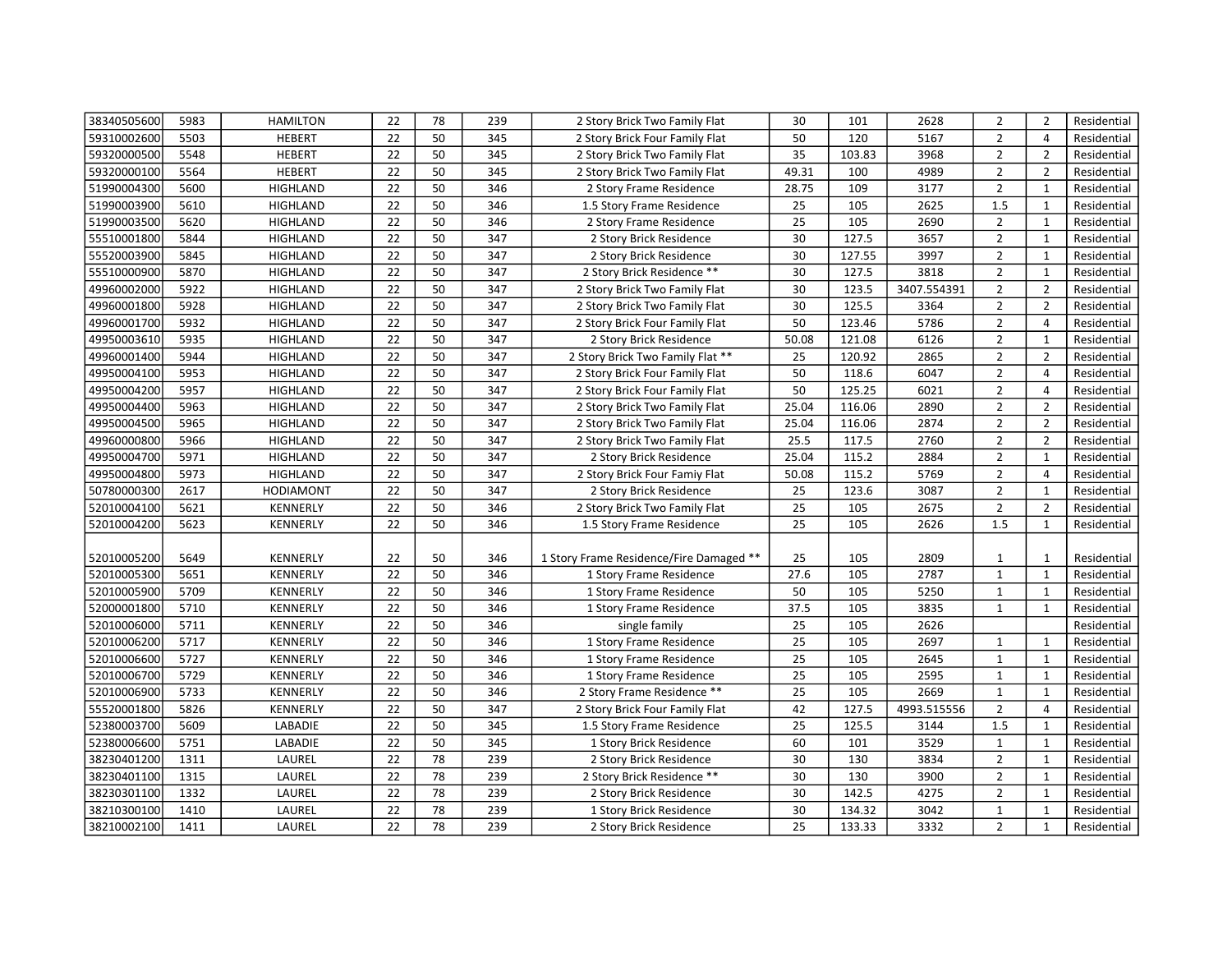| 53060000400 | 1464 | LAUREL           | 22              | 78 | 239 | 2 Story Brick Two Family Flat **          | 30              | 133    | 3946 | $\overline{2}$ | $\overline{2}$ | Residential |
|-------------|------|------------------|-----------------|----|-----|-------------------------------------------|-----------------|--------|------|----------------|----------------|-------------|
| 53060000900 | 1478 | LAUREL           | 22              | 78 | 239 | 2 Story Brick Two Family Flat             | 30              | 133.1  | 4026 | $\overline{2}$ | $\overline{2}$ | Residential |
| 53070001600 | 1481 | LAUREL           | 22              | 78 | 239 | 2 Story Brick Two Family Flat             | 30              | 133.1  | 4021 | $\overline{2}$ | $\overline{2}$ | Residential |
| 53060001100 | 1484 | LAUREL           | 22              | 78 | 239 | 2 Story Brick Residence                   | 30              | 133.12 | 3994 | $\overline{2}$ | $\mathbf{1}$   | Residential |
| 45140002100 | 5318 | LOTUS            | 22              | 50 | 344 | 1 Story Brick Residence                   | 25              | 123.25 | 3075 | $\mathbf{1}$   | $\mathbf{1}$   | Residential |
| 45150003700 | 5329 | LOTUS            | 22              | 50 | 344 | 1 Story Brick Residence                   | 26.66           | 122.83 | 3335 | $\mathbf{1}$   | $\mathbf{1}$   | Residential |
| 45140001000 | 5346 | LOTUS            | 22              | 50 | 344 | 2 Story Brick Two Family Flat             | 25              | 123.3  | 3188 | $\overline{2}$ | $\overline{2}$ | Residential |
| 49130000800 | 5708 | LOTUS            | 22              | 50 | 346 | 1 Story Frame Residence                   | 30              | 164.92 | 5209 | $\mathbf{1}$   | $\mathbf{1}$   | Residential |
| 49920002600 | 5822 | LOTUS            | 22              | 50 | 347 | 2 Story Brick Two Family Flat             | 25              | 123.4  | 3102 | $\overline{2}$ | $\overline{2}$ | Residential |
| 49930003700 | 5825 | LOTUS            | 22              | 50 | 347 | 2 Story Brick Residence **                | 26.7            | 123.83 | 3505 | $\overline{2}$ | $\mathbf{1}$   | Residential |
| 49930004700 | 5847 | LOTUS            | 22              | 50 | 347 | 2 Story Brick Two Family Flat             | 25.09           | 121.12 | 3063 | $\overline{2}$ | $\overline{2}$ | Residential |
| 49930004900 | 5853 | LOTUS            | 22              | 50 | 347 | 2 Story Brick Two Family Flat **          | 25.09           | 119.96 | 2903 | $\overline{2}$ | $\overline{2}$ | Residential |
| 49930005500 | 5869 | LOTUS            | 22              | 50 | 347 | 2 Story Brick Two Family Flat **          | 30              | 118.16 | 3574 | $\overline{2}$ | $\overline{2}$ | Residential |
| 49920000400 | 5890 | LOTUS            | 22              | 50 | 347 | 2 Story Brick Two Family Flat             | 31.7            | 116.12 | 3680 | $\overline{2}$ | $\overline{2}$ | Residential |
| 49920000200 | 5896 | LOTUS            | 22              | 50 | 347 | 2 Story Brick Two Family Flat             | 31.66           | 115.27 | 3652 | $\overline{2}$ | $\overline{2}$ | Residential |
| 49980002700 | 5904 | LOTUS            | 22              | 50 | 347 | 2 Story Brick Two Family Flat             | 25              | 112.5  | 3050 | $\overline{2}$ | $\overline{2}$ | Residential |
| 49980002500 | 5910 | LOTUS            | 22              | 50 | 347 | 2 Story Brick Two Family Flat             | 25              | 112.83 | 3071 | $\overline{2}$ | $\overline{2}$ | Residential |
| 49970004900 | 5955 | LOTUS            | 22              | 50 | 347 | 2 Story Brick Two Family Flat             | 25              | 113    | 2825 | $\overline{2}$ | $\overline{2}$ | Residential |
| 49970005000 | 5959 | LOTUS            | 22              | 50 | 347 | 2 Story Brick Four Family Flat **         | 50              | 113.04 | 5499 | $\overline{2}$ | $\overline{4}$ | Residential |
| 49970005400 | 5981 | LOTUS            | 22              | 50 | 347 | 2 Story Brick Two Family Flat             | 25              | 113    | 2793 | $\overline{2}$ | $\overline{2}$ | Residential |
| 45170504700 | 5325 | <b>MAFFITT</b>   | 22              | 50 | 344 | 2 Story Brick Four Family Flat            | 38              | 221.65 | 5388 | $\overline{2}$ | $\overline{4}$ | Residential |
| 52020004200 | 5631 | <b>MAFFITT</b>   | 22              | 50 | 346 | 2 Story Frame Residence                   | 50              | 105    | 5431 | $\overline{2}$ | $\mathbf{1}$   | Residential |
| 52010003000 | 5632 | <b>MAFFITT</b>   | 22              | 50 | 346 | 1 Story Frame & 1 Story Brick on 1 Parcel | 50              | 105    | 5159 | $\mathbf{1}$   | $\overline{2}$ | Residential |
|             |      |                  |                 |    |     |                                           |                 |        |      |                |                |             |
| 52010003000 | 5632 | <b>MAFFITT</b>   | 22              | 50 | 346 | 1 Story Frame & 1 Story Brick on 1 Parcel | 50              | 105    | 5159 | 1              | $\overline{2}$ | Residential |
| 52020007300 | 5753 | <b>MAFFITT</b>   | 22              | 50 | 346 | 1 Story Frame Residence **                | $\overline{25}$ | 105    | 2626 | $\mathbf{1}$   | $\mathbf{1}$   | Residential |
| 60970004200 | 5879 | <b>MAFFITT</b>   | 22              | 50 | 347 | 2 Story Brick Four Family Flat            | 42              | 125.4  | 5376 | $\overline{2}$ | $\overline{4}$ | Residential |
| 38220602900 | 5815 | <b>MINERVA</b>   | 22              | 78 | 239 | 2 Story Brick Four Family Flat            | 33.5            | 107.08 | 3586 | $\overline{2}$ | $\overline{4}$ | Residential |
| 38220603100 | 5821 | <b>MINERVA</b>   | 22              | 78 | 239 | 2 Story Brick Two Family Flat             | 33.5            | 107.08 | 3586 | $\overline{2}$ | $\overline{2}$ | Residential |
| 38220604800 | 5879 | <b>MINERVA</b>   | 22              | 78 | 239 | 2 Story Brick Two Family Flat             | 33.5            | 107.08 | 3587 | $\overline{2}$ | $\overline{2}$ | Residential |
| 38220604900 | 5883 | <b>MINERVA</b>   | $\overline{22}$ | 78 | 239 | 2 Story Brick Two Family Flat             | 33.6            | 107.1  | 3587 | $\overline{2}$ | $\overline{2}$ | Residential |
| 38220605000 | 5885 | <b>MINERVA</b>   | 22              | 78 | 239 | 2 Story Brick Two Family Flat             | 33.5            | 107.08 | 3584 | $\overline{2}$ | $\overline{2}$ | Residential |
| 38340502200 | 5922 | <b>MINERVA</b>   | 22              | 78 | 239 | 2 Story Brick Residence                   | 30              | 101    | 3142 | $\overline{2}$ | $\mathbf{1}$   | Residential |
| 38340501900 | 5932 | <b>MINERVA</b>   | 22              | 78 | 239 | 2 Story Brick Residence                   | 30              | 101.31 | 2962 | $\overline{2}$ | $\mathbf{1}$   | Residential |
| 38080401400 | 1341 | <b>MONTCLAIR</b> | 22              | 78 | 239 | 2 Story Brick Two Family Flat             | 29.66           | 114.64 | 3589 | $\overline{2}$ | $\overline{2}$ | Residential |
| 38071000100 | 1354 | <b>MONTCLAIR</b> | 22              | 78 | 239 | 2 Story Brick Two Family Flat             | 25.66           | 120.05 | 3740 | $\overline{2}$ | $\overline{2}$ | Residential |
| 38071000200 | 1356 | <b>MONTCLAIR</b> | 22              | 78 | 239 | 2 Story Brick Two Family Flat             | 28              | 119    | 3332 | $\overline{2}$ | $\overline{2}$ | Residential |
| 38070902700 | 1365 | <b>MONTCLAIR</b> | 22              | 78 | 239 | 2 Story Brick Residence                   | 25              | 119.64 | 2990 | $\overline{2}$ | $\mathbf{1}$   | Residential |
| 38071000500 | 1366 | <b>MONTCLAIR</b> | 22              | 78 | 239 | 2 Story Brick Two Family Flat **          | 25              | 119.58 | 2991 | $\overline{2}$ | $\overline{2}$ | Residential |
| 38070902600 | 1367 | <b>MONTCLAIR</b> | 22              | 78 | 239 | 2 Story Brick Residence                   | 25              | 119.64 | 2990 | $\overline{2}$ | $\mathbf{1}$   | Residential |
| 45170602900 | 5331 | NORTHLAND        | 22              | 50 | 344 | 2 Story Brick Residence **                | 25              | 132.44 | 3263 | $\overline{2}$ | $\mathbf{1}$   | Residential |
|             |      |                  | 22              |    |     |                                           | 50              |        |      |                | $\overline{2}$ |             |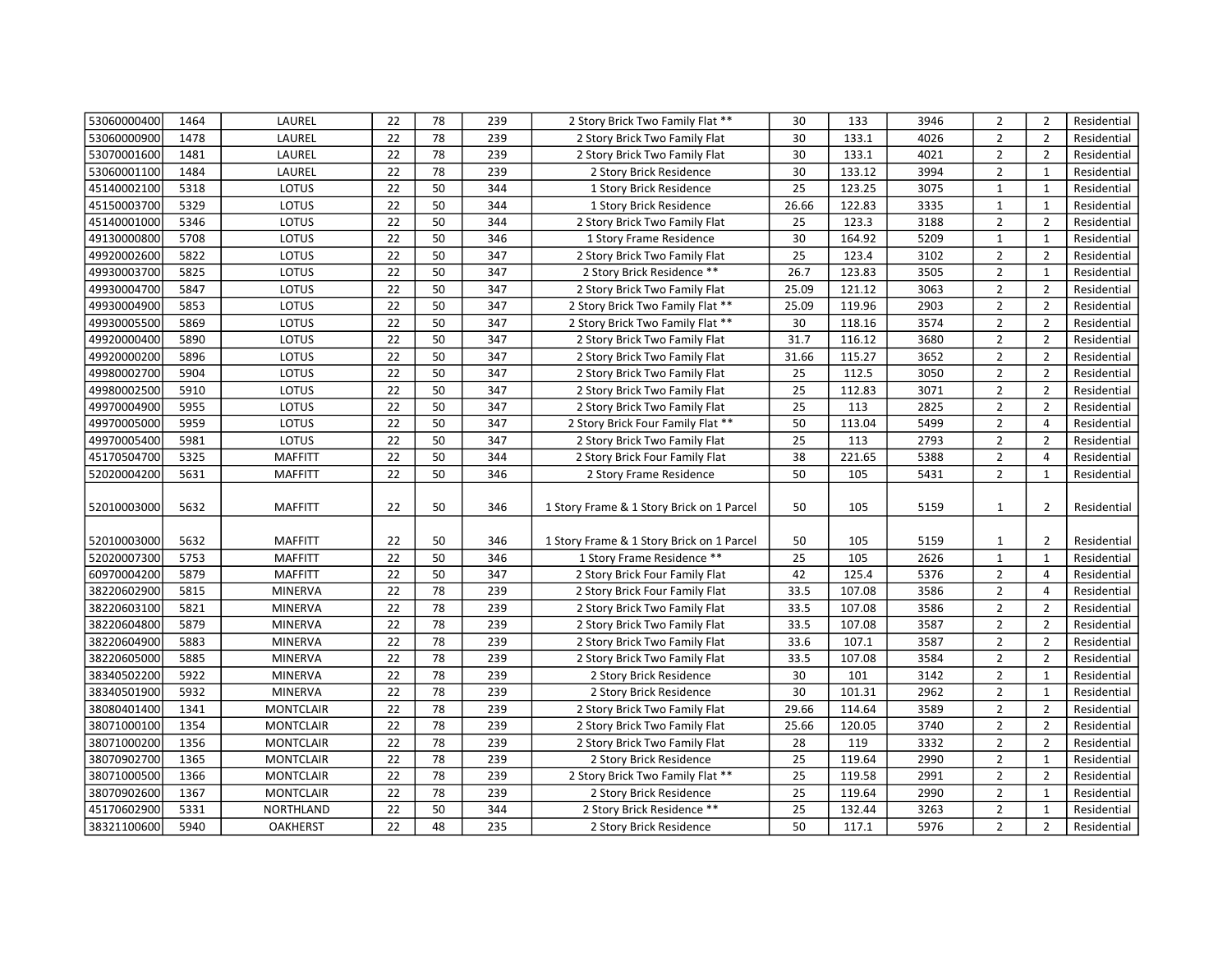| 38160702900 | 5643 | PAGE             | 22 | 78 | 239 | 2 Story Brick Residence           | 24.58           | 84.7   | 1926        | $\overline{2}$ | $\mathbf{1}$   | Residential |
|-------------|------|------------------|----|----|-----|-----------------------------------|-----------------|--------|-------------|----------------|----------------|-------------|
| 38331801500 | 5916 | PAGE             | 22 | 48 | 235 | 2 Story Brick Two Family Flat     | 43.5            | 259.08 | 11139       | $\overline{2}$ | $\overline{2}$ | Residential |
| 38340604100 | 5947 | PAGE             | 22 | 78 | 239 | 2 Story Brick Two Family Flat     | 33              | 99.7   | 3161        | $\overline{2}$ | $\overline{2}$ | Residential |
| 59310001900 | 5514 | PALM             | 22 | 50 | 345 | 2 Story Brick Four Family Flat    | 38.21           | 120    | 4585        | $\overline{2}$ | $\overline{4}$ | Residential |
| 52540000500 | 5564 | <b>POWERS</b>    | 22 | 50 | 346 | 1.5 Story Brick Residence         | 35              | 108    | 3550        | 1.5            | $\mathbf{1}$   | Residential |
| 38210002300 | 5835 | RIDGE            | 22 | 78 | 239 | 2 Story Brick Residence           | 35.88           | 91.88  | 3210        | $\overline{2}$ | $\mathbf{1}$   | Residential |
| 38220501300 | 5854 | RIDGE            | 22 | 78 | 239 | 2 Story Brick Residence           | 28.75           | 107.08 | 3037        | $\overline{2}$ | $\mathbf{1}$   | Residential |
| 38360003300 | 5961 | RIDGE            | 22 | 78 | 239 | 2 Story Brick Two Famiy Flat      | 25              | 205.5  | 5137        | $\overline{2}$ | $\overline{2}$ | Residential |
| 38350500600 | 5966 | RIDGE            | 22 | 78 | 239 | 2 Story Brick Two Family Flat     | 20              | 103    | 2073        | $\overline{2}$ | $\overline{2}$ | Residential |
| 38220505650 | 5877 | ROMAINE          | 22 | 78 | 239 | 2 Story Brick Two Family Flat     | 62              | 107    | 6380        | $\overline{2}$ | $\overline{2}$ | Residential |
| 38220506000 | 5889 | <b>ROMAINE</b>   | 22 | 78 | 239 | 2 Story Brick Two Family Flat     | 24              | 107.1  | 2507        | $\overline{2}$ | $\overline{2}$ | Residential |
| 38220506100 | 5891 | <b>ROMAINE</b>   | 22 | 78 | 239 | 2 Story Brick Two Family Flat     | 24              | 107    | 2537        | $\overline{2}$ | $\overline{2}$ | Residential |
| 38220506200 | 5895 | <b>ROMAINE</b>   | 22 | 78 | 239 | 2.5 Story Brick Residence         | 39.31           | 107.08 | 4425.887874 | 2.5            | $\mathbf{1}$   | Residential |
| 38350503300 | 5915 | ROMAINE          | 22 | 78 | 239 | 2 Story Brick Residence           | 26              | 103    | 2761        | $\overline{2}$ | $\overline{2}$ | Residential |
| 38350505000 | 5963 | ROMAINE          | 22 | 78 | 239 | 2 Story Brick Two Family Flat     | 28              | 103.6  | 2947        | $\overline{2}$ | $\overline{2}$ | Residential |
| 38350600500 | 5968 | ROMAINE          | 22 | 78 | 239 | 2 Story Brick Residence           | 30              | 103.58 | 3022        | $\overline{2}$ | $\mathbf{1}$   | Residential |
| 38350505200 | 5969 | ROMAINE          | 22 | 78 | 239 | 2 Story Brick Two Family Flat     | 30              | 103.62 | 3108        | $\overline{2}$ | $\overline{2}$ | Residential |
| 38350600200 | 5976 | ROMAINE          | 22 | 78 | 239 | 2 Story Brick Residence           | 30              | 103.58 | 3108        | $\overline{2}$ | $\mathbf 1$    | Residential |
| 52440004600 | 5627 | <b>ROOSEVELT</b> | 22 | 50 | 346 | 1 Story Frame Residence           | 25              | 117    | 2853        | $\mathbf{1}$   | $\mathbf{1}$   | Residential |
| 52440005200 | 5641 | <b>ROOSEVELT</b> | 22 | 50 | 346 | 1 Story Frame Residence           | 25              | 116.63 | 3378        | $\mathbf{1}$   | $\mathbf{1}$   | Residential |
| 52430002500 | 5658 | <b>ROOSEVELT</b> | 22 | 50 | 346 | 1 Story Frame Residence           | 25              | 117.6  | 2981        | $\mathbf{1}$   | $\mathbf{1}$   | Residential |
| 38210000400 | 1418 | <b>ROWAN</b>     | 22 | 78 | 239 | 1 Story Brick Residence           | 25              | 133.37 | 3321        | $\mathbf{1}$   | $\mathbf{1}$   | Residential |
| 45210000200 | 1600 | SEMPLE           | 22 | 50 | 344 | 2 Story Brick Four Family Flat ** | 44.5            | 170    | 7857        | $\overline{2}$ | $\overline{4}$ | Residential |
| 45260002000 | 1635 | SEMPLE           | 22 | 50 | 344 | 1 Story Brick Residence           | 30              | 170    | 5181        | $\mathbf{1}$   | $\mathbf{1}$   | Residential |
| 45250003900 | 1923 | SEMPLE           | 22 | 50 | 344 | 2 Story Brick Two Family Flat     | $\overline{25}$ | 170    | 4250        | $\overline{2}$ | $\overline{2}$ | Residential |
| 45250003600 | 1931 | SEMPLE           | 22 | 50 | 344 | 1 Story Brick Residence           | 28              | 170    | 4780        | $\mathbf{1}$   | $\mathbf{1}$   | Residential |
| 45220001200 | 1932 | SEMPLE           | 22 | 50 | 344 | 1 Story Brick Residence           | 30              | 170    | 5044        | $\mathbf{1}$   | $\mathbf{1}$   | Residential |
| 45250003500 | 1935 | SEMPLE           | 22 | 50 | 344 | 1 Story Brick Residence           | 30              | 170    | 5100        | $\mathbf 1$    | $\mathbf{1}$   | Residential |
| 45230001300 | 2700 | SEMPLE           | 22 | 50 | 344 | 2 Story Frame Residence           | 25              | 172.66 | 4313        | $\overline{2}$ | $\mathbf{1}$   | Residential |
| 45240002400 | 2719 | SEMPLE           | 22 | 50 | 344 | 1 Story Brick Residence           | 25              | 172.75 | 4330        | $\mathbf{1}$   | $\mathbf{1}$   | Residential |
| 48250000800 | 2800 | SEMPLE           | 22 | 50 | 344 | 1 Story Brick Residence           | 50              | 172.66 | 8648        | $\mathbf{1}$   | $\mathbf{1}$   | Residential |
| 45200001300 | 3412 | SEMPLE           | 22 | 50 | 344 | 1 Story Frame Residence **        | 50              | 173.42 | 8672        | $\mathbf{1}$   | $\mathbf{1}$   | Residential |
| 38161000100 | 1314 | SHAWMUT          | 22 | 78 | 239 | 2.5 Story Brick Two Family Flat   | 29              | 117.06 | 3789        | 2.5            | $\overline{2}$ | Residential |
| 38160902000 | 1325 | SHAWMUT          | 22 | 78 | 239 | 2 Story Brick Two Family Flat     | 25              | 117    | 2884        | $\overline{2}$ | $\overline{2}$ | Residential |
| 38180902100 | 1417 | SHAWMUT          | 22 | 78 | 239 | 2 Story Brick Two Family Flat     | 30.83           | 125.66 | 4140        | $\overline{2}$ | $\overline{2}$ | Residential |
| 55550001000 | 5318 | <b>ST LOUIS</b>  | 22 | 50 | 344 | 2 Story Brick Two Family Flat     | 28              | 128    | 3584        | $\overline{2}$ | $\overline{2}$ | Residential |
| 55550000400 | 5336 | <b>ST LOUIS</b>  | 22 | 50 | 344 | 2 Story Brick Two Family Flat     | 30              | 128    | 3992        | $\overline{2}$ | $\overline{2}$ | Residential |
| 55550000300 | 5338 | <b>ST LOUIS</b>  | 22 | 50 | 344 | 2 Story Brick Two Family Flat     | 30              | 128    | 3932        | $\overline{2}$ | $\overline{2}$ | Residential |
| 45340003800 | 5510 | <b>ST LOUIS</b>  | 22 | 50 | 346 | 2 Story Frame Two Family Flat     | 35              | 49.25  | 1588        | $\overline{2}$ | $\overline{2}$ | Residential |
| 45340002800 | 5536 | <b>ST LOUIS</b>  | 22 | 50 | 346 | 1 Story Frame Residence           | 25              | 125    | 3380        | $\mathbf{1}$   | $\mathbf{1}$   | Residential |
| 52370003800 | 5609 | <b>ST LOUIS</b>  | 22 | 50 | 345 | 2 Story Frame Residence           | 25              | 110.5  | 2799        | $\overline{2}$ | $\mathbf{1}$   | Residential |
| 52440002700 | 5632 | <b>ST LOUIS</b>  | 22 | 50 | 346 | 2 Story Brick Two Family Flat     | 30              | 98     | 3038        | $\overline{2}$ | $\overline{2}$ | Residential |
| 52440001300 | 5716 | <b>ST LOUIS</b>  | 22 | 50 | 346 | 1.5 Story Brick Residence **      | 30.6            | 136.75 | 3790        | 1.5            | $\mathbf{1}$   | Residential |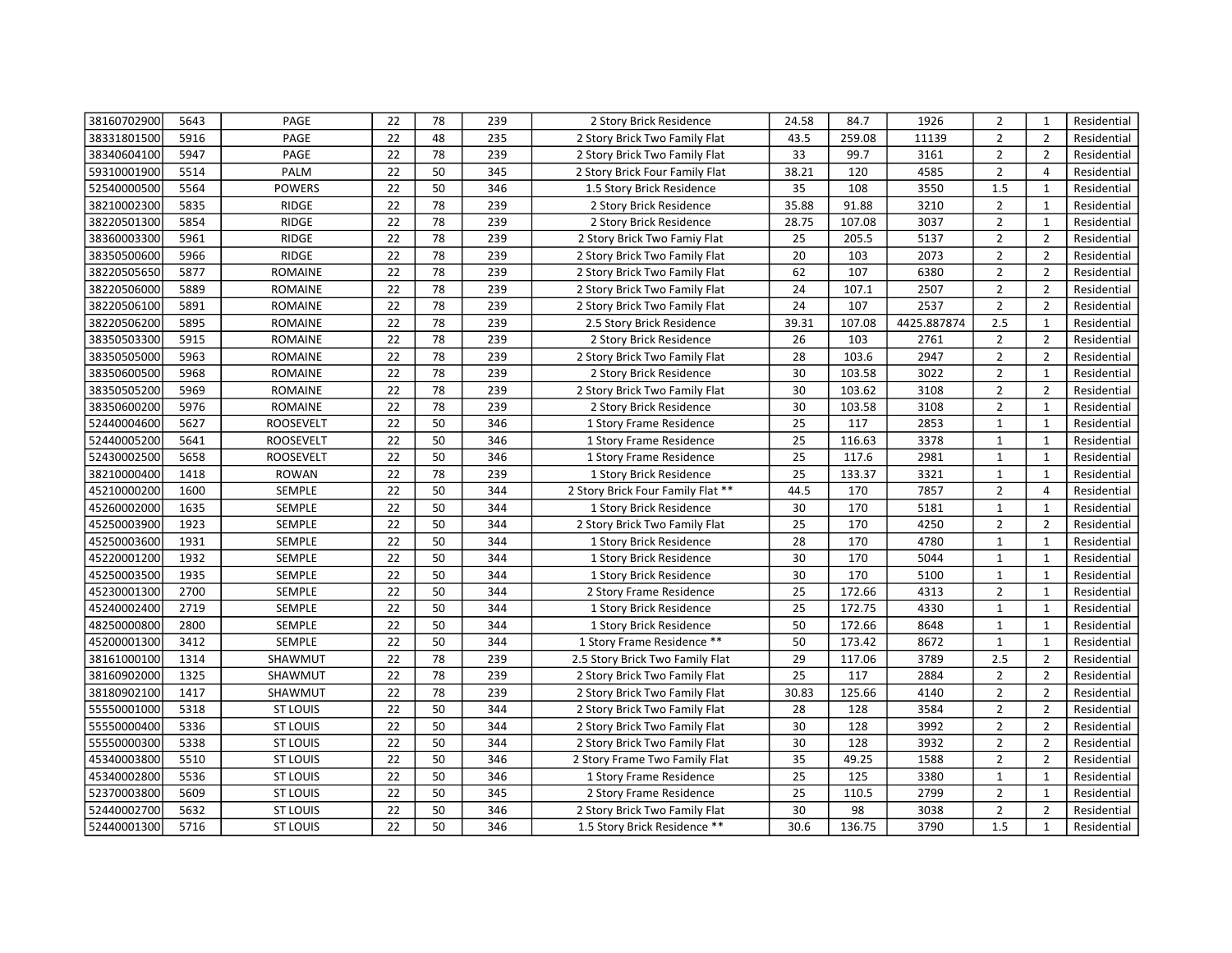| 38160702100 | 1325 | <b>TEMPLE</b>     | 22 | 78 | 239 | 2.5 Story Brick Residence              | 30    | 119.56 | 3559.71298  | 2.5            | $\mathbf{1}$   | Residential |
|-------------|------|-------------------|----|----|-----|----------------------------------------|-------|--------|-------------|----------------|----------------|-------------|
| 38160702000 | 1329 | <b>TEMPLE</b>     | 22 | 78 | 239 | 2 Story Brick Residence **             | 30    | 119.56 | 3585        | $\overline{2}$ | $\mathbf{1}$   | Residential |
| 38170702600 | 1375 | <b>TEMPLE</b>     | 22 | 78 | 239 | 2 Story Brick Residence                | 31.5  | 118.56 | 3763        | $\overline{2}$ | $\mathbf{1}$   | Residential |
| 38180701800 | 1435 | <b>TEMPLE</b>     | 22 | 78 | 239 | 2 Story Concrete Block Two Family Flat | 25    | 118.58 | 2964        | $\overline{2}$ | $\overline{2}$ | Residential |
| 55550002700 | 5351 | <b>TERRY</b>      | 22 | 50 | 344 | 2 Story Brick Residence                | 30    | 128    | 3853        | $\overline{2}$ | $\mathbf{1}$   | Residential |
| 52020002500 | 5642 | <b>TERRY</b>      | 22 | 50 | 346 | 1.5 Story Brick Residence              | 30    | 132    | 3963        | 1.5            | $\mathbf{1}$   | Residential |
| 52020002000 | 5658 | <b>TERRY</b>      | 22 | 50 | 346 | 1 Story Brick Residence                | 30    | 132    | 3786        | $\mathbf{1}$   | $\mathbf{1}$   | Residential |
| 52430007100 | 5731 | <b>TERRY</b>      | 22 | 50 | 346 | 1 Story Brick Residence                | 30    | 135    | 4102        | $\mathbf{1}$   | $\mathbf{1}$   | Residential |
| 52020000600 | 5738 | <b>TERRY</b>      | 22 | 50 | 346 | 1 Story Brick Residence                | 30    | 131.92 | 3884        | $\mathbf{1}$   | $\mathbf{1}$   | Residential |
| 52430007400 | 5741 | <b>TERRY</b>      | 22 | 50 | 346 | 1 Story Brick Residence                | 30    | 135    | 4067        | $\mathbf{1}$   | $\mathbf{1}$   | Residential |
| 52020000100 | 5752 | <b>TERRY</b>      | 22 | 50 | 346 | 1 Story Frame Residence                | 30    | 131.1  | 3864        | $\mathbf{1}$   | $\mathbf{1}$   | Residential |
| 37960002300 | 5318 | <b>THEODOSIA</b>  | 22 | 50 | 344 | 1 Story Frame Residence                | 38    | 162.5  | 5909        | $\mathbf{1}$   | $\mathbf{1}$   | Residential |
| 45130103300 | 5331 | <b>THEODOSIA</b>  | 22 | 50 | 344 | 2 Story Frame Residence                | 25    | 138.92 | 3369        | $\overline{2}$ | $\mathbf{1}$   | Residential |
| 45130103400 | 5335 | <b>THEODOSIA</b>  | 22 | 50 | 344 | 2 Story Frame Residence                | 25    | 138.83 | 3815        | $\overline{2}$ | $\mathbf{1}$   | Residential |
| 45130103500 | 5337 | <b>THEODOSIA</b>  | 22 | 50 | 344 | 2 Story Frame Residence                | 25    | 138.94 | 3294        | $\overline{2}$ | $\mathbf{1}$   | Residential |
| 45130104900 | 5373 | <b>THEODOSIA</b>  | 22 | 50 | 344 | 2 Story Brick Two Family Flat          | 25    | 138.92 | 3694        | $\overline{2}$ | $\overline{2}$ | Residential |
| 48260002100 | 5650 | <b>THEODOSIA</b>  | 22 | 50 | 346 | 1 Story Brick Residence                | 50    | 120    | 5889        | $\mathbf 1$    | $\mathbf 1$    | Residential |
| 48270007700 | 5745 | <b>THEODOSIA</b>  | 22 | 50 | 346 | 2 Story Brick Residence **             | 30    | 120    | 3588        | $\overline{2}$ | $\mathbf 1$    | Residential |
| 49900001500 | 5836 | <b>THEODOSIA</b>  | 22 | 50 | 347 | 2 Story Brick Four Family Flat         | 50    | 129.5  | 5703.266268 | $\overline{2}$ | $\overline{4}$ | Residential |
| 50000002300 | 5908 | <b>THEODOSIA</b>  | 22 | 50 | 347 | 2 Story Frame Residence                | 25    | 114.33 | 2752        | $\overline{2}$ | $\mathbf{1}$   | Residential |
| 50000002000 | 5916 | <b>THEODOSIA</b>  | 22 | 50 | 347 | 2 Story Brick Two Family Flat          | 25    | 114.4  | 2589        | $\overline{2}$ | $\overline{2}$ | Residential |
| 49990004400 | 5953 | <b>THEODOSIA</b>  | 22 | 50 | 347 | 2 Story Brick Residence **             | 33.33 | 114.34 | 3807        | $\overline{2}$ | $\mathbf{1}$   | Residential |
| 45160101800 | 2615 | <b>UNION</b>      | 22 | 50 | 344 | 2 Story Brick Residence                | 36.5  | 120    | 4644        | $\overline{2}$ | $\mathbf{1}$   | Residential |
| 45150000800 | 5360 | <b>WABADA</b>     | 22 | 50 | 344 | 1 Story Brick Residence                | 26.83 | 140    | 3749        | $\mathbf{1}$   | $\mathbf{1}$   | Residential |
| 45150000700 | 5362 | <b>WABADA</b>     | 22 | 50 | 344 | 1 Story Brick Residence                | 26.83 | 140    | 3796        | $\mathbf{1}$   | $\mathbf{1}$   | Residential |
| 45220002800 | 5412 | <b>WABADA</b>     | 22 | 50 | 344 | 1 Story Brick Residence                | 30    | 100    | 2938        | $\mathbf{1}$   | $\mathbf{1}$   | Residential |
| 45250002000 | 5462 | <b>WABADA</b>     | 22 | 50 | 344 | 1 Story Stucco Residence               | 35    | 100    | 4020        | 1              | $\mathbf{1}$   | Residential |
| 45280001800 | 5516 | <b>WABADA</b>     | 22 | 50 | 346 | 1 Story Brick Residence                | 21.25 | 125    | 2650        | $\mathbf 1$    | $\mathbf{1}$   | Residential |
| 49140003700 | 5610 | <b>WABADA</b>     | 22 | 50 | 346 | 1 Story Brick Residence                | 25    | 160    | 4073        | $\mathbf{1}$   | $\mathbf{1}$   | Residential |
| 49140003500 | 5616 | <b>WABADA</b>     | 22 | 50 | 346 | 1 Story Brick Residence                | 25    | 160    | 4256        | $\mathbf{1}$   | $\mathbf{1}$   | Residential |
| 51990007800 | 5729 | <b>WABADA</b>     | 22 | 50 | 346 | 1 Story Frame Residence                | 25    | 119    | 2944        | $\mathbf{1}$   | $\mathbf{1}$   | Residential |
| 55510003700 | 5821 | <b>WABADA</b>     | 22 | 50 | 347 | 2 Story Brick Two Family Flat          | 30    | 127.5  | 3857        | $\overline{2}$ | $\overline{2}$ | Residential |
| 49930002300 | 5822 | <b>WABADA</b>     | 22 | 50 | 347 | 2 Story Brick Residence                | 25    | 123.5  | 3149        | $\overline{2}$ | $\mathbf{1}$   | Residential |
| 49930001200 | 5854 | <b>WABADA</b>     | 22 | 50 | 347 | 2 Story Brick Four Family Flat         | 50    | 119.92 | 5922        | $\overline{2}$ | $\overline{4}$ | Residential |
| 49970002700 | 5906 | <b>WABADA</b>     | 22 | 50 | 347 | 2 Story Brick Two Family Flat          | 50    | 120.37 | 5454        | $\overline{2}$ | $\overline{2}$ | Residential |
| 49970000700 | 5962 | <b>WABADA</b>     | 22 | 50 | 347 | 2 Story Brick Two Family Flat **       | 35    | 113.04 | 3957        | $\overline{2}$ | $\overline{2}$ | Residential |
| 49960005100 | 5969 | <b>WABADA</b>     | 22 | 50 | 347 | 2 Story Brick Two Family Flat          | 25.04 | 117.08 | 3218        | $\overline{2}$ | $\overline{2}$ | Residential |
| 38190303100 | 5647 | WELLS             | 22 | 78 | 239 | 2 Story Brick Two Family Flat          | 25    | 129.9  | 2986.659924 | $\overline{2}$ | $\overline{2}$ | Residential |
| 38360000500 | 5962 | WELLS             | 22 | 78 | 239 | two family residence                   | 50    | 261.7  | 12926       |                |                | Residential |
| 38360000400 | 5964 | WELLS             | 22 | 78 | 239 | 2 Story Brick Four Family Flat **      | 55    | 261    | 13732       | $\overline{2}$ | $\overline{4}$ | Residential |
| 38010301300 | 1335 | ARLINGTON         | 26 | 78 | 239 | 2 Story Brick Two Family Flat          | 26.42 | 125    | 3284        | $\overline{2}$ | $\overline{2}$ | Residential |
| 38040002400 | 1463 | ARLINGTON         | 26 | 78 | 239 | 2 Story Frame Residence **             | 25    | 125    | 3128        | $\overline{2}$ | $\mathbf{1}$   | Residential |
| 38150700300 | 1208 | <b>BLACKSTONE</b> | 26 | 48 | 236 | 2 Story Brick Two Family Flat          | 26    | 124.5  | 3276        | $\overline{2}$ | $\overline{2}$ | Residential |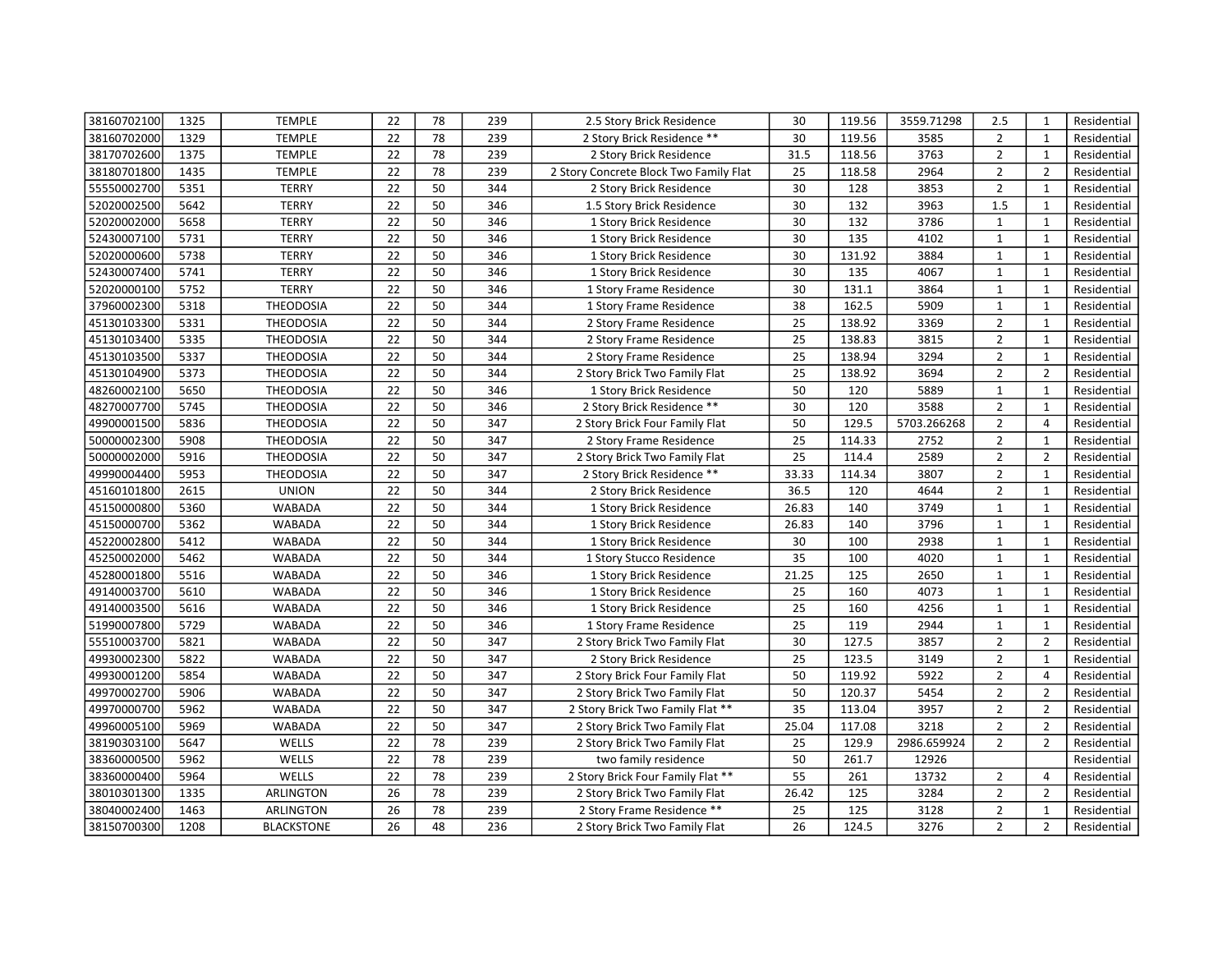| 38090400800 | 1232 | <b>CLARA</b>          | 26              | 48 | 237 | 2.5 Story Brick Residence              | 30              | 122.06 | 3657    | 2.5            | $\mathbf{1}$   | Residential |
|-------------|------|-----------------------|-----------------|----|-----|----------------------------------------|-----------------|--------|---------|----------------|----------------|-------------|
| 37880006500 | 5060 | DR MARTIN LUTHER KING | 26              | 51 | 238 | 2 Story Brick Attached Two Family Flat | 19.56           | 107.05 | 2099    | $\overline{2}$ | $\mathbf{1}$   | Residential |
| 37880006000 | 5062 | DR MARTIN LUTHER KING | 26              | 51 | 238 | 2 Story Brick Attached Row House **    | 19              | 107.05 | 2054    | $\overline{2}$ | $\mathbf{1}$   | Residential |
| 37880005000 | 5064 | DR MARTIN LUTHER KING | 26              | 51 | 238 | 2 Story Brick Attached Two Family Flat | 20              | 107.05 | 2178    | $\overline{2}$ | $\overline{2}$ | Residential |
| 37930004400 | 5147 | <b>MINERVA</b>        | 26              | 51 | 238 | 2 Story Brick Two Family Flat          | 27.5            | 178.5  | 5638    | $\overline{2}$ | $\overline{2}$ | Residential |
| 37930004500 | 5149 | <b>MINERVA</b>        | 26              | 51 | 238 | 2 Story Brick Residence **             | 27.5            | 173.75 | 4761    | $\overline{2}$ | $\mathbf{1}$   | Residential |
| 37930005300 | 5205 | <b>MINERVA</b>        | 26              | 51 | 238 | 2 Story Brick Residence                | 25              | 183.66 | 5814    | $\overline{2}$ | $\mathbf{1}$   | Residential |
| 37930005600 | 5215 | <b>MINERVA</b>        | 26              | 51 | 238 | 2 Story Brick Residence                | 30              | 187.52 | 5626    | $\overline{2}$ | $\mathbf{1}$   | Residential |
| 37930005700 | 5219 | <b>MINERVA</b>        | 26              | 51 | 238 | 2 Story Brick Residence                | 30              | 189.42 | 5628    | $\overline{2}$ | $\mathbf{1}$   | Residential |
| 37990004200 | 5353 | <b>MINERVA</b>        | 26              | 78 | 239 | 2 Story Brick Two Family Flat          | 25              | 228.92 | 5710    | $\overline{2}$ | $\overline{2}$ | Residential |
| 37920004700 | 5157 | PAGE                  | 26              | 51 | 238 | 2 Story Brick Residence                | 25              | 167.66 | 4971    | $\overline{2}$ | $\mathbf{1}$   | Residential |
| 51490000900 | 5162 | PAGE                  | 26              | 51 | 238 | 2 Story Brick Residence                | 30              | 137.5  | 4125    | $\overline{2}$ | $\mathbf{1}$   | Residential |
| 37940003500 | 5117 | RIDGE                 | 26              | 51 | 238 | 2 Story Brick/Stone Two Family Flat    | 25              | 170.17 | 4289    | $\overline{2}$ | $\overline{2}$ | Residential |
| 37940003600 | 5119 | RIDGE                 | 26              | 51 | 238 | 2 Story Brick Two Family Flat          | 25              | 170.16 | 4292    | $\overline{2}$ | $\overline{2}$ | Residential |
| 37940003700 | 5123 | RIDGE                 | 26              | 51 | 238 | 2 Story Brick Two Family Flat          | 30              | 172.16 | 5113    | $\overline{2}$ | $\overline{2}$ | Residential |
| 37930000500 | 5232 | RIDGE                 | 26              | 51 | 238 | 2 Story Brick Two Family Flat          | 32              | 195.04 | 5824    | $\overline{2}$ | $\overline{2}$ | Residential |
| 37990001800 | 5312 | RIDGE                 | 26              | 78 | 239 | 2 Story Brick Residence                | 29              | 111    | 3207    | $\overline{2}$ | $\mathbf{1}$   | Residential |
| 37990001700 | 5314 | RIDGE                 | 26              | 78 | 239 | 2 Story Brick Residence                | 27              | 110    | 3025    | $\overline{2}$ | $\mathbf{1}$   | Residential |
| 37980004100 | 5345 | RIDGE                 | 26              | 78 | 239 | 2 Story Brick Residence                | 33.33           | 230.92 | 8090    | $\overline{2}$ | $\mathbf{1}$   | Residential |
| 38020402600 | 1367 | SEMPLE                | 26              | 78 | 239 | 2 Story Brick Two Family Flat          | 25              | 120.5  | 3071    | $\overline{2}$ | $\overline{2}$ | Residential |
| 38020402300 | 1379 | SEMPLE                | 26              | 78 | 239 | 2 Story Frame Residence                | 25              | 120.5  | 3132    | $\overline{2}$ | $\mathbf{1}$   | Residential |
| 37990002700 | 1377 | <b>UNION</b>          | 26              | 78 | 239 | 2 Story Brick Two Family Flat          | 30              | 180    | 5382    | $\overline{2}$ | $\overline{2}$ | Residential |
| 37970002000 | 1481 | <b>UNION</b>          | 26              | 78 | 239 | 1 Story Brick Residence **             | 25              | 180    | 4500    | $\mathbf{1}$   | $\mathbf{1}$   | Residential |
| 29920203900 | 5359 | <b>VERNON</b>         | 26              | 49 | 237 | 2 Story Brick Residence                | $\overline{26}$ | 132.6  | 4031    | $\overline{2}$ | $\mathbf{1}$   | Residential |
| 37880003000 | 5053 | WELLS                 | $\overline{26}$ | 51 | 238 | 2 Story Brick Residence                | $\overline{25}$ | 110.5  | 2825    | $\overline{2}$ | $\mathbf{1}$   | Residential |
| 37940002100 | 5122 | WELLS                 | 26              | 51 | 238 | 2 Story Brick Two Family Flat          | 25              | 174.3  | 4379    | $\overline{2}$ | $\overline{2}$ | Residential |
| 37950002800 | 5123 | WELLS                 | 26              | 51 | 238 | 2 Story Brick Residence                | 30              | 152.83 | 4441    | $\overline{2}$ | $\mathbf{1}$   | Residential |
| 37940001900 | 5126 | WELLS                 | 26              | 51 | 238 | 2 Story Brick Residence                | $\overline{25}$ | 177.2  | 4234    | $\overline{2}$ | $\mathbf{1}$   | Residential |
| 37940001800 | 5130 | WELLS                 | $\overline{26}$ | 51 | 238 | 2 Story Brick Two Family Flat          | $\overline{25}$ | 180    | 4686    | $\overline{2}$ | $\overline{2}$ | Residential |
| 37950003000 | 5131 | WELLS                 | $\overline{26}$ | 51 | 238 | 2 Story Brick Four Family Flat         | 50              | 157.37 | 7611    | $\overline{2}$ | $\overline{4}$ | Residential |
| 37940001700 | 5134 | WELLS                 | 26              | 51 | 238 | 2 Story Brick Two Family Flat          | 25              | 180    | 4102    | $\overline{2}$ | $\overline{2}$ | Residential |
| 37950003600 | 5207 | WELLS                 | 26              | 51 | 238 | 2 Story Brick Residence                | 25              | 179    | 4516    | $\overline{2}$ | $\mathbf{1}$   | Residential |
| 37950003700 | 5209 | WELLS                 | 26              | 51 | 238 | 2 Story Brick Residence                | 25              | 184.16 | 4579    | $\overline{2}$ | $\mathbf{1}$   | Residential |
| 37980002100 | 5330 | WELLS                 | 26              | 78 | 239 | 2 Story Brick Two Family Flat          | 25              | 230.92 | 5759    | $\overline{2}$ | $\overline{2}$ | Residential |
| 37970004100 | 5365 | WELLS                 | 26              | 78 | 239 | 2 Story Brick Two Family Flat          | 30              | 230    | 6912    | $\overline{2}$ | $\overline{2}$ | Residential |
| 37970004200 | 5367 | WELLS                 | 26              | 78 | 239 | 2 Story Brick Two Family Flat          | 30              | 230    | 6914    | $\overline{2}$ | $\overline{2}$ | Residential |
| 37980000400 | 5384 | WELLS                 | 26              | 78 | 239 | 2 Story Brick Two Family Flat          | 25.96           | 122.92 | 3097    | $\overline{2}$ | $\overline{2}$ | Residential |
| 54570000800 | 5628 | ACME                  | 27              | 76 | 324 | 1 Story Frame Residence                | 30              | 115    | 3297.67 | $\mathbf{1}$   | $\mathbf{1}$   | Residential |
| 54570001500 | 5650 | ACME                  | 27              | 76 | 324 | 2 Story Frame Residence **             | 30              | 115    | 3461    | $\overline{2}$ | $\mathbf{1}$   | Residential |
| 52920004600 | 4919 | <b>ALCOTT</b>         | 27              | 72 | 326 | 1 Story Brick Residence                | 30              | 125    | 3791    | $\mathbf{1}$   | $\mathbf{1}$   | Residential |
| 52930001200 | 4938 | <b>ALCOTT</b>         | 27              | 72 | 326 | singe family                           | 60              | 125    | 7420    |                |                | Residential |
| 51380000400 | 5010 | <b>ALCOTT</b>         | 27              | 72 | 327 | 1 Story Brick Residence                | 25              | 125    | 3072    | $\mathbf{1}$   | $\mathbf{1}$   | Residential |
| 55680000600 | 5220 | <b>ALCOTT</b>         | 27              | 72 | 327 | 1 Story Frame Residence                | 60              | 125    | 7206    | $\mathbf{1}$   | $\mathbf{1}$   | Residential |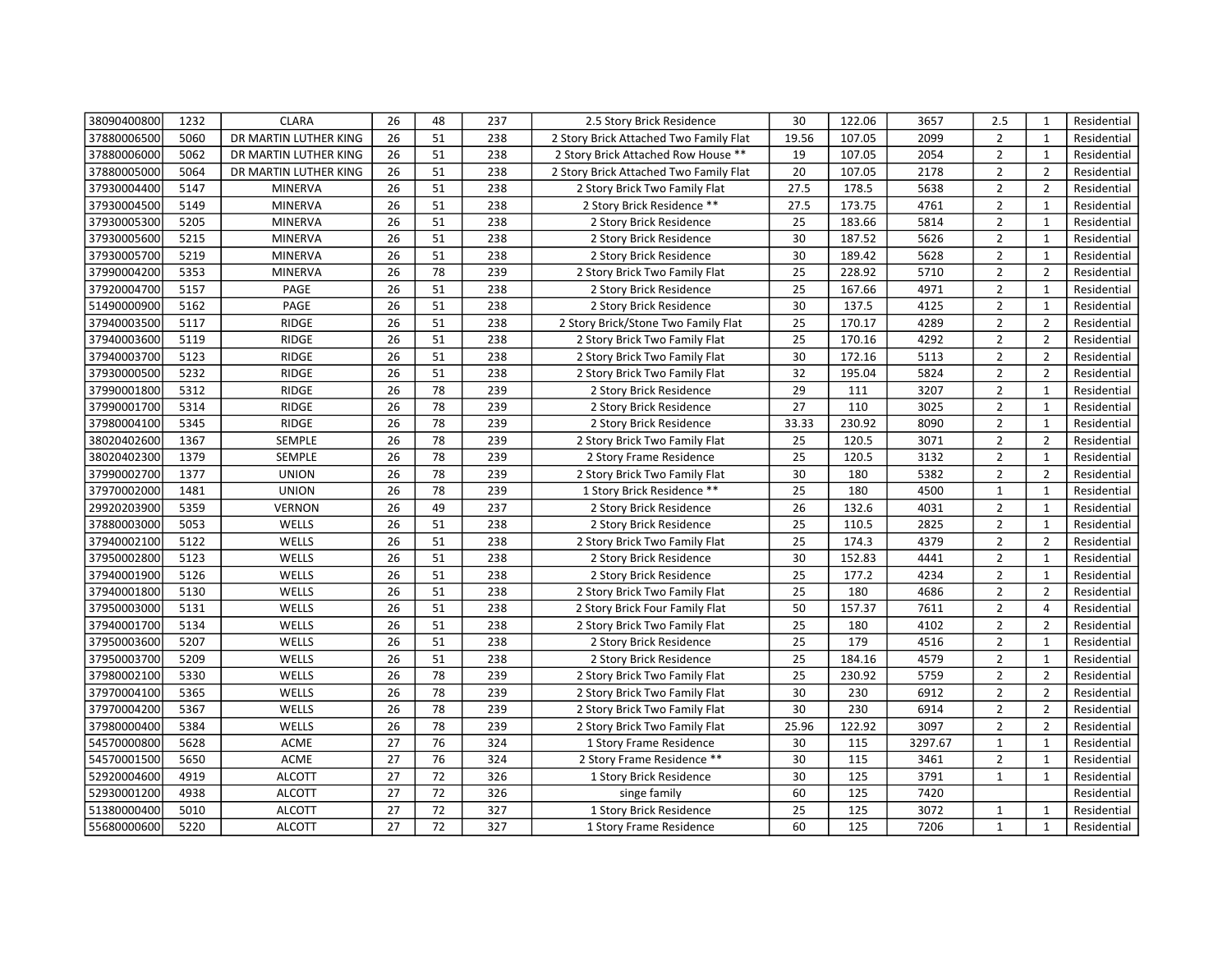| 56310000300 | 5514 | <b>ALCOTT</b>    | 27 | 72 | 327 | 1 Story Brick and 1 Story Frame Residence | 60   | 125    | 7402.35362  | $\mathbf{1}$   | $\mathbf{1}$   | Residential |
|-------------|------|------------------|----|----|-----|-------------------------------------------|------|--------|-------------|----------------|----------------|-------------|
| 56310000400 | 5516 | <b>ALCOTT</b>    | 27 | 72 | 327 | 1 Story Frame Residence                   | 30   | 125    | 3750        | $\mathbf{1}$   | $\mathbf{1}$   | Residential |
| 56310001100 | 5540 | <b>ALCOTT</b>    | 27 | 72 | 327 | 1 Story Frame Residence                   | 30   | 125    | 3750        | $\mathbf{1}$   | $\mathbf{1}$   | Residential |
| 56320001900 | 5541 | <b>ALCOTT</b>    | 27 | 72 | 327 | 1 Story Brick Residence                   | 30   | 125    | 4435        | $\mathbf{1}$   | $\mathbf{1}$   | Residential |
| 55560006300 | 5017 | <b>ARLINGTON</b> | 27 | 71 | 327 | two family residence                      | 25   | 125    |             |                |                | Residential |
| 55570000950 | 5028 | <b>ARLINGTON</b> | 27 | 71 | 327 | 1 Story Brick Residence                   | 37.6 | 125    | 4501        | $\mathbf{1}$   | $\mathbf{1}$   | Residential |
| 55570001000 | 5032 | <b>ARLINGTON</b> | 27 | 71 | 327 | 1 Story Brick Residence                   | 37.6 | 125    | 4599        | $\mathbf{1}$   | $\mathbf{1}$   | Residential |
| 55570002000 | 5066 | <b>ARLINGTON</b> | 27 | 71 | 327 | 1 Story Frame Residence                   | 25   | 125    | 3002.852278 | $\mathbf{1}$   | $\mathbf{1}$   | Residential |
| 53290000300 | 5308 | <b>ARLINGTON</b> | 27 | 71 | 327 | 2 Story Brick Two Family Flat             | 30   | 125    | 3881        | $\overline{2}$ | $\overline{2}$ | Residential |
| 53300004700 | 5329 | <b>ARLINGTON</b> | 27 | 71 | 327 | 1 Story Brick Residence                   | 30   | 125    | 4088        | $\mathbf{1}$   | $\mathbf{1}$   | Residential |
| 53290001500 | 5348 | ARLINGTON        | 27 | 71 | 327 | 1 Story Brick Residence                   | 30   | 125    | 3956        | $\mathbf{1}$   | $\mathbf{1}$   | Residential |
| 53170000500 | 4706 | <b>BEACON</b>    | 27 | 72 | 326 | 1 Story Frame Residence                   | 30   | 121.96 | 3658        | $\mathbf{1}$   | $\mathbf{1}$   | Residential |
| 53170002720 | 4772 | <b>BEACON</b>    | 27 | 72 | 326 | 2 Story Frame Residence                   | 30   | 121.96 | 3658        | $\overline{2}$ | $\mathbf{1}$   | Residential |
| 52910000500 | 4914 | <b>BEACON</b>    | 27 | 72 | 326 | 1 Story Frame Residence                   | 30   | 121    | 3646        | $\mathbf{1}$   | $\mathbf{1}$   | Residential |
| 52910000800 | 4922 | <b>BEACON</b>    | 27 | 72 | 326 | 1 Story Frame Residence                   | 30   | 121.92 | 3930        | $\mathbf{1}$   | $\mathbf{1}$   | Residential |
| 53230003400 | 5037 | <b>BEACON</b>    | 27 | 72 | 327 | 1 Story Frame Residence                   | 30   | 125    | 3856        | $\mathbf{1}$   | $\mathbf{1}$   | Residential |
| 52320001800 | 5050 | <b>BEACON</b>    | 27 | 72 | 327 | 1 Story Frame Residence                   | 30   | 121.5  | 3813        | $\mathbf{1}$   | $\mathbf{1}$   | Residential |
| 52320002000 | 5056 | <b>BEACON</b>    | 27 | 72 | 327 | 1 Story Brick Residence                   | 50   | 121.1  | 5987        | $\mathbf{1}$   | $\mathbf{1}$   | Residential |
| 53230002500 | 5071 | <b>BEACON</b>    | 27 | 72 | 327 | 1 Story Frame Residence                   | 25   | 125    | 3266        | $\mathbf{1}$   | $\mathbf{1}$   | Residential |
| 52320002600 | 5078 | <b>BEACON</b>    | 27 | 72 | 327 | 1 Story Frame Residence                   | 32.5 | 121.21 | 3183        | $\mathbf{1}$   | $\mathbf{1}$   | Residential |
| 55310004200 | 5217 | <b>BEACON</b>    | 27 | 72 | 327 | 1 Story Brick Residence                   | 25   | 125    | 2687        | $\mathbf{1}$   | $\mathbf{1}$   | Residential |
| 55320001800 | 5262 | <b>BEACON</b>    | 27 | 72 | 327 | 1 Story Frame Residence                   | 25   | 121.3  | 3030        | $\mathbf{1}$   | $\mathbf{1}$   | Residential |
| 55270002200 | 5448 | <b>BEACON</b>    | 27 | 72 | 327 | 1 Story Frame Residence                   | 25   | 121.42 | 3034        | $\mathbf{1}$   | $\mathbf{1}$   | Residential |
| 55270002500 | 5454 | <b>BEACON</b>    | 27 | 72 | 327 | 1 Story Frame Residence                   | 50   | 121.5  | 6176        | $\mathbf{1}$   | $\mathbf{1}$   | Residential |
| 55260000600 | 5512 | <b>BEACON</b>    | 27 | 72 | 327 | 1 Story Frame Residence                   | 25   | 121.42 | 2999        | $\mathbf{1}$   | $\mathbf{1}$   | Residential |
| 55610001400 | 4557 | <b>CLAXTON</b>   | 27 | 71 | 326 | 1 Story Brick Residence                   | 22.5 | 125    | 2801        | $\mathbf{1}$   | $\mathbf{1}$   | Residential |
| 55570005800 | 5027 | <b>CLAXTON</b>   | 27 | 71 | 327 | 1.5 Story Frame Residence                 | 25   | 125    | 3178        | 1.5            | $\mathbf{1}$   | Residential |
| 55570004800 | 5055 | <b>CLAXTON</b>   | 27 | 71 | 327 | 1 Story Frame Residence                   | 25   | 125    | 3125        | $\mathbf{1}$   | $\mathbf{1}$   | Residential |
| 53290005000 | 5319 | <b>CLAXTON</b>   | 27 | 71 | 327 | 2 Story Frame Residence                   | 30   | 125    | 3604        | $\overline{2}$ | $\mathbf{1}$   | Residential |
| 55770005600 | 5403 | <b>CLAXTON</b>   | 27 | 71 | 327 | 1.5 Story Brick Residence                 | 40   | 125    | 5733        | 1.5            | $\mathbf{1}$   | Residential |
| 52920000700 | 4918 | <b>DAVISON</b>   | 27 | 72 | 326 | 1 Story Frame Residence                   | 30   | 125    | 3824        | $\mathbf{1}$   | $\mathbf{1}$   | Residential |
| 52910004500 | 4921 | <b>DAVISON</b>   | 27 | 72 | 326 | 1 Story Frame Residence                   | 30   | 121.42 | 3637        | $\mathbf{1}$   | $\mathbf{1}$   | Residential |
| 52920001000 | 4928 | <b>DAVISON</b>   | 27 | 72 | 326 | single family                             | 30   | 125    | 3731        |                |                | Residential |
| 52920001000 | 4928 | <b>DAVISON</b>   | 27 | 72 | 326 | single family                             | 30   | 125    | 3731        |                |                | Residential |
| 52920001900 | 4956 | <b>DAVISON</b>   | 27 | 72 | 326 | 1 Story Brick Residence                   | 30   | 125    | 3968        | $\mathbf{1}$   | $\mathbf{1}$   | Residential |
| 52320004100 | 5015 | <b>DAVISON</b>   | 27 | 72 | 327 | 1.5 Story Frame Residence                 | 30   | 121.5  | 3600        | 1.5            | $\mathbf{1}$   | Residential |
| 55320004700 | 5205 | <b>DAVISON</b>   | 27 | 72 | 327 | 1 Story Frame Residence                   | 30   | 121.58 | 3955        | $\mathbf{1}$   | $\mathbf{1}$   | Residential |
| 55690001300 | 5238 | <b>DAVISON</b>   | 27 | 72 | 327 | 1 Story Frame Residence                   | 30   | 125    | 4033        | $\mathbf{1}$   | $\mathbf{1}$   | Residential |
| 55320003500 | 5245 | <b>DAVISON</b>   | 27 | 72 | 327 | 1 Story Frame Residence                   | 30   | 121.58 | 3786        | $\mathbf{1}$   | $\mathbf{1}$   | Residential |
| 55560001400 | 5036 | <b>EMERSON</b>   | 27 | 71 | 327 | 1 Story Frame Residence                   | 25   | 123    | 2981        | $\mathbf{1}$   | $\mathbf{1}$   | Residential |
| 55560001700 | 5048 | <b>EMERSON</b>   | 27 | 71 | 327 | single family                             | 25   | 123    | 3077        |                |                | Residential |
| 55680003500 | 5249 | <b>EMERSON</b>   | 27 | 72 | 327 | 1 Story Brick Residence                   | 30   | 125    | 3750        | $\mathbf{1}$   | $\mathbf{1}$   | Residential |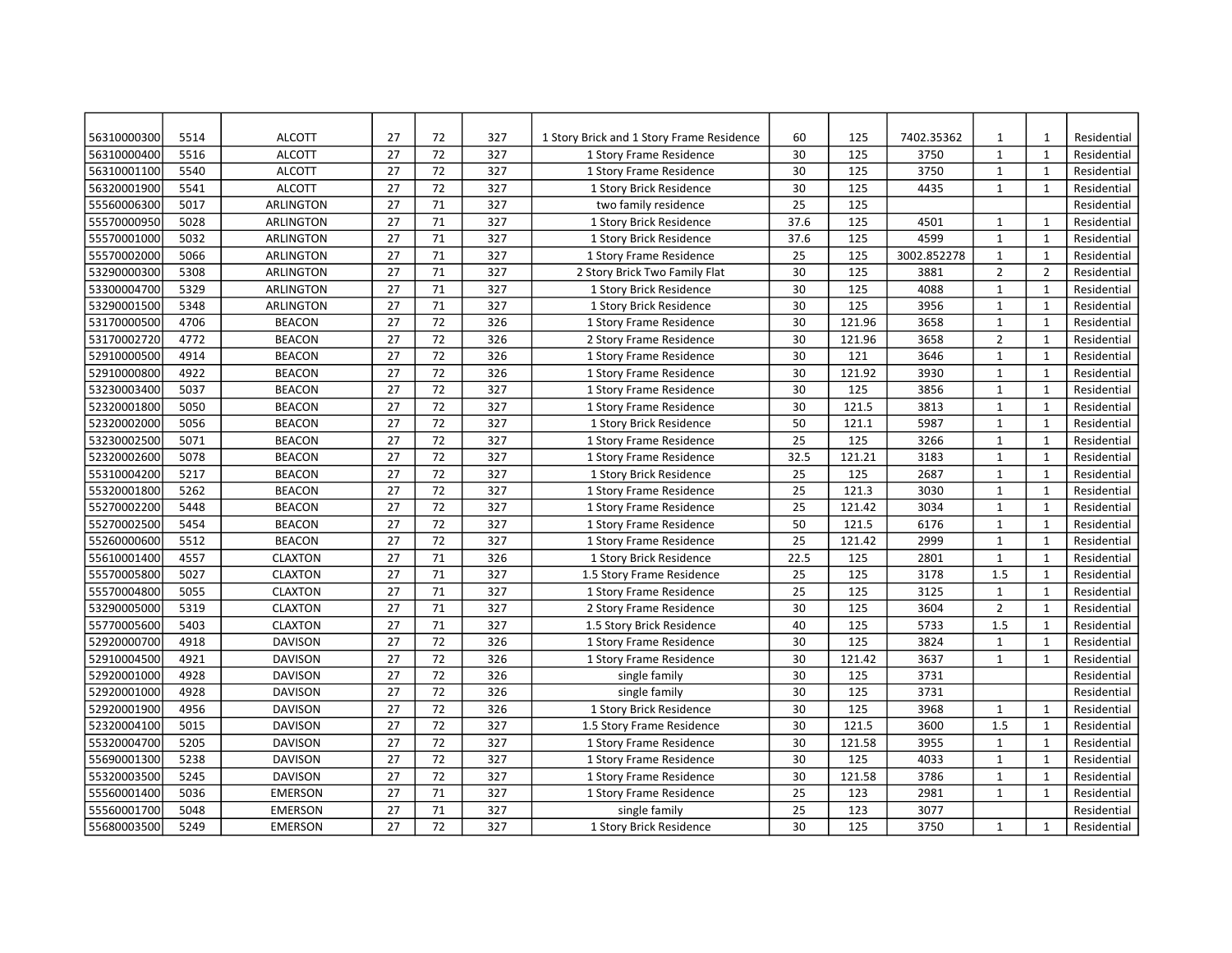| 55680003400 | 5251 | <b>EMERSON</b>    | 27              | 72 | 327 | 1 Story Brick Residence          | 30              | 125    | 3750        | $\mathbf{1}$   | $\mathbf{1}$   | Residential |
|-------------|------|-------------------|-----------------|----|-----|----------------------------------|-----------------|--------|-------------|----------------|----------------|-------------|
| 53300001400 | 5344 | <b>EMERSON</b>    | 27              | 71 | 327 | 1 Story Brick Residence          | 30              | 121.9  | 3659        | $\mathbf{1}$   | $\mathbf{1}$   | Residential |
| 53590003200 | 5941 | <b>EMMA</b>       | 27              | 76 | 325 | 1 Story Frame Residence          | 50              | 125    | 6239        | $\mathbf{1}$   | $\mathbf{1}$   | Residential |
| 53450002000 | 6008 | <b>EMMA</b>       | 27              | 76 | 325 | 1 Story Frame Residence          | 25              | 125    | 3125        | $\mathbf{1}$   | $\mathbf{1}$   | Residential |
| 53440002900 | 6013 | <b>EMMA</b>       | 27              | 76 | 325 | 1 Story Frame Residence          | 25              | 125    | 3269        | $\mathbf{1}$   | $\mathbf{1}$   | Residential |
| 53450001300 | 6030 | <b>EMMA</b>       | 27              | 76 | 325 | 1 Story Brick Residence          | 31.5            | 125    | 3703.417302 | $\mathbf{1}$   | $\mathbf{1}$   | Residential |
| 53450001000 | 6040 | <b>EMMA</b>       | 27              | 76 | 325 | 2 Story Frame Residence          | 25              | 125    | 3125        | $\overline{2}$ | $\mathbf{1}$   | Residential |
| 53440003800 | 6043 | <b>EMMA</b>       | 27              | 76 | 325 | 1 Story Frame Residence          | 50              | 125    | 6168        | $\mathbf{1}$   | $\mathbf{1}$   | Residential |
| 57890001700 | 5590 | <b>ERA</b>        | 27              | 76 | 324 | 1 Story Frame Residence          | 48              | 122.5  | 5072        | $\mathbf{1}$   | $\mathbf{1}$   | Residential |
| 55900003900 | 5709 | ERA               | 27              | 76 | 324 | 1 Story Brick Residence          | 31              | 116.16 | 3613        | $\mathbf{1}$   | $\mathbf{1}$   | Residential |
| 55910000900 | 5734 | ERA               | 27              | 76 | 324 | 1 Story Frame Residence          | 33.33           | 116.5  | 3549        | $\mathbf{1}$   | $\mathbf{1}$   | Residential |
| 51310001700 | 5612 | <b>FLORISSANT</b> | 27              | 72 | 327 | 2 Story Concrete Block Residence | 30              | 140    | 4408        | $\overline{2}$ | $\mathbf{1}$   | Residential |
| 51330001700 | 5710 | <b>FLORISSANT</b> | 27              | 72 | 327 | 2 Story Brick Two Family Flat    | 50              | 140    | 7000        | $\overline{2}$ | $\overline{2}$ | Residential |
| 51370001500 | 5844 | <b>FLORISSANT</b> | 27              | 72 | 327 | 2 Story Frame Residence          | 20              | 140    | 3967        | $\overline{2}$ | $\mathbf{1}$   | Residential |
| 57870002700 | 5575 | <b>FLOY</b>       | 27              | 76 | 324 | 1 Story Brick Residence          | 30              | 124.31 | 3531        | $\mathbf{1}$   | $\mathbf{1}$   | Residential |
| 53470003200 | 6029 | GARESCHE          | 27              | 76 | 325 | 1 Story Brick Residence          | 50              | 125    | 6203        | $\mathbf{1}$   | $\mathbf{1}$   | Residential |
| 53470003400 | 6037 | GARESCHE          | 27              | 76 | 325 | 1 Story Frame Residence **       | 25              | 125    | 3125        | $\mathbf{1}$   | $\mathbf{1}$   | Residential |
| 53470003500 | 6039 | GARESCHE          | 27              | 76 | 325 | 1 Story Frame Residence          | 25              | 125    | 2982        | $\mathbf{1}$   | $\mathbf{1}$   | Residential |
| 56720105300 | 4709 | <b>GENEVIEVE</b>  | 27              | 72 | 326 | 2 Story Frame Residence **       | 30              | 125    | 3750        | $\overline{2}$ | $\mathbf{1}$   | Residential |
| 56710001000 | 4712 | <b>GENEVIEVE</b>  | 27              | 72 | 326 | 2 Story Frame Residence          | 30              | 125    | 3750        | $\overline{2}$ | $\mathbf 1$    | Residential |
| 56710002300 | 4752 | <b>GENEVIEVE</b>  | 27              | 72 | 326 | 1 Story Frame Residence          | 30              | 125    | 3750        | $\mathbf{1}$   | $\mathbf 1$    | Residential |
| 53210004000 | 4923 | <b>GENEVIEVE</b>  | 27              | 72 | 326 | 2 Story Brick Residence          | 30              | 125    | 3852        | $\overline{2}$ | $\mathbf{1}$   | Residential |
| 53210003500 | 4939 | <b>GENEVIEVE</b>  | 27              | 72 | 326 | 1 Story Frame Residence          | 45              | 125    | 5452        | $\mathbf{1}$   | $\mathbf{1}$   | Residential |
| 53200001600 | 4954 | <b>GENEVIEVE</b>  | 27              | 72 | 326 | 1 Story Frame Residence          | $\overline{50}$ | 125    | 6321        | $\mathbf 1$    | $\mathbf 1$    | Residential |
| 53220003400 | 5029 | <b>GENEVIEVE</b>  | $\overline{27}$ | 72 | 327 | 2 Story Frame Residence          | 30              | 125    | 3954        | $\overline{2}$ | $\mathbf 1$    | Residential |
| 53220003000 | 5041 | <b>GENEVIEVE</b>  | 27              | 72 | 327 | 1 Story Frame Residence          | 30              | 125    | 3848        | $\mathbf{1}$   | $\mathbf{1}$   | Residential |
| 53230001900 | 5068 | <b>GENEVIEVE</b>  | 27              | 72 | 327 | 1 Story Brick Residence          | 25              | 125    | 3148        | $\mathbf{1}$   | $\mathbf 1$    | Residential |
| 53220002200 | 5069 | <b>GENEVIEVE</b>  | $\overline{27}$ | 72 | 327 | 2 Story Frame Residence          | 37.5            | 125    | 4533        | $\mathbf 2$    | $\mathbf 1$    | Residential |
| 55310000200 | 5202 | <b>GENEVIEVE</b>  | $\overline{27}$ | 72 | 327 | 1 Story Brick Residence          | $\overline{25}$ | 125    | 3074        | $\mathbf{1}$   | $\mathbf 1$    | Residential |
| 55300004900 | 5211 | <b>GENEVIEVE</b>  | $\overline{27}$ | 72 | 327 | single family                    | 25              | 125    | 3086        |                |                | Residential |
| 55300003000 | 5263 | <b>GENEVIEVE</b>  | 27              | 72 | 327 | 1 Story Brick Residence          | 25              | 125    | 3311        | $\mathbf{1}$   | $\mathbf{1}$   | Residential |
| 55310002200 | 5272 | <b>GENEVIEVE</b>  | 27              | 72 | 327 | 1 Story Brick Residence          | 25              | 125    | 3125        | $\mathbf{1}$   | $\mathbf{1}$   | Residential |
| 55290004900 | 5411 | <b>GENEVIEVE</b>  | 27              | 72 | 327 | 2 Story Frame Residence **       | 50              | 125    | 6309        | $\overline{2}$ | $\mathbf{1}$   | Residential |
| 55280000800 | 5422 | <b>GENEVIEVE</b>  | 27              | 72 | 327 | 1 Story Brick Residence          | 25              | 125    | 3199        | $\mathbf{1}$   | $\mathbf{1}$   | Residential |
| 55290004200 | 5433 | <b>GENEVIEVE</b>  | 27              | 72 | 327 | 1 Story Brick Residence          | 25              | 125    | 3122        | $\mathbf{1}$   | $\mathbf{1}$   | Residential |
| 55280002100 | 5458 | <b>GENEVIEVE</b>  | 27              | 72 | 327 | 1 Story Brick Residence          | 25              | 125    | 3195        | $\mathbf{1}$   | $\mathbf{1}$   | Residential |
| 55280002300 | 5464 | <b>GENEVIEVE</b>  | 27              | 72 | 327 | 1 Story Brick Residence          | 24.83           | 125    | 3562        | $\mathbf{1}$   | $\mathbf{1}$   | Residential |
| 55240003000 | 5507 | <b>GENEVIEVE</b>  | 27              | 72 | 327 | 1 Story Frame Residence          | 25              | 125    | 2836        | $\mathbf{1}$   | $\mathbf{1}$   | Residential |
| 55250000200 | 5508 | <b>GENEVIEVE</b>  | 27              | 72 | 327 | 1 Story Frame Residence          | 50              | 125    | 6247        | $\mathbf{1}$   | $\mathbf{1}$   | Residential |
| 55250000600 | 5518 | GENEVIEVE         | 27              | 72 | 327 | 1 Story Frame Residence **       | 25              | 125    | 3129        | $\mathbf{1}$   | $\mathbf{1}$   | Residential |
| 55250001000 | 5530 | <b>GENEVIEVE</b>  | 27              | 72 | 327 | 2 Story Frame Residence          | 50              | 125    | 7028        | $\overline{2}$ | $\mathbf 1$    | Residential |
| 51270000700 | 5424 | <b>GILMORE</b>    | 27              | 72 | 327 | 1 Story Frame Residence          | 50              | 138.5  | 7873        | $\mathbf{1}$   | $\mathbf{1}$   | Residential |
| 53590000500 | 5956 | <b>HARNEY</b>     | 27              | 76 | 325 | 1 Story Frame Residence          | 25              | 125    | 3125        | $\mathbf{1}$   | $\mathbf{1}$   | Residential |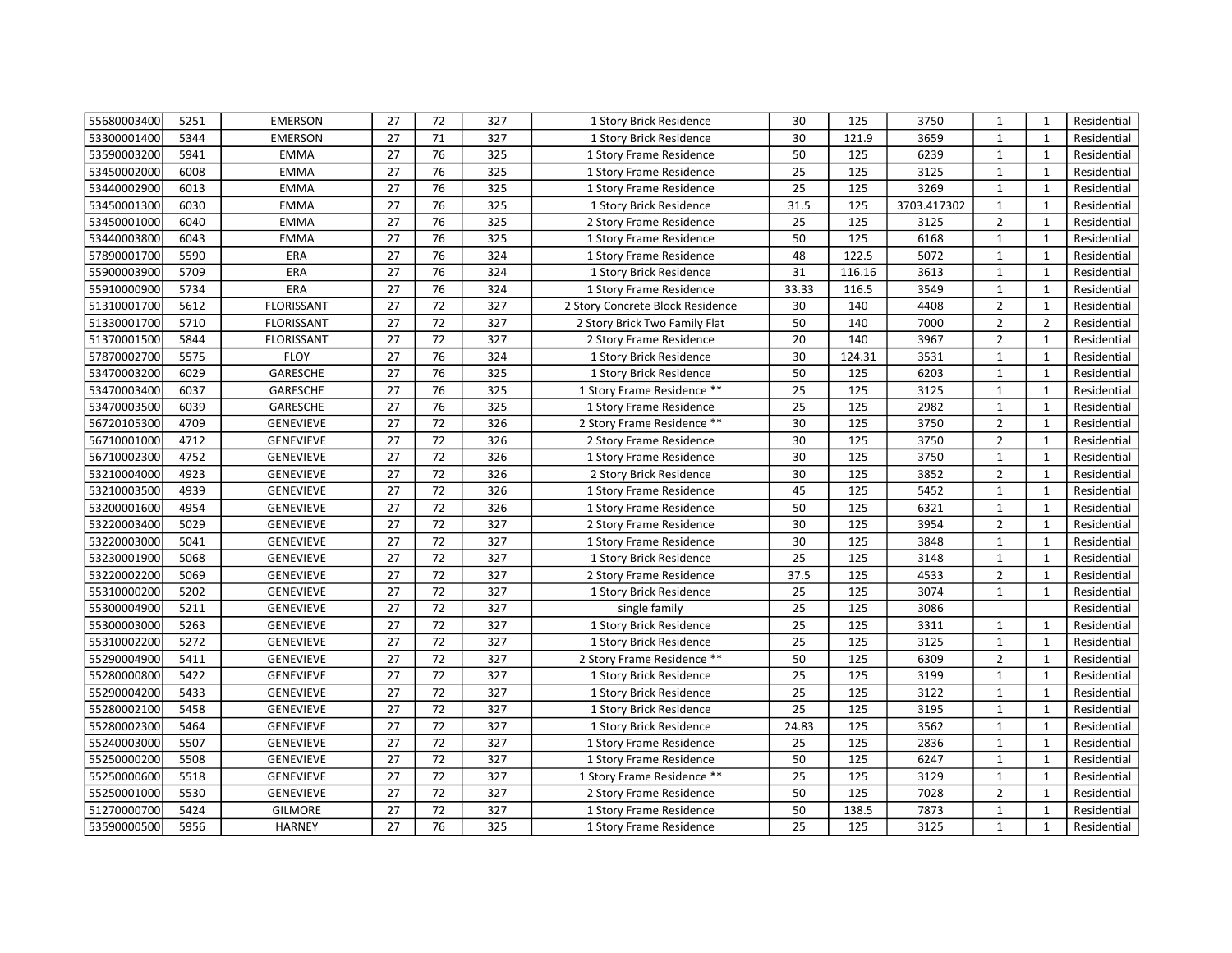| 53440002400 | 6000 | <b>HARNEY</b>  | 27 | 76 | 325 | 1 Story Frame Residence          | 25   | 125    | 3201        | $\mathbf{1}$   | $\mathbf{1}$   | Residential |
|-------------|------|----------------|----|----|-----|----------------------------------|------|--------|-------------|----------------|----------------|-------------|
| 53430003350 | 6029 | <b>HARNEY</b>  | 27 | 76 | 325 | 2 Story Frame Residence          | 50   | 125    | 6250        | $\overline{2}$ | $\mathbf{1}$   | Residential |
| 53430004100 | 6051 | <b>HARNEY</b>  | 27 | 76 | 325 | 1 Story Frame Residence          | 25   | 125    | 3110        | $\mathbf{1}$   | $\mathbf{1}$   | Residential |
| 53440000500 | 6056 | <b>HARNEY</b>  | 27 | 76 | 325 | 1 Story Frame Residence          | 25   | 125    | 3310        | $\mathbf{1}$   | $\mathbf{1}$   | Residential |
| 53500001000 | 5948 | <b>LALITE</b>  | 27 | 76 | 325 | 1 Story Frame Residence          | 40   | 125    | 5000        | $\mathbf{1}$   | $\mathbf{1}$   | Residential |
| 53580002300 | 5917 | <b>LUCILLE</b> | 27 | 76 | 325 | 1 Story Brick Residence          | 37.5 | 125    | 4688        | $\mathbf{1}$   | $\mathbf{1}$   | Residential |
| 53450003300 | 6031 | <b>LUCILLE</b> | 27 | 76 | 325 | 1 Story Frame Residence          | 25   | 125    | 3267.549263 | $\mathbf{1}$   | $\mathbf{1}$   | Residential |
| 53450003400 | 6033 | LUCILLE        | 27 | 76 | 325 | 1 Story Frame Residence          | 25   | 125    | 3230        | $\mathbf{1}$   | $\mathbf{1}$   | Residential |
| 53450003500 | 6037 | <b>LUCILLE</b> | 27 | 76 | 325 | 1.5 Story Frame Residence        | 50   | 125    | 6250        | 1.5            | $\mathbf{1}$   | Residential |
| 57860000200 | 5624 | <b>MIMIKA</b>  | 27 | 76 | 325 | 1.5 Story Brick Residence        | 45   | 110.11 | 4892        | 1.5            | $\mathbf{1}$   | Residential |
| 54140000400 | 5214 | ORIOLE         | 27 | 72 | 327 | 1 Story Frame Residence          | 50   | 136.16 | 6872        | $\mathbf{1}$   | $\mathbf{1}$   | Residential |
| 54140000500 | 5218 | ORIOLE         | 27 | 72 | 327 | 2 Story Frame Residence          | 25   | 136.16 | 3545        | $\overline{2}$ | $\mathbf{1}$   | Residential |
| 54140001100 | 5310 | ORIOLE         | 27 | 72 | 327 | 1.5 Story Frame Residence        | 52   | 136.16 | 7162        | 1.5            | $\mathbf{1}$   | Residential |
| 51370002600 | 5507 | PARTRIDGE      | 27 | 72 | 327 | 2 Story Frame Residence          | 50   | 140    | 6612        | $\overline{2}$ | $\mathbf{1}$   | Residential |
| 51370002500 | 5511 | PARTRIDGE      | 27 | 72 | 327 | 2 Story Brick Residence          | 25   | 140    | 3839        | $\overline{2}$ | $\mathbf{1}$   | Residential |
| 51370002000 | 5535 | PARTRIDGE      | 27 | 72 | 327 | 1 Story Frame Residence          | 50   | 120    | 6247.863098 | $\mathbf{1}$   | $\mathbf{1}$   | Residential |
| 54830000700 | 4718 | <b>PLOVER</b>  | 27 | 72 | 326 | 1 Story Brick Residence          | 45   | 138.5  | 6004        | $\mathbf{1}$   | 1              | Residential |
| 55490003200 | 4761 | <b>PLOVER</b>  | 27 | 72 | 326 | 1 Story Frame Residence          | 30   | 138.5  | 3821        | $\mathbf{1}$   | $\mathbf{1}$   | Residential |
| 53970000400 | 4912 | <b>PLOVER</b>  | 27 | 72 | 326 | 1 Story Frame Residence          | 30   | 138.5  | 4155        | $\mathbf{1}$   | $\mathbf{1}$   | Residential |
| 53980004500 | 4917 | <b>PLOVER</b>  | 27 | 72 | 326 | 2 Story Frame Residence          | 35   | 138.5  | 4847        | $\overline{2}$ | $\mathbf{1}$   | Residential |
| 53960001000 | 5038 | <b>PLOVER</b>  | 27 | 72 | 327 | 2 Story Frame Residence          | 50   | 138.5  | 6469        | $\overline{2}$ | $\mathbf{1}$   | Residential |
| 53950002200 | 5041 | <b>PLOVER</b>  | 27 | 72 | 327 | 1 Story Frame Residence          | 30   | 138.5  | 4155        | $\mathbf{1}$   | $\mathbf{1}$   | Residential |
| 51250003500 | 5441 | <b>PLOVER</b>  | 27 | 72 | 327 | 2 Story Frame Residence          | 25   | 138.5  | 3374        | $\overline{2}$ | $\mathbf{1}$   | Residential |
| 51250002400 | 5477 | <b>PLOVER</b>  | 27 | 72 | 327 | 2 Story Brick Two Family Flat ** | 50   | 138.5  | 6969        | $\overline{2}$ | $\overline{2}$ | Residential |
| 51310001200 | 5544 | <b>PLOVER</b>  | 27 | 72 | 327 | 1.5 Story Frame Residence        | 61.5 | 42     | 2581        | 1.5            | $\mathbf{1}$   | Residential |
| 53940000200 | 5008 | <b>ROBIN</b>   | 27 | 72 | 327 | 1 Story Brick Residence          | 40   | 138.5  | 5819        | $\mathbf{1}$   | $\mathbf{1}$   | Residential |
| 53940000500 | 5018 | <b>ROBIN</b>   | 27 | 72 | 327 | 1 Story Frame Residence          | 50   | 138.42 | 6954        | $\mathbf{1}$   | $\mathbf{1}$   | Residential |
| 51230002900 | 5261 | <b>ROBIN</b>   | 27 | 72 | 327 | single family                    | 50   | 138.6  | 6940        |                |                | Residential |
| 53900002900 | 5702 | SALOMA         | 27 | 72 | 323 | 1 Story Frame Residence          | 90   | 81.06  | 5502        | $\mathbf{1}$   | $\mathbf{1}$   | Residential |
| 53910101700 | 5709 | SALOMA         | 27 | 72 | 323 | 1 Story Frame Residence          | 50   | 127.5  | 6375        | $\mathbf{1}$   | $\mathbf{1}$   | Residential |
| 53900002600 | 5722 | SALOMA         | 27 | 72 | 323 | 1 Story Brick Residence          | 34   | 137.5  | 4269        | $\mathbf{1}$   | $\mathbf{1}$   | Residential |
| 53900002200 | 5742 | SALOMA         | 27 | 72 | 323 | 2 Story Frame Residence          | 50   | 127.5  | 5981        | $\overline{2}$ | $\mathbf{1}$   | Residential |
| 53910102500 | 5745 | SALOMA         | 27 | 72 | 323 | 1.5 Story Frame Residence        | 50   | 127.5  | 6473        | 1.5            | $\mathbf{1}$   | Residential |
| 53500003900 | 5969 | SHERRY         | 27 | 76 | 325 | 2 Story Frame Residence          | 50   | 125    | 6250        | $\overline{2}$ | $\mathbf{1}$   | Residential |
| 53600000100 | 5968 | SHULTE         | 27 | 76 | 325 | 1 Story Brick Residence          | 50   | 125    | 6176        | $\mathbf{1}$   | $\mathbf{1}$   | Residential |
| 53430002200 | 6008 | SHULTE         | 27 | 76 | 325 | 1 Story Frame Residence          | 25   | 125    | 3029        | $\mathbf{1}$   | $\mathbf{1}$   | Residential |
| 53430001100 | 6040 | <b>SHULTE</b>  | 27 | 76 | 325 | 1 Story Frame Residence          | 37.5 | 125    | 4619        | $\mathbf{1}$   | $\mathbf{1}$   | Residential |
| 51240004500 | 5611 | <b>THEKLA</b>  | 27 | 72 | 327 | 1 Story Frame Residence          | 50   | 50     | 2331        | $\mathbf{1}$   | $\mathbf{1}$   | Residential |
| 53560000900 | 5922 | THEKLA         | 27 | 76 | 325 | 2 Story Frame Residence          | 25   | 125    | 3064        | $\overline{2}$ | $\mathbf{1}$   | Residential |
| 53470000900 | 6048 | <b>THEKLA</b>  | 27 | 76 | 325 | 1 Story Brick Residence          | 25   | 125    | 3180        | $\mathbf{1}$   | $\mathbf{1}$   | Residential |
| 53460004200 | 6065 | THEKLA         | 27 | 76 | 325 | 1 Story Brick Residence **       | 35   | 125    | 4386        | $\mathbf{1}$   | $\mathbf{1}$   | Residential |
| 53480002700 | 5919 | THEODORE       | 27 | 76 | 325 | 1 Story Frame Residence          | 25   | 125    | 3125        | $\mathbf{1}$   | $\mathbf{1}$   | Residential |
| 53480003400 | 5941 | THEODORE       | 27 | 76 | 325 | 1 Story Frame Residence          | 50   | 125    | 6250        | $\mathbf{1}$   | $\mathbf{1}$   | Residential |